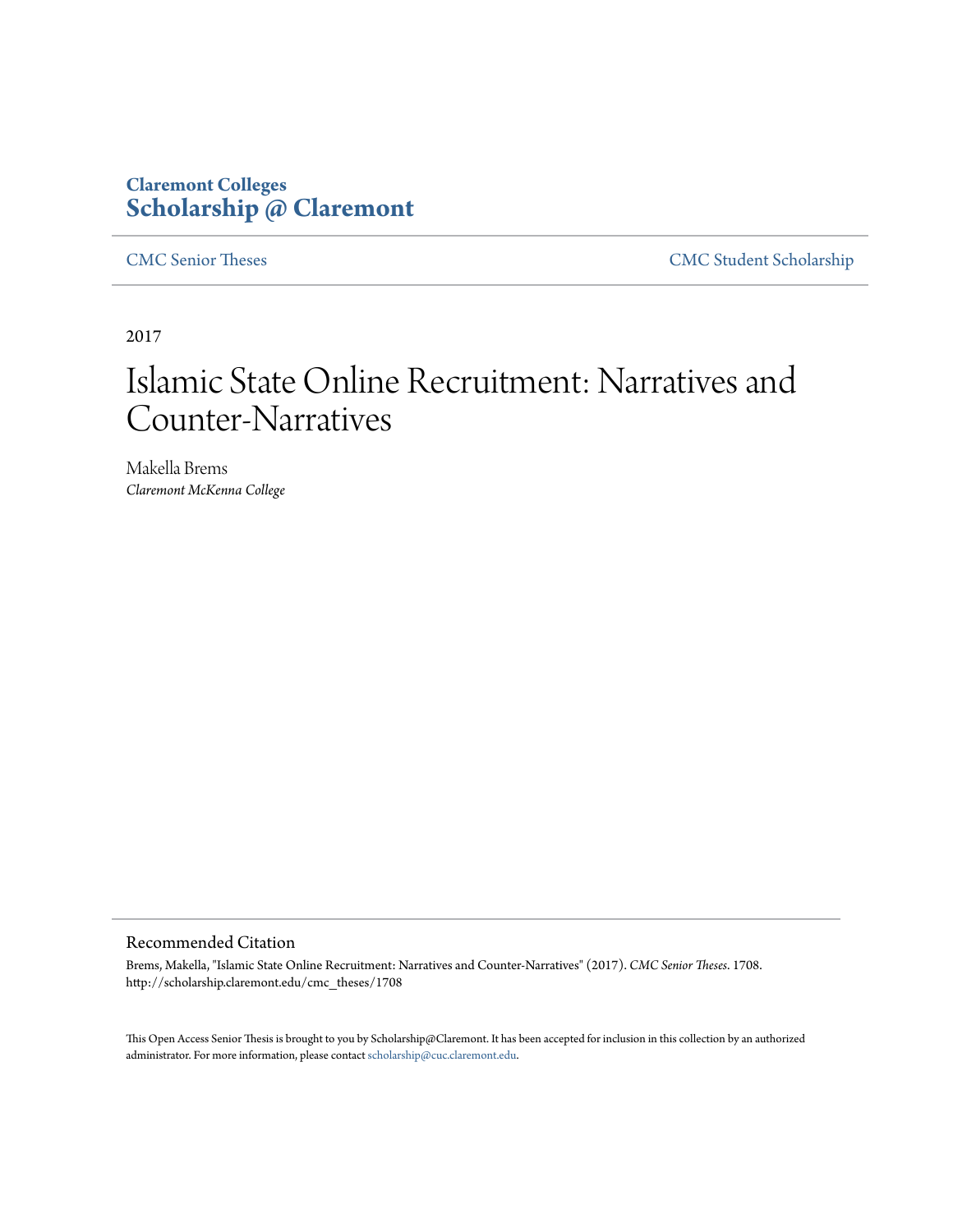Claremont McKenna College

# **Islamic State Online Recruitment: Narratives and Counter-Narratives**

Makella Brems

SUBMITTED TO Professor Jay Martin and Professor Ahmed Alwishah

for

Senior Thesis Spring 2017 April 24, 2017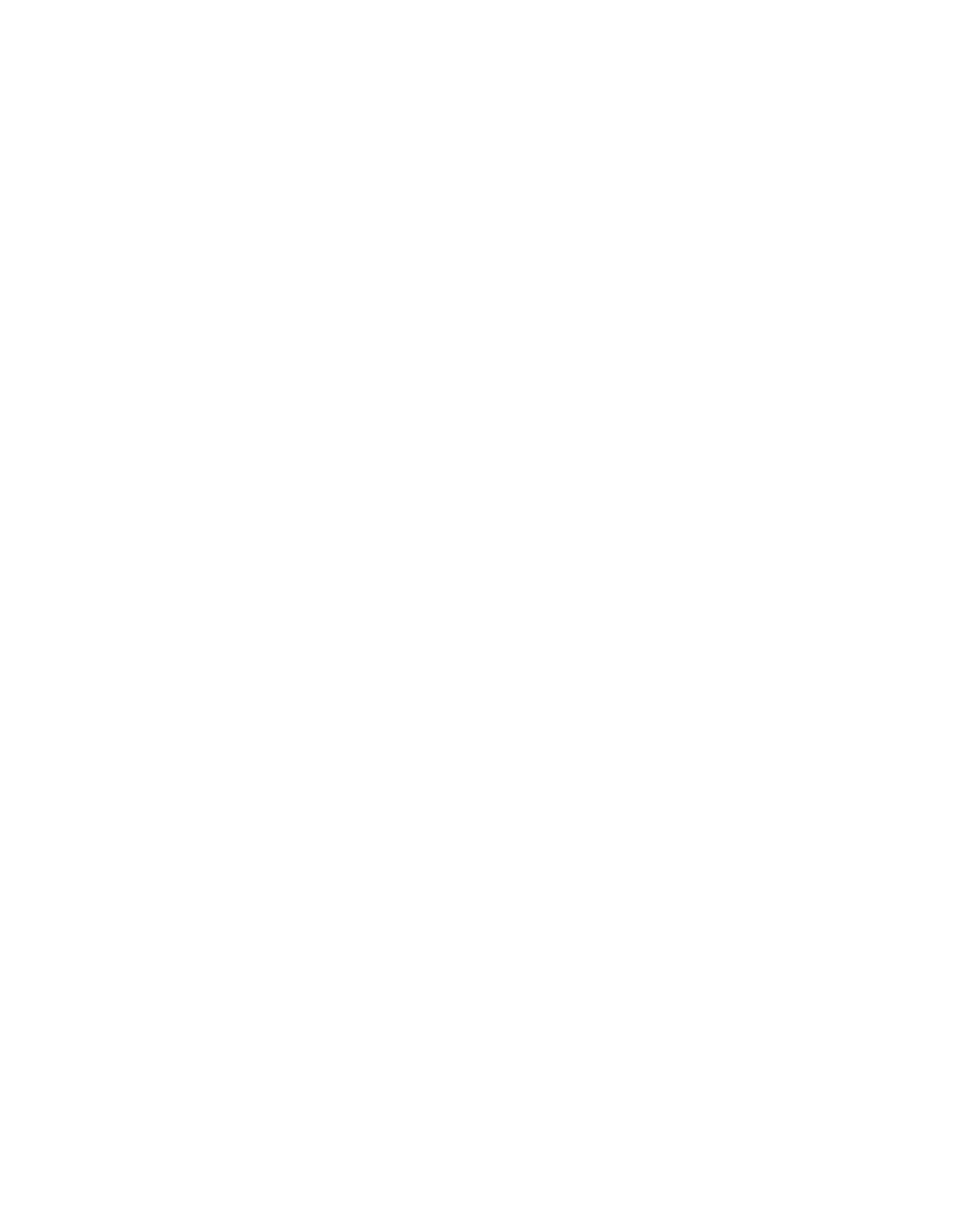# Abstract

This thesis looks beyond the sensationalized coverage of Islamic State and instead utilizes Islamic State materials as a window into the remote radicalization and recruitment process of susceptible English-speaking individuals in the West. This thesis considers Islamic State's mode of operation in conjunction with the appeals made in its online materials to devise a framework for understanding how Islamic State materials interact with susceptible individuals. The framework lends insight into how the body tasked with creating counter-narratives within the U.S. State Department can more effectively disrupt the remote recruitment and radicalization process.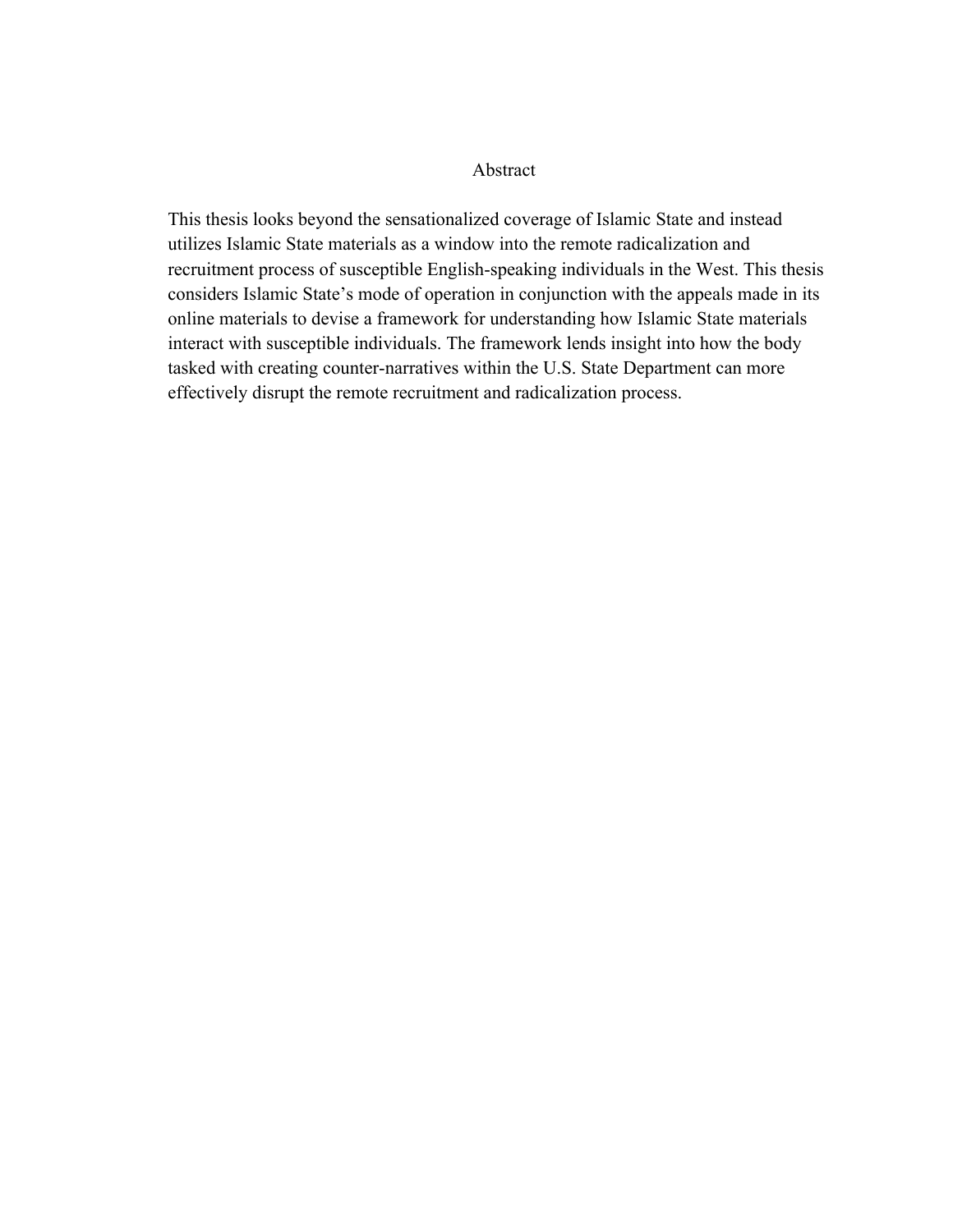# Acknowledgements

I would first like to thank my readers, Professor Jay Martin at Claremont McKenna College and Professor Ahmed Alwishah at Pitzer College, for taking the time to work with me over the course of two semesters. Thank you, Professor Martin for always encouraging me to pursue my writing with confidence and for diligently reading and editing the many drafts I piled into your box. Thank you, Professor Alwishah for evoking my passion for this topic and for challenging me to consider every facet of the complex geopolitical realities in which this topic is steeped.

I would also like to thank my friends and my family for supporting me through this yearlong journey. Thank you for listening to me, for loving me, and for helping me to keep a positive perspective during even the most difficult of times. I could not have achieved this capstone without all of your love and support along the way.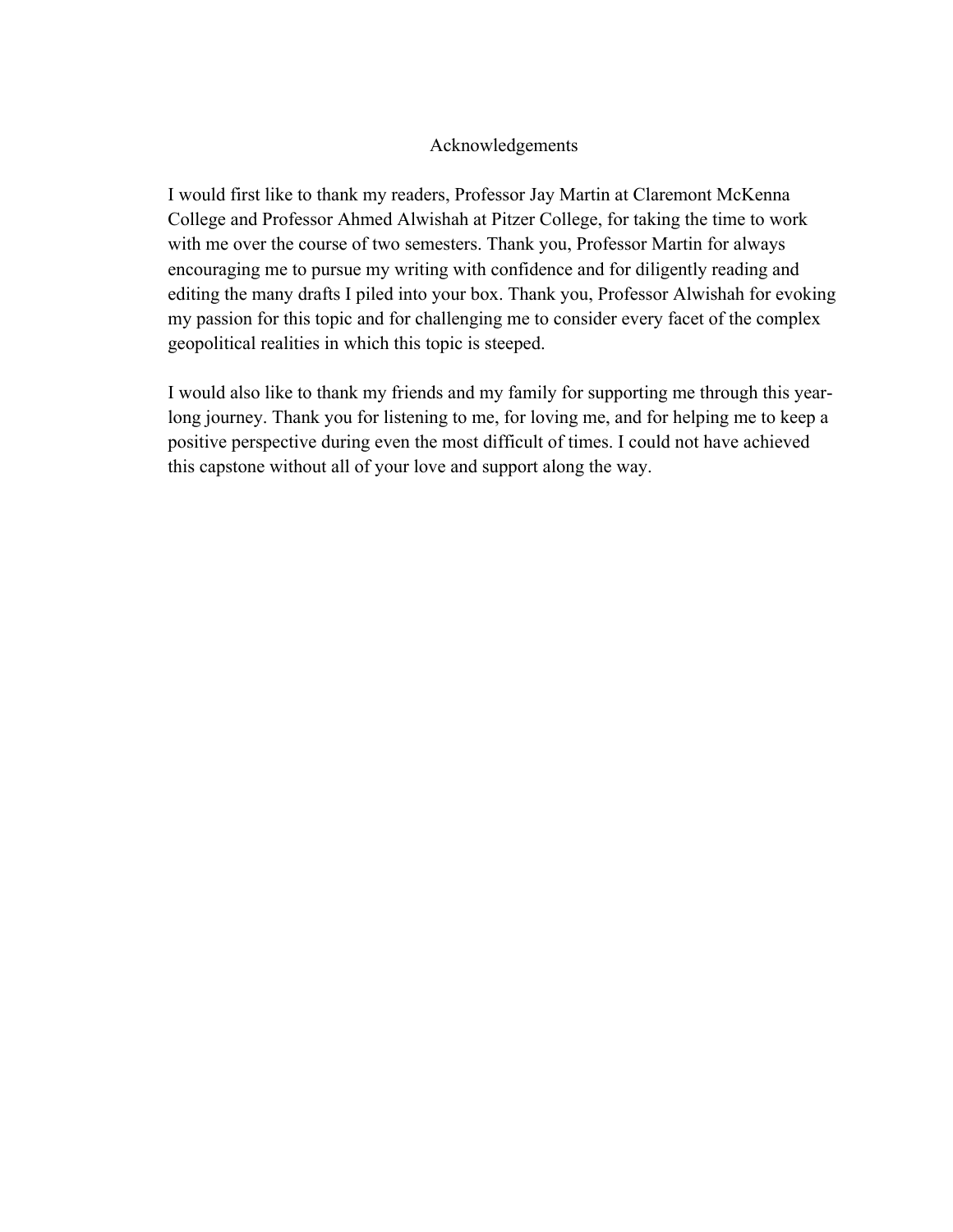# **Table of Contents**

| Islamic State Materials: Analyzing IS Recruiting Success in the West  21 |  |
|--------------------------------------------------------------------------|--|
|                                                                          |  |
|                                                                          |  |
|                                                                          |  |
|                                                                          |  |
|                                                                          |  |
|                                                                          |  |
|                                                                          |  |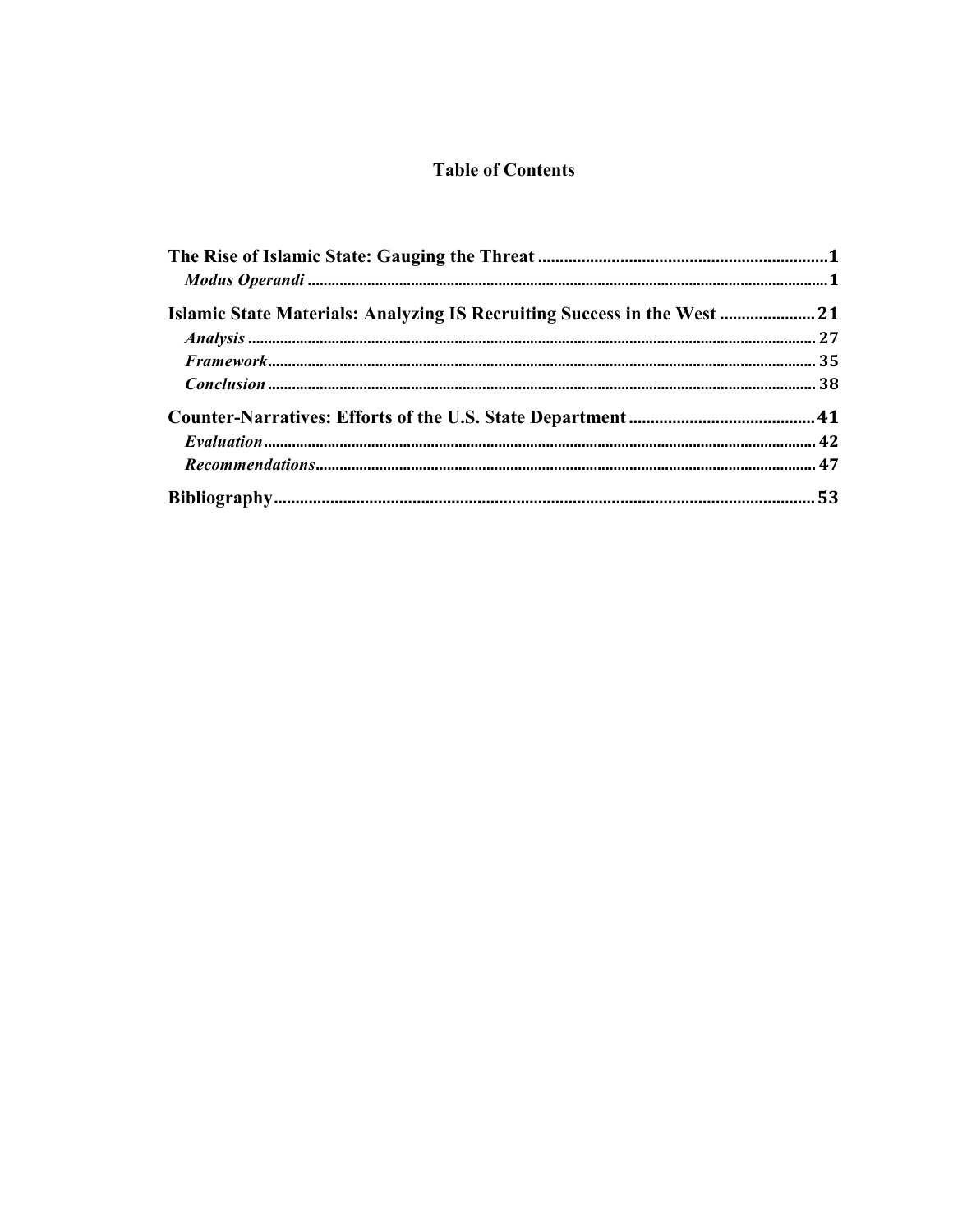#### **The Rise of Islamic State: Gauging the Threat**

In 2014, Islamic State made a dramatic debut on United States' radar. Although Islamic State has existed in some form since 2004, its moves to take large swaths of territory in Iraq and Syria a decade later, and its style of doing so earned it international attention. This attention turned to serious concern when Islamic State was linked to multiple large-scale terrorist attacks in France and the United States in 2015 and 2016. Consequently, dealing with Islamic State moved to the top of the U.S. priority list. When addressing the issue, both of the 2016 Presidential candidates purported to have strategies that would "destroy" Islamic State. Although Islamic State's regional grip is on the decline, opposition forces have by no means destroyed it. Contrary to American political rhetoric, even a full-blown military defeat will not eliminate the threat posed by Islamic State. Its members may disperse, its name may change, and its power may decentralize, but the underlying forces that draw individuals to groups like Islamic State and enable it to succeed will remain. To fully address the threat of Islamic State, it is necessary to understand those underlying forces. In looking at Islamic State's mode of operation in this chapter, I explore the group's defining principles in order to contribute to a broad understanding of what makes individuals join IS and act on its behalf.

# *Modus Operandi*

The first step in outlining Islamic State operations requires identifying the group's explicit goals. The central aim of Islamic State is made evident largely by its name. First and foremost, IS aims to establish an Islamic Caliphate that functions under a Caliph and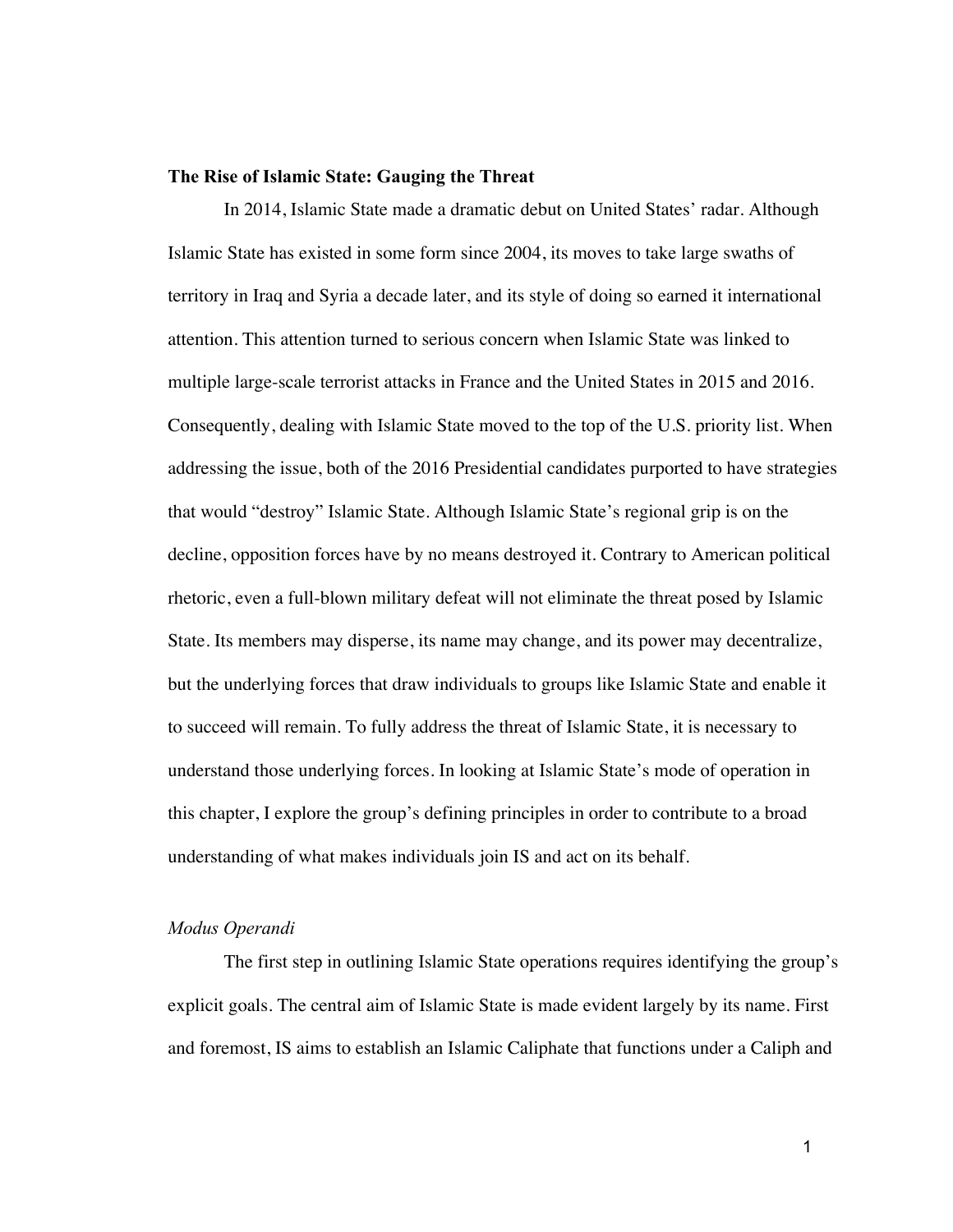in accordance with its version of Sharia law. In doing so, the group seeks to unite the Muslim people, the Ummah, under the "true" form of Islam.

Islamic State derives its conception of "true" Islam from several key sources. The first is 14th Century Islamic thinker, Ibn Taymiyya. The group refers to Ibn Taymiyya as "The Great Sheikh," and it often cites his writings within its own materials such as its monthly magazine, *Dabiq*. <sup>1</sup> Ibn Taymiyya dealt harsh criticism to Sufis and Shia Muslims for bringing what he believed were Bad'ah, or innovations, to Islam which he claimed were a derision of true Islam.<sup>2</sup> Among his most influential doctrines for IS was his Second Fatwa in which he declares the legality of killing Mongols, an invading force during his time.<sup>3</sup> This Fatwa was the first of any to legalize the killing of Muslims and has been used and largely expanded by IS to justify its harsh treatment and killing of any Muslim groups, such as Shias and Sufis, that it claims have deviated from "true" Islam. The group has also used Taymiyya to justify its enslavement of Yazidi girls and women. For instance, in Issue 4 of *Dabiq*, Islamic State cites Ibn Taymiyya's determination that enslavement is consistent with the practices of Muhammad and his companions.<sup>4</sup> Even though Islamic State skews Taymiyya's teachings, the fact remains that Ibn Taymiyya plays a prominent authority figure in defining the group's ideological platform.

The group also formulates its conception of Islam from what Professor Ahmad Moussali refers to as neo-Wahhabism. Wahhabism, as part of a broader Salafist movement, formed with the purpose of returning Muslims "to the pure Islam of the

<sup>&</sup>lt;sup>1</sup> Khwaja Khusro Tariq, "Lessons From Islamic History: Ibn Taymiyyah and the Synthesis of Takfir," *Huffington Post*, May 31, 2016.

 $<sup>2</sup>$  Ibid.</sup>

<sup>&</sup>lt;sup>3</sup> Hoover, Jon, "Jihad and the Mongols," Google Sites, 2016.

<sup>4</sup> "The Failed Crusade," *Dabiq: Issue 4*, DATE, 15.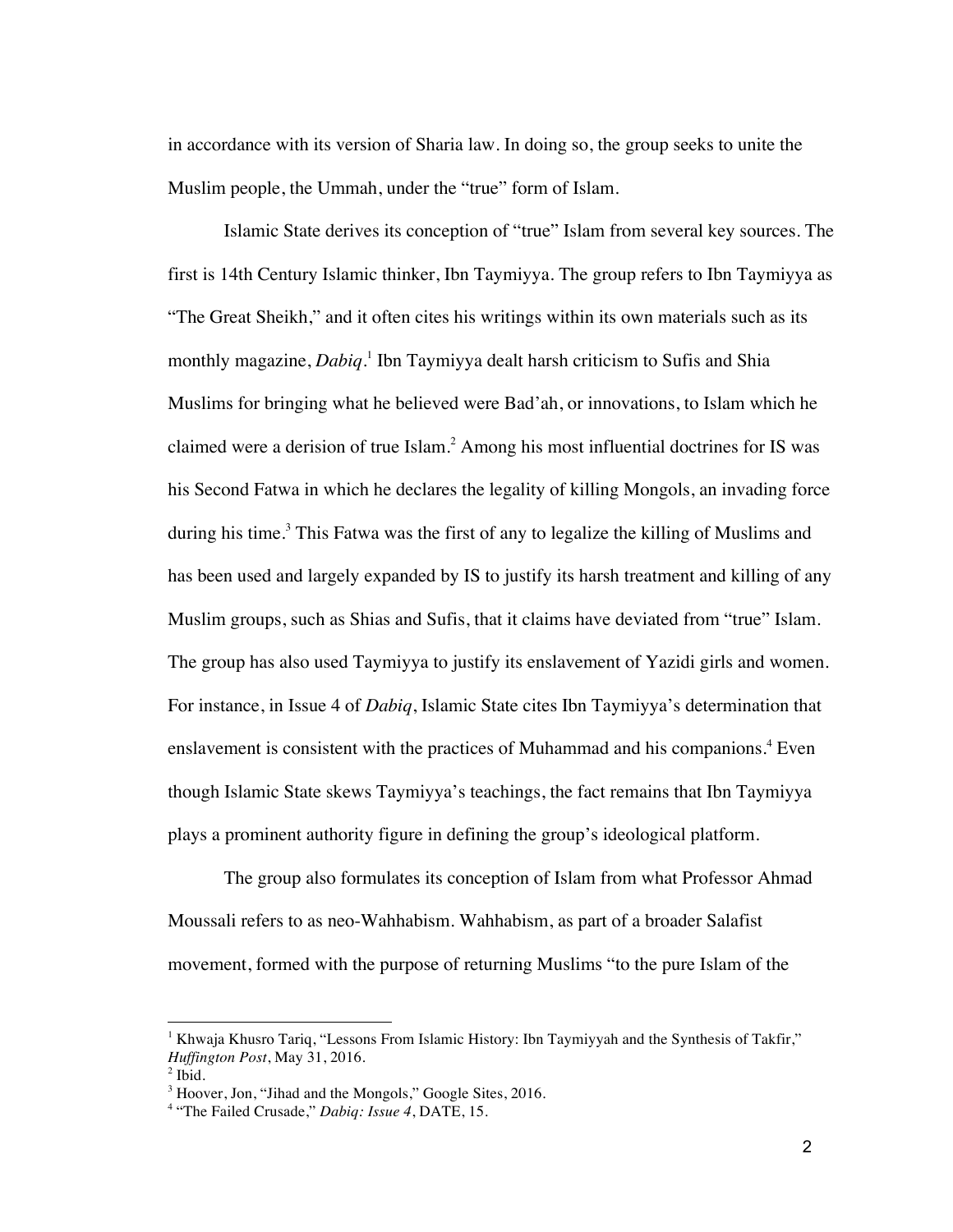Qur'an and prophetic sunna."5 At its founding, Muhammad Bin Abd al-Wahhab—who was himself heavily influenced by the ideas of Ibn Taymiyya—demanded that "pure" Islam requires eliminating the orthodox Sunni practice of using intermediaries in prayer (Tawassul).<sup>6</sup> It also requires a literal reading of the Qur'an and prophetic sunna. Such a reading recognizes God as having anthropomorphic qualities and obligates all Muslims to partake in Jihad.7 Jihad can be interpreted as an "internal struggle for righteousness," but extremist groups who derive their ideology from Wahhabism see jihad as a call for an offensive and universal fight against unbelievers.<sup>8</sup> In the early 20th Century, Wahhabism shifted from "revolutionary jihad" to a "conservative" movement which worked to uphold the institution that kept the royal Saudi family in power.<sup>9</sup> In its efforts to establish a Caliphate, Islamic State is calling for a return to the original Wahhabi doctrine. In fact, Cole Bunzel of Brookings Institute writes that "Some Islamic State official publications are little more than long quotations from Wahhabi scholars."<sup>10</sup>

In addition to the ideas of Ibn Taymiyya and Wahhabi doctrine, Islamic State's operations are crucially defined and inspired by the now deceased Abu Musab al-Zarqawi. Despite early ideological rifts between al-Zarqawi and bin Laden, al-Qaeda enabled the Jordanian to found al-Qaeda in Iraq  $(AQI)$  in 2004.<sup>11</sup> Although AQI remained only a terrorist organization and did not extend its efforts to the establishment of a state,

 $\overline{a}$ 

<sup>5</sup> Ahmad Moussalli, "Wahhabism, Salafism and Islamism: Who Is The Enemy?" *American University of Beirut*, January, 2009, 12.

 $6$  Ibid., 5.

 $7$  Ibid., 6-7.

<sup>8</sup> Daniel Byman, "Understanding Islamic State - A Review Essay," *International Security*, 2016, 136.

<sup>9</sup> Ahmad Moussalli, "Wahhabism, Salafism and Islamism: Who Is The Enemy?" *American University of Beirut*, January, 2009 7.

<sup>10</sup> Cole Bunzel, "From Paper State to Caliphate: The Ideology of Islamic State," *The Brookings Project on U.S. Relations with the Islamic World,* March 2015, 10.

<sup>11</sup> Daniel Byman, "Understanding Islamic State - A Review Essay," *International Security*, 2016, 132.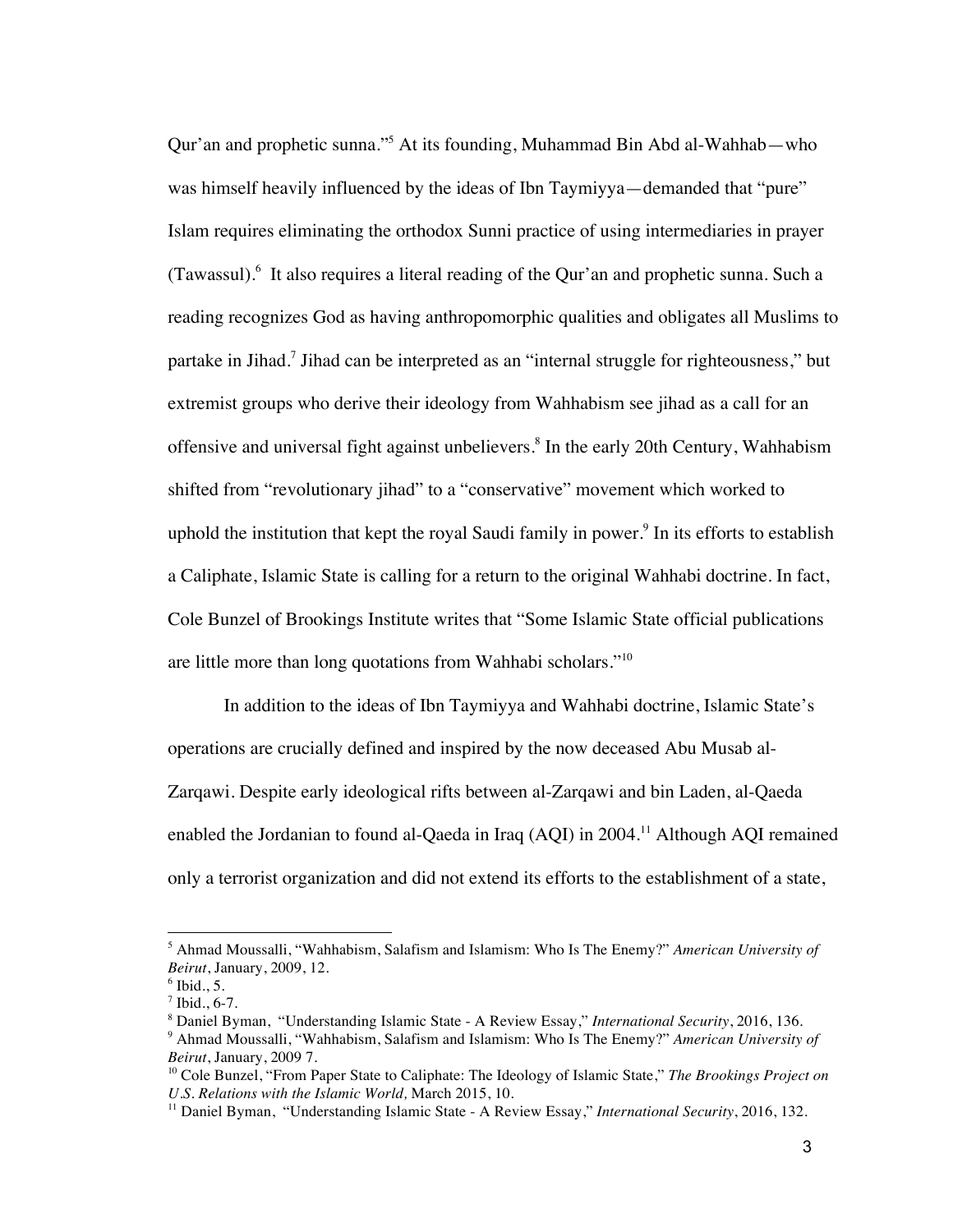al-Zarqawi's ideological motivations gave rise to the defining principles of Islamic State. Until his death in 2006, al-Zarqawi and AQI fought viciously against the occupying force of the United States, carrying out suicide bombings and beheadings. However, al-Zarqawi's primary focus was directed toward what he called the "apostate" Arab regimes and, most importantly, the Shi'ites.<sup>12</sup> In a letter to bin Ladin in 2004, Zarqawi wrote that the Shi'ites are "the insurmountable obstacle, the lurking snake, the crafty and malicious scorpion, the spying enemy, and the penetrating venom."<sup>13</sup> Even though al-Zarqawi did not make direct moves to establish a Caliphate, his use of sectarian violence with AQI could be seen as the initial steps toward its inception. Charles Lister of the Brookings Institute purports, "Zarqawi believed his organization could take advantage of the resulting chaos to cast itself as the defender of the Sunni community and to usher in the establishment of an Islamic state."<sup>14</sup> This fixation on eliminating regional opposition, particularly the Shia, is reflected in Islamic State's prioritization of its operations. The group has become notorious for its brutal treatment of Shi'ites and other minority groups in all of the places it operates. It also incites violent treatment of these groups in neighboring areas, including Saudi Arabia and Yemen in an attempt to "exploit a sectarian dynamic in these countries to attract followers."<sup>15</sup>

Notably, and in contrast with al-Qaeda, Islamic State does not see fighting the West as its number one objective. In a study comparing messaging materials of al-Qaeda, Celine Marie I. Novenario writes, "For Al Qaeda, the task at hand is attacking the far

<sup>&</sup>lt;sup>12</sup> Tomas Kavalek, "From al-Qaeda in Iraq to Islamic State: The Story of Insurgency in Iraq and Syria in 2003-2015," *Turkish Journal of International Relations,* 2015, 9.  $13$  Ibid.

<sup>14</sup> Charles Lister, *Islamic State: A Brief Introduction*, Brookings Institution Press, 2015, 8.

<sup>&</sup>lt;sup>15</sup> Byman, Daniel, "Understanding Islamic State - A Review Essay," *International Security*, Vol. 40, No. 4 (Spring 2016) pp. 127-165, 138.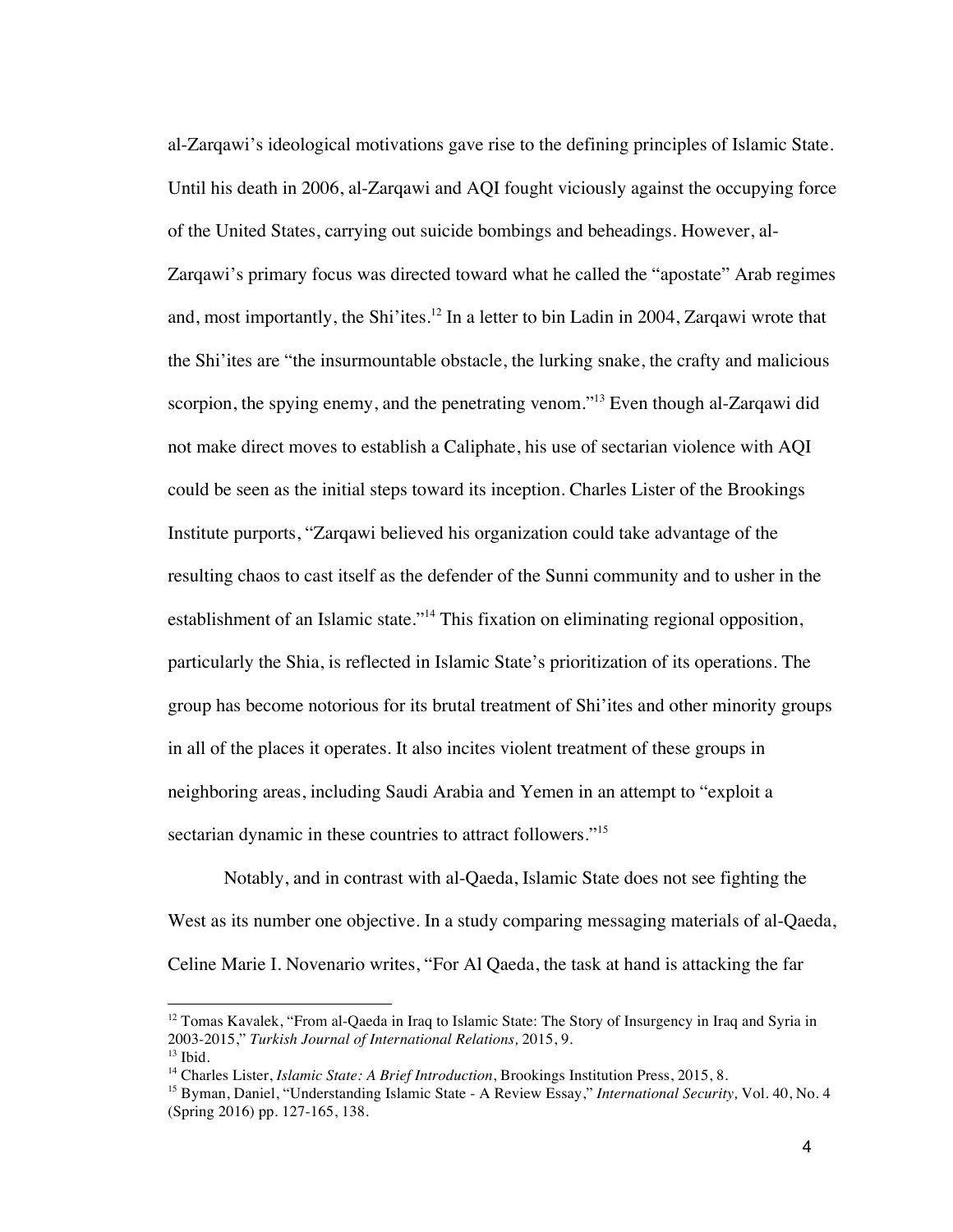enemy; building a Caliphate would come later. Islamic State, however, believes that the Caliphate is here; the end-of-days encounter with the far enemy comes next."<sup>16</sup> Consequently, IS spends most of its resources and focuses its strategy on the fight to protect and expand the Caliphate. This does not mean that the group neglects to pursue terrorist attacks on its neighboring enemies and enemies overseas. Since its inception, Islamic State has carried out numerous attacks across the world, including two largescale, coordinated attacks in France that resulted in hundreds of civilian deaths. It has also inspired rogue actors to act on its behalf. These attacks include shootings in San Bernardino and Florida, carried out by individuals who pledged allegiance to ISIS. Below is a graphic created by *The New York Times* documenting all attacks inspired or coordinated by Islamic State from the group's inception to March of 2016.<sup>17</sup>



<sup>&</sup>lt;sup>16</sup> Novenario, Celine Marie I, "Differentiating Al Qaeda and Islamic State Through Strategies Publicized in Jihadist Magazines," *Studies in Conflict & Terrorism,* 39:11, 953-967, March 15, 2016, 955.

 $\overline{a}$ 

<sup>&</sup>lt;sup>17</sup> Yourish, Karen, Watkins, Derek, and Giratikanon, Tom, "Where ISIS Has Directed and Inspired Attacks Around the World," *The New York Times*, March 22, 2016.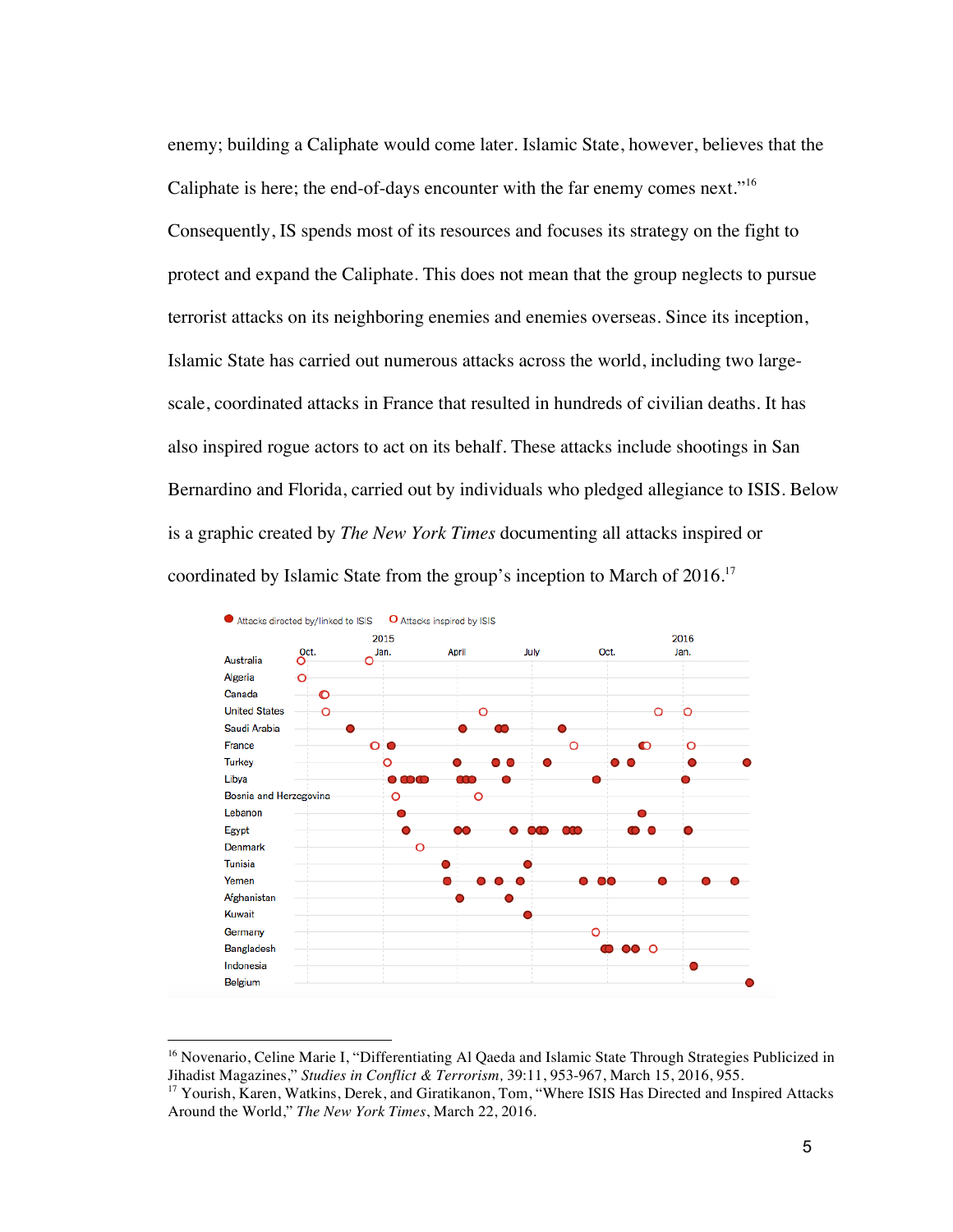Islamic State's use of terrorism serves several purposes, including intimidating enemies both near and far, broadening sectarian rifts, attracting sympathizers to join the fight, and inspiring sympathizers to carry out similar acts around the world. In his 2015 paper, Byman writes, "Its use of terrorism, therefore, should be considered within this context: most, but not all, of what Islamic State does with regard to terrorism is an adjunct to its effort to advance its state power by fomenting sectarian conflict and intimidating rivals."<sup>18</sup>

However, bolstered opposition and recent military defeats in Islamic State's territory could be forcing a shift in the group's operations. Islamic State's territorial hold is currently on the decline. Since the "peak" of Islamic State's territorial control in August 2014, a July 2016 report by *The New York Times* states that the group has lost "about 45 percent of its territory in Syria and 20 percent in Iraq."<sup>19</sup> Evidence of a possible shift in operations exists in IS' new magazine, *Rumiyah,* which the group started publishing in September 2016. The Clarion Project compares *Rumiyah* with *Dabiq,*  calling it an "easier to read, less theological magazine," which in its first two editions focuses more heavily on "operations outside the group's heartland, including terrorist attacks carried out by the group in Kenya and elsewhere.<sup>20</sup> Similarly, in a speech given by al-Adnani shortly before his death in May 2016, he encouraged IS sympathizers to carry out attacks in their home countries: "If the tyrants have closed in your faces the door of

<sup>18</sup>Byman, Daniel, "Understanding Islamic State - A Review Essay," *International Security,* Vol. 40, No. 4 (Spring 2016) pp. 127-165, 13.

<sup>&</sup>lt;sup>19</sup>Sarah Almukhtar, Sarah Wallace, and Time Watkins, "ISIS Has Lost Many of the Key Places it Once Controlled," *The New York Times,* July 3, 2016.

<sup>20</sup> Elliot Friedland, "Latest Issue of Rumiyah Magazine Released," *The Clarion Project*, October 11, 2016.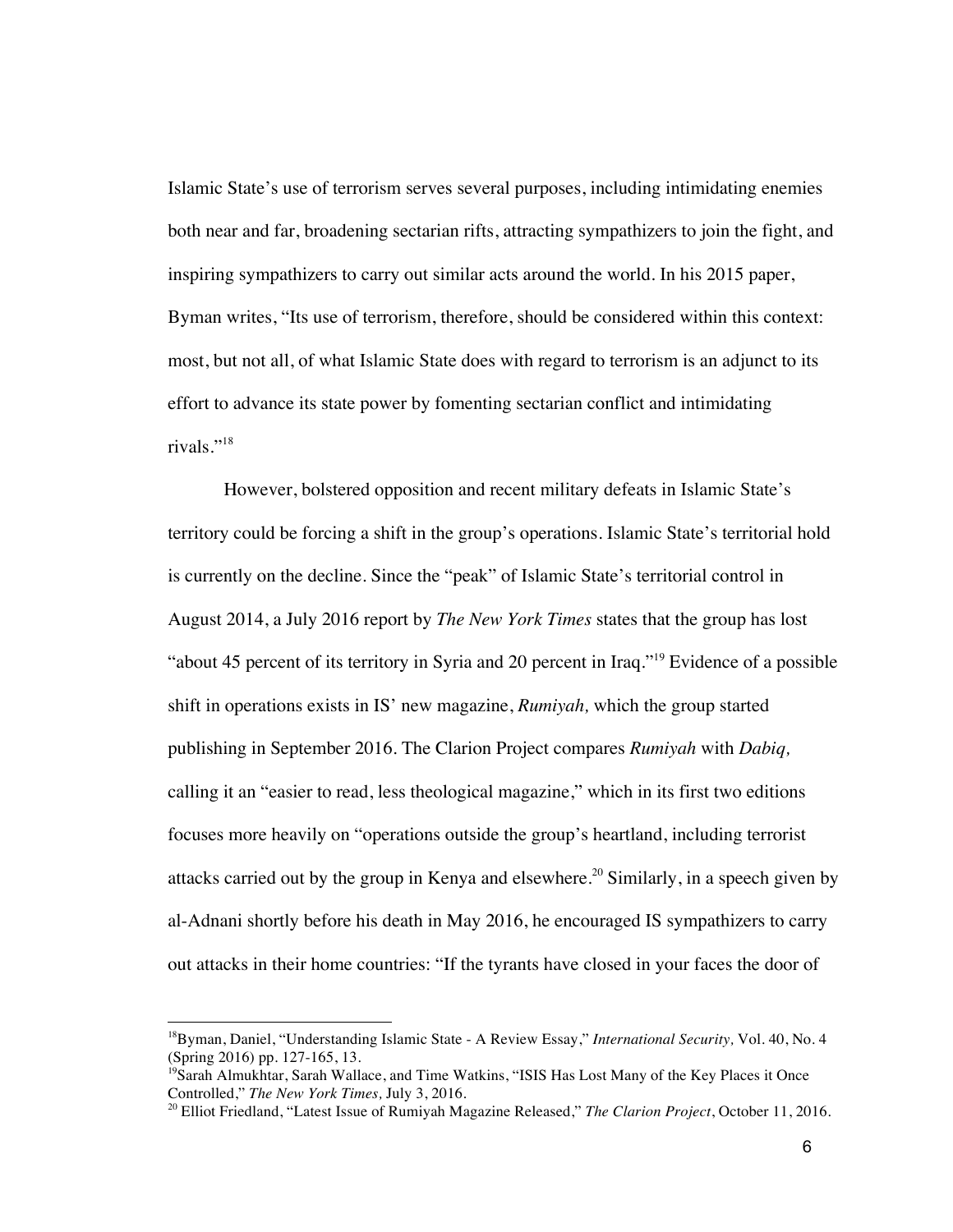hijrah [migration], then open in their face the door of jihad and make their act a source of pain for them," and further, "The smallest action you do in the heart of their land is dearer to us than the largest action by us, and more effective and more damaging to them."<sup>21</sup> Continued losses in territorial control could necessitate a decentralization of IS, pushing it to function more as a terrorist group than an insurgency group. Even so, IS still explicitly maintains its principal goal of "*baqiya wa tatamadad*" (lasting and expanding). $^{22}$ 

With its main objective remaining the establishment and expansion a Caliphate, Islamic State depicts its project as the "fulfillment of a prophecy."23 Among the prophetic sunna, Muhammad is recorded to have prophesied the coming of the Mahdi, a figure who would come and lead the Ummah in a fight to achieve an Islamic world peace before Judgment Day.24 Islamic State sees the creation of a Caliphate as a necessary step in achieving the Islamic world order prophesied by Muhammad in recorded Hadith. Islamic State's "apocalyptic strand" is evidenced throughout materials released by the group.<sup>25</sup> For instance, in Abu Muhammad al-'Adnani's June 2014 speech declaring an Islamic Caliphate, Islamic State's spokesman cites Hadith to iterate the promise of the group's mission: "Allah has promised those who have believed among you and done righteous deeds that He will surely grant them succession [to authority] upon the earth just as He

<sup>&</sup>lt;sup>21</sup> Griff Witte, Sudarsan Raghavan, and James McAuley, "Flow of foreign fighters plummets as Islamic State loses its edge," *The Washington Post*, September 9, 2016.

<sup>22</sup>Charles Lister, "Profiling Islamic State," *Foreign Policy at Brookings*, 2014, 11.

<sup>23</sup>Byman, Daniel, "Understanding Islamic State - A Review Essay," *International Security,* Vol. 40, No. 4 (Spring 2016) pp. 127-165, 140.

 $^{24}$  Shaykh Muhammad Hisham Kabbani, "The Approach of the Armageddon? An Islamic Perspective," Islamsupremecouncil.org, 2003.

<sup>25</sup> Byman, Daniel, "Understanding Islamic State - A Review Essay," *International Security,* Vol. 40, No. 4 (Spring 2016) pp. 127-165, 137.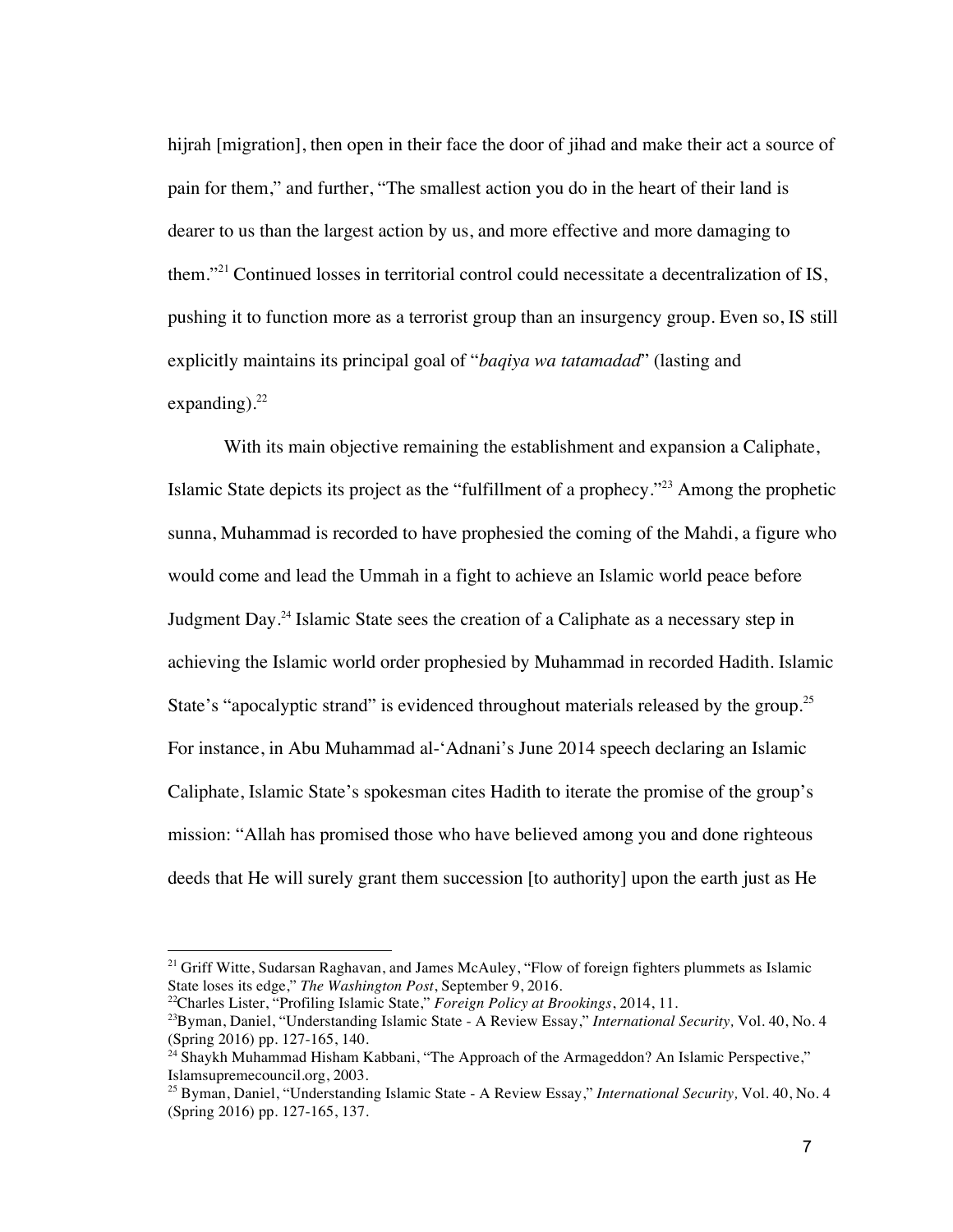granted it to those before them"  $[An-N\bar{u}r: 55]$ <sup>26</sup> In establishing a state that unites the Muslim people under "true" Islam, Islamic State professes that God will grant the group success and cause a return to an Islamic world order that harkens back to the days of Muhammad and his followers.

This apocalypticism shows up in IS' fight to gain control of Dabiq, the place where Muhammad said victory would be won over the Romans. Although the small town is not inherently tactically significant, the group has expended valuable resources and fighters in order to attain and hold onto it. The group also applies the prophetic claims of Muhammad to its depiction of its adversaries. In *Dabiq*, IS frequently refers to the U.S. and other opposition forces as "Crusaders," thus maintaining the prophetic language of Muhammad, who was at the time using "Crusaders" to refer to the Romans. In accordance with Hadith, the group professes that the Mahdi will come once the crusaders are defeated at Dabiq.

Within the territory it holds, Islamic State has stayed true to its ambitions of establishing a Caliphate in which it imposes its version of Sharia law. Within this selfdeclared caliphate, IS attempts to carry out the basic functions of a state. While Islamic State relies heavily on fear to suppress those it rules, it has also set up a system in which it attempts to gain the trust and loyalty of local populations in hopes of making long-term gains in its pursuit of an expanding Caliphate. In her exploration of Islamic State's state operations, Mara Revkin of *Foreign Affairs* writes that the group has set out to operate as legitimate state institutions do―on the basis of a "social contract"; Islamic State provides

<sup>26&</sup>quot;ISIS Spokesman Declares Caliphate, Rebrands Group as 'Islamic State'," *Site Intel Group,* June 29, 2014.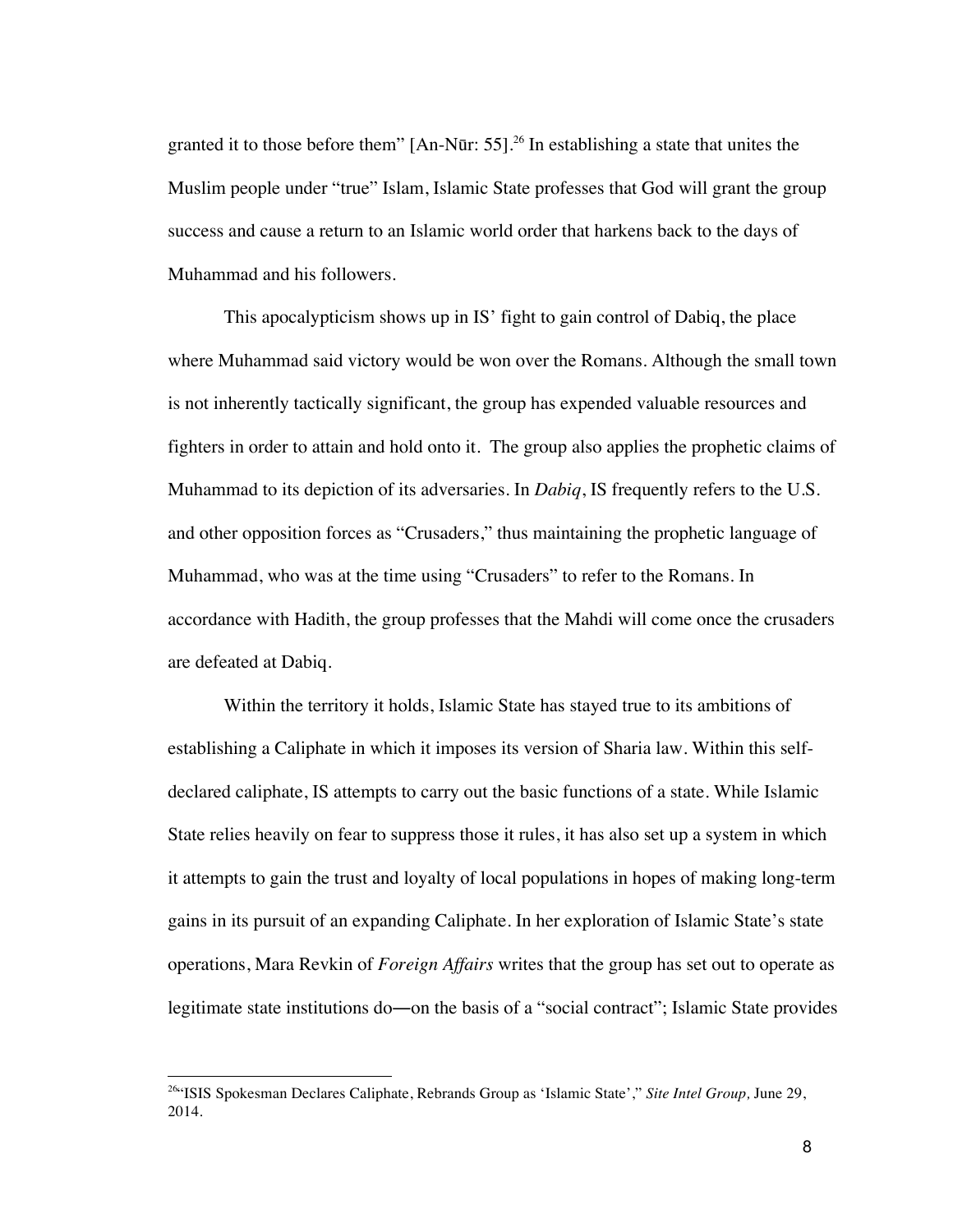services and protections while imposing "reciprocal obligations" on the people.<sup>27</sup> Islamic State offers to provide what it deems "justice and accountability, protection, and services" to its *ri*'ya (the term the group uses to refer to the people living under its rule; its citizenry) if the people in turn pledge "exclusive allegiance" to the group and give "material support for governance and jihad through either tax payments or military service."<sup>28</sup>

Islamic State's execution of its promised law and order is highly suspect. The "justice" IS purports to provide those living under its rule is often nothing more than the use of regular public executions to deter opposition. Islamic State kills any who challenge it; this includes individuals speaking or acting out against the group in any way as well as people of minority groups whose very existence Islamic State sees as effrontery. In March of 2016, collected findings led the United States to declare that Islamic State is guilty of genocide.29 Within areas it controls, IS has committed mass atrocities against Christians, Yazidis, and Shi'ites. It has also carried out brutal acts of violence against the Sunni population that it purports to support. Public executions, often by beheadings, are a daily occurrence. Islamic State has raided Yazidi settlements with the sole intention of taking women and girls to traffic and sell them to Islamic State members as sex slaves.<sup>30</sup> In areas taken from IS, government forces have discovered mass, unmarked graves where

 $\overline{a}$ 

<sup>27</sup> Mara Revkin, "ISIS Social Contract," *Foreign Affairs*, January 12, 2016.

 $28$  Ibid.

<sup>29</sup> "U.S. Declares ISIS Guilty of Genocide," *CBS* News, March 17, 2016.

<sup>30</sup> Rukmini Callimachi, "ISIS Enshrines a Theology of Rape," *The New York Times*, August 13, 2015.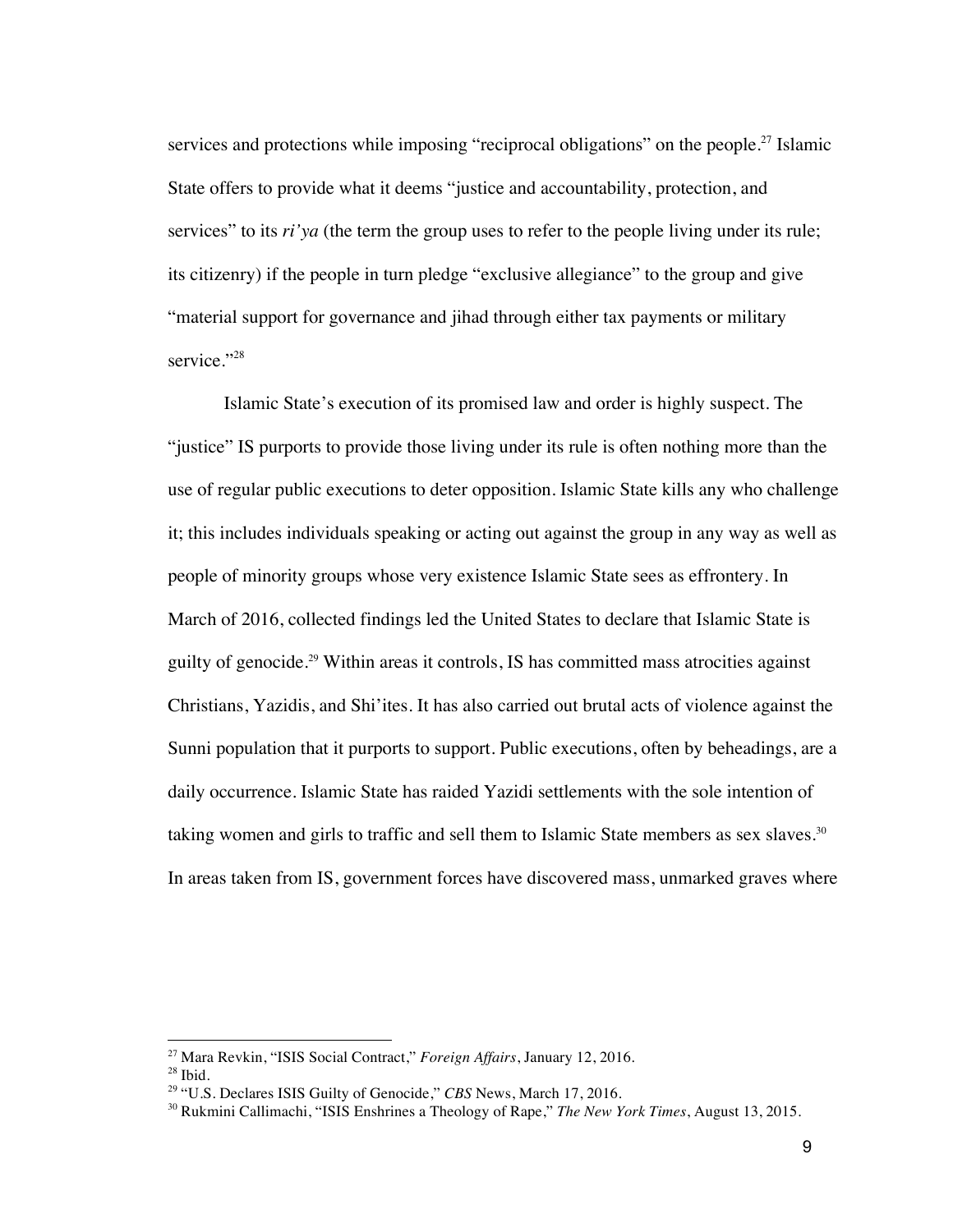men and boys were mowed down by gunfire.<sup>31</sup> However, the group still paints itself as a legitimate state that operates on the basis of a social contract.

On IS' side of this purported contractual exchange, the group attempts to provide goods and services as well as to promote and conserve its version of Sharia law and Islamic practices. According to a 2014 report released by the Institute for the Study of War, Islamic State "divides governance into two broad categories: Administration and Muslim Services."32 The Muslim Services branch operates with varying degrees of efficiency depending on IS' level of control of particular cities. In Raqqa, for instance, the group created a body called the Department of Muslim Services which was designed to handle the distribution of goods and services a well as to carry out service projects, including "humanitarian aid, bakeries, water and electricity."<sup>33</sup> In Raqqa and elsewhere, much of IS' Muslim Service regional bodies are stymied by IS' own campaign against any and all opposition. The group frequently destroys pre-existing service-provision structures and fails to replace them due to a lack of resources and expertise.<sup>34</sup> On the other side of its governance structure, the administration branch deals with "Islamic outreach, Sharia institutes, elementary education, law enforcement (both local and religious), courts, recruitment, and tribal relations."<sup>35</sup> Regarding IS' use of taxation, the Undersecretary for Terrorism and Financial Intelligence stated, "Make no mistake: This is not taxation in return for services or even for real protection. It is theft, pure and

<sup>&</sup>lt;sup>31</sup> Arwa Damon and Raja Rezek, "CNN Exclusive: Syrian town left scarred by opposition group ISIS" brutal rule," February 17, 2014.

<sup>32</sup> Charles C. Carris and Samuel Reynolds, "ISIS Governance in Syria," *Institute for the Study of War*, July 2014, 14.

 $33$  Ibid.

 $34$  Ibid., 4.

 $35$  Ibid.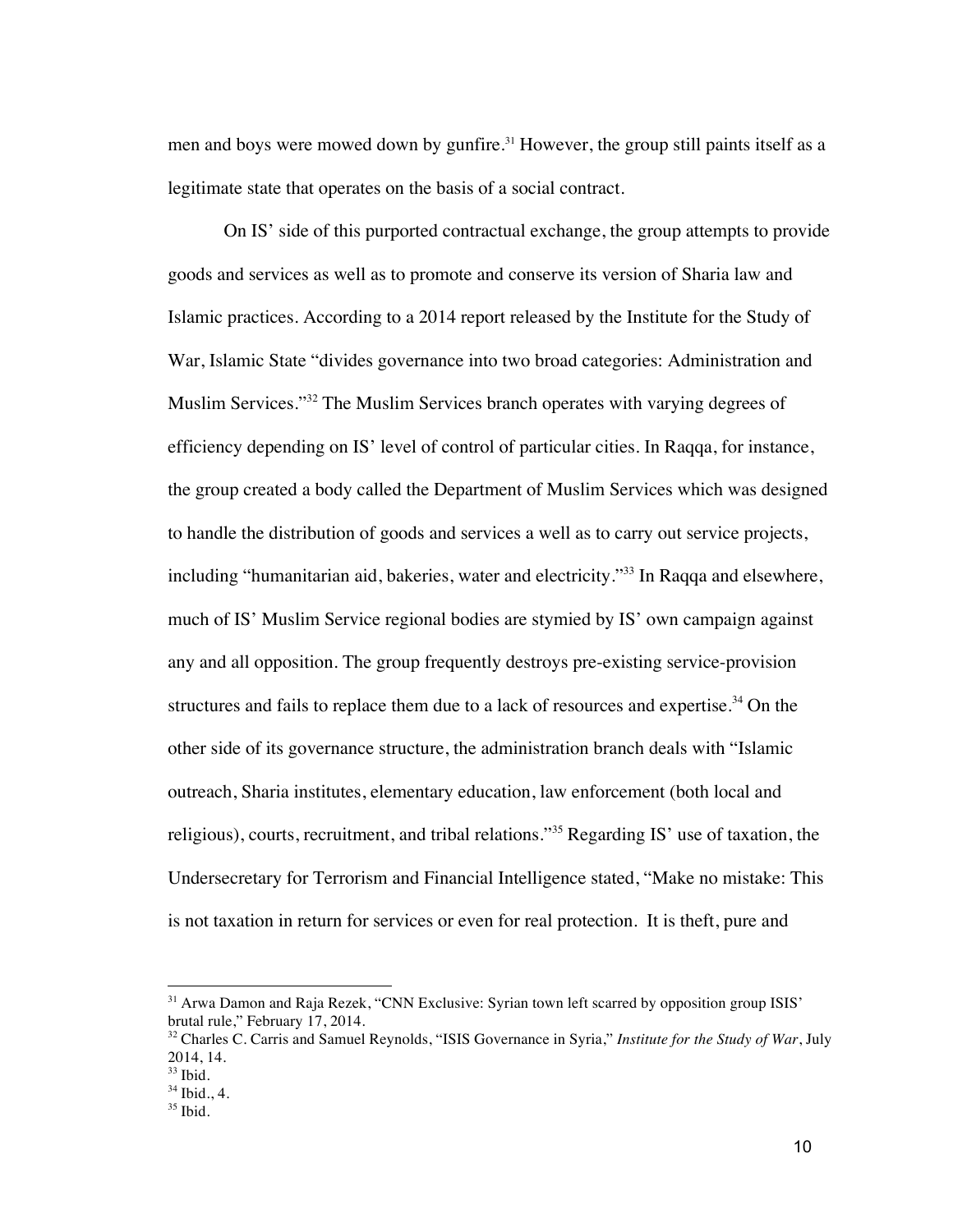simple. The money ISIL pilfers is being exchanged not for a guarantee of safety but for the temporary absence of harm."<sup>36</sup> IS also shows signs of technical inexperience when it comes to distributing resources. For instance, the group's attempt to use a dam within its territory resulted in dropping water levels in a nearby lake, "threatening drinking water supplies" for parts of Aleppo and Raqqa in  $2014$ .<sup>37</sup> In addition to inexperience, many of the projects undertaken by IS aim to provide material for its propaganda campaign to attract more members rather than to take into consideration the long-term impacts of its projects.<sup>38</sup> Materials released by Islamic State depict its Caliphate as a successful, highly functioning entity with well-cared-for citizens, but the reality of life within the Caliphate is much more grim. A video purportedly released by the group in April 2016 shows images of everyday life in Raqqa: a group of students being directed by a teacher in a classroom, roadwork and construction projects, thriving marketplaces, police enforcing Sharia Law, etc.<sup>39</sup> However, news reports depict a city rife with power outages, food shortages, brutality, and suppression.<sup>40</sup> Even if Islamic State does not come close to reciprocating the payment of its people in its provision of services, the group is able to maintain the minimal level of local support necessary to survive simply because it is able offer more than the corrupt or inept alternative factions in the region. IS can simply strive to be the "lesser evil" amongst the other military forces jockeying for power.<sup>41</sup>

 $\overline{a}$ 

<sup>&</sup>lt;sup>36</sup> "Remarks of Under Secretary for Terrorism and Financial Intelligence David S. Cohen at The Carnegie Endowment For International Peace, 'Attacking ISIL's Financial Foundation'," *treasury.gov*, October 23, 2014.

<sup>37</sup> Charles C. Carris and Samuel Reynolds, "ISIS Governance in Syria," *Institute for the Study of War*, July 2014, 22.

<sup>38</sup> Ibid., 25.

<sup>39</sup> "Watch: New ISIS Video Attempts to Show Functioning Society in 'Capital' Raqqa, Syria," *Heavy.com*, April 4, 2016.

<sup>40</sup> "Life under Isis in Raqqa and Mosul: 'We're living in a giant prison'," *The Guardian*, December 9, 2015. <sup>41</sup> Mara Revkin, "ISIS Social Contract," *Foreign Affairs*, January 12, 2016.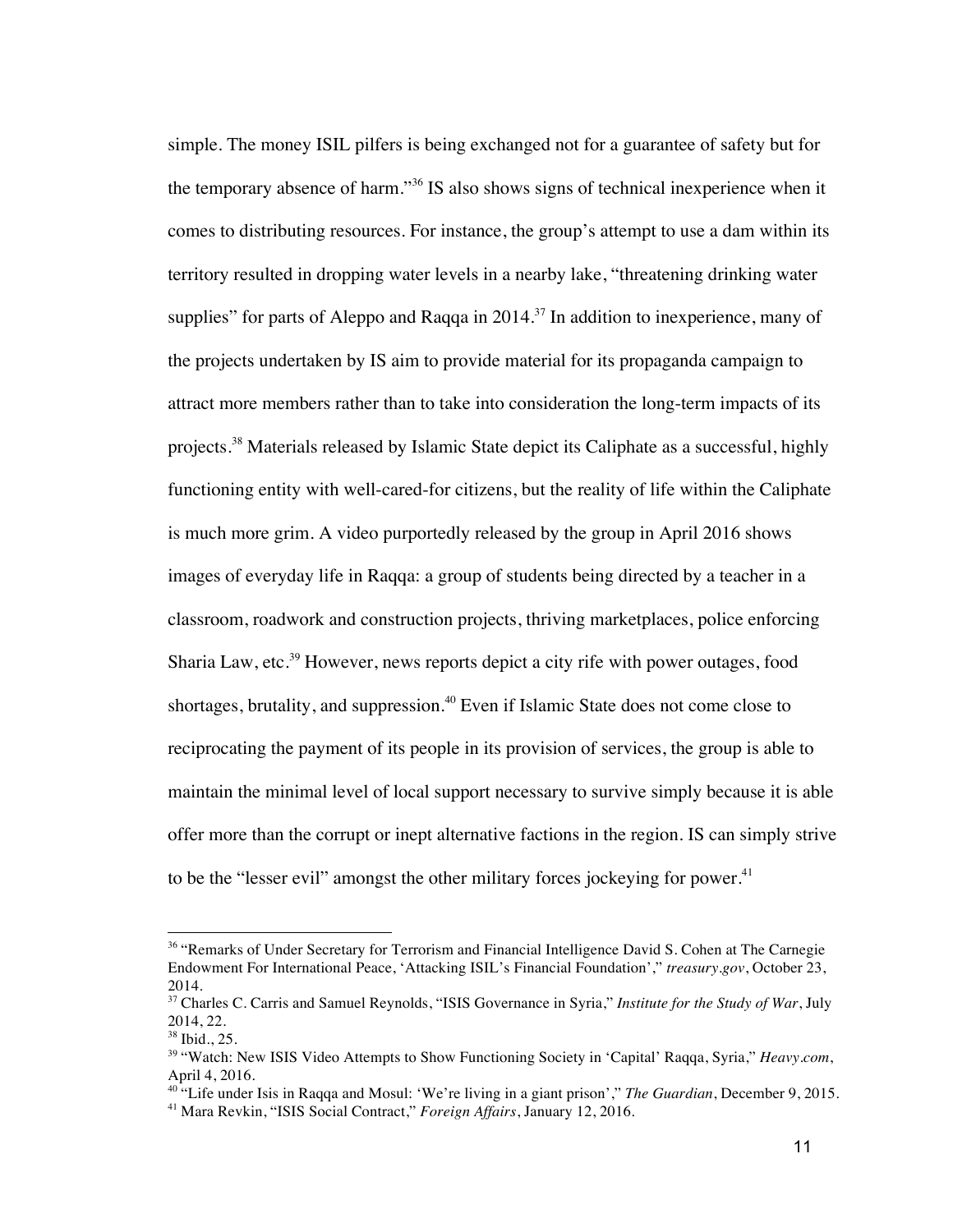To maintain itself, Islamic State relies on multiple revenue sources. While the group receives some funding from individuals in the Gulf States along with ransoms for hostages, most of its revenue comes from black market oil sales, extortion, and taxation.<sup>42</sup> In a 2014 speech, the U.S. Undersecretary for Terrorism and Financial Intelligence, David S. Cohen, identified illicit oil trade as the key source for IS funding. He reported that the group was able to make full use of the oil fields captured in its territory by selling oil to a number of groups at reduced prices, including the Kurds, Turkey, and the Assad regime.43 Even though Islamic State has explicitly declared all three of these forces an enemy of Islam and all that the group hopes to achieve, it does not refrain from selling them oil to profit by. By targeting oil infrastructure under IS' control, counterinsurgency efforts have greatly hindered IS' ability to produce and sell oil. Even so, the group was still estimated in July of 2016 to bring in approximately 23 million USD a month.<sup>44</sup> In contrast with earlier reports, a 2016 Foreign Affairs report notes that, "the organization is far more dependent on the cooperation of ordinary civilians than was previously believed." According to recent estimates, the diverse array of taxes collected by the group accounts for six times as much revenue as its oil revenue.45 Islamic State has established what *The New York Times* refers to as a "predatory and violent bureaucracy."<sup>46</sup> This system of taxation and extortion includes a slew of religious, property, and agricultural taxes, traffic tickets, utility bills, and even "fines for smoking or wearing the wrong

<sup>&</sup>lt;sup>42</sup> "Remarks of Under Secretary for Terrorism and Financial Intelligence David S. Cohen at The Carnegie Endowment For International Peace, 'Attacking ISIL's Financial Foundation'," *treasury.gov*, October 23, 2014.

 $43$  Ibid.

<sup>44</sup> Sarah Almukhtar, Sarah Wallace, and Time Watkins, "ISIS Has Lost Many of the Key Places it Once Controlled," *The New York Times,* July 3, 2016.

<sup>45</sup> Mara Revkin, "Foreign Affairs: ISIS Social Contract," January 12, 2016.

<sup>&</sup>lt;sup>46</sup> Matthew Rosenberg, Nicholas Kulish, and Steven Lee Meyers, "Predatory Islamic State Wrings Money From Those It Rules," *The New York Times,* November 19, 2015.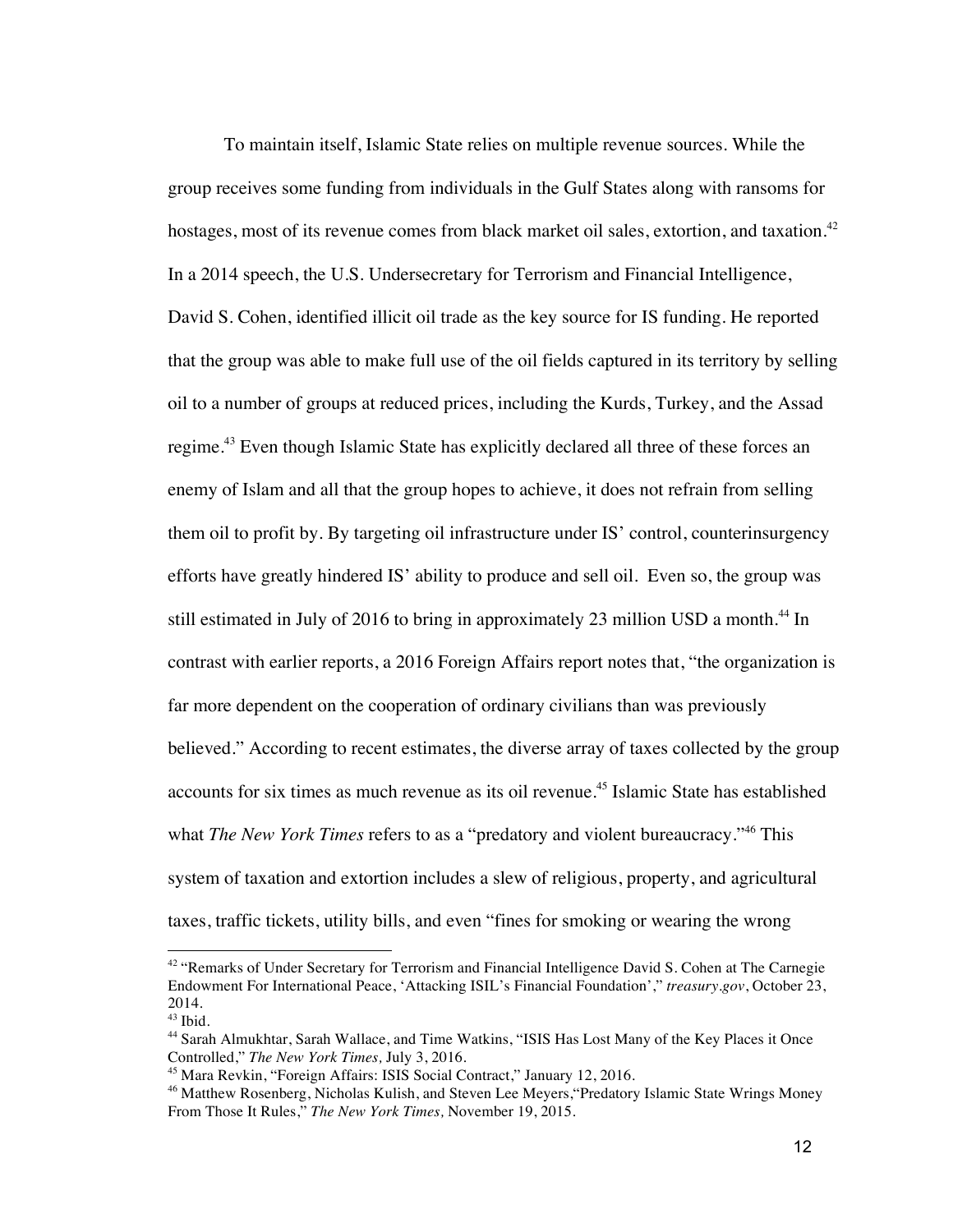clothes."47 As counterinsurgency forces continue to target IS infrastructure and oil fields, the group will likely continue to rely more heavily on the people within its areas of control.

Despite counterinsurgency efforts, Islamic State still maintains control of large swaths of territory in Iraq and Syria. These include significant locations such as Raqqa in Syria and Mosul in Iraq. The map below shows ISIS-held territory in Iraq and Syria as of June 27, 2016.<sup>48</sup>



The group has also expanded its reach to other parts of the globe by calling on remote Jihadist groups to pledge their allegiance to IS. As of December 2015, 43 groups have pledged their allegiance to Islamic State<sup>49</sup>, including Boko Haram in Nigeria, Abu Sayyaf in the Philippines. Rohan Gunaratna, an international terrorism expert at S. Rajaratnam School of Security Studies in Singapore projects that Islamic State will designate "a

 $\overline{a}$ 

<sup>&</sup>lt;sup>47</sup> Sarah Almukhtar, Sarah Wallace, and Time Watkins, "ISIS Has Lost Many of the Key Places it Once Controlled," *The New York Times,* July 3, 2016.

<sup>&</sup>lt;sup>49"</sup>Islamic State's 43 Global Affiliates World Map," *intelcenter.com*, December 15, 2015.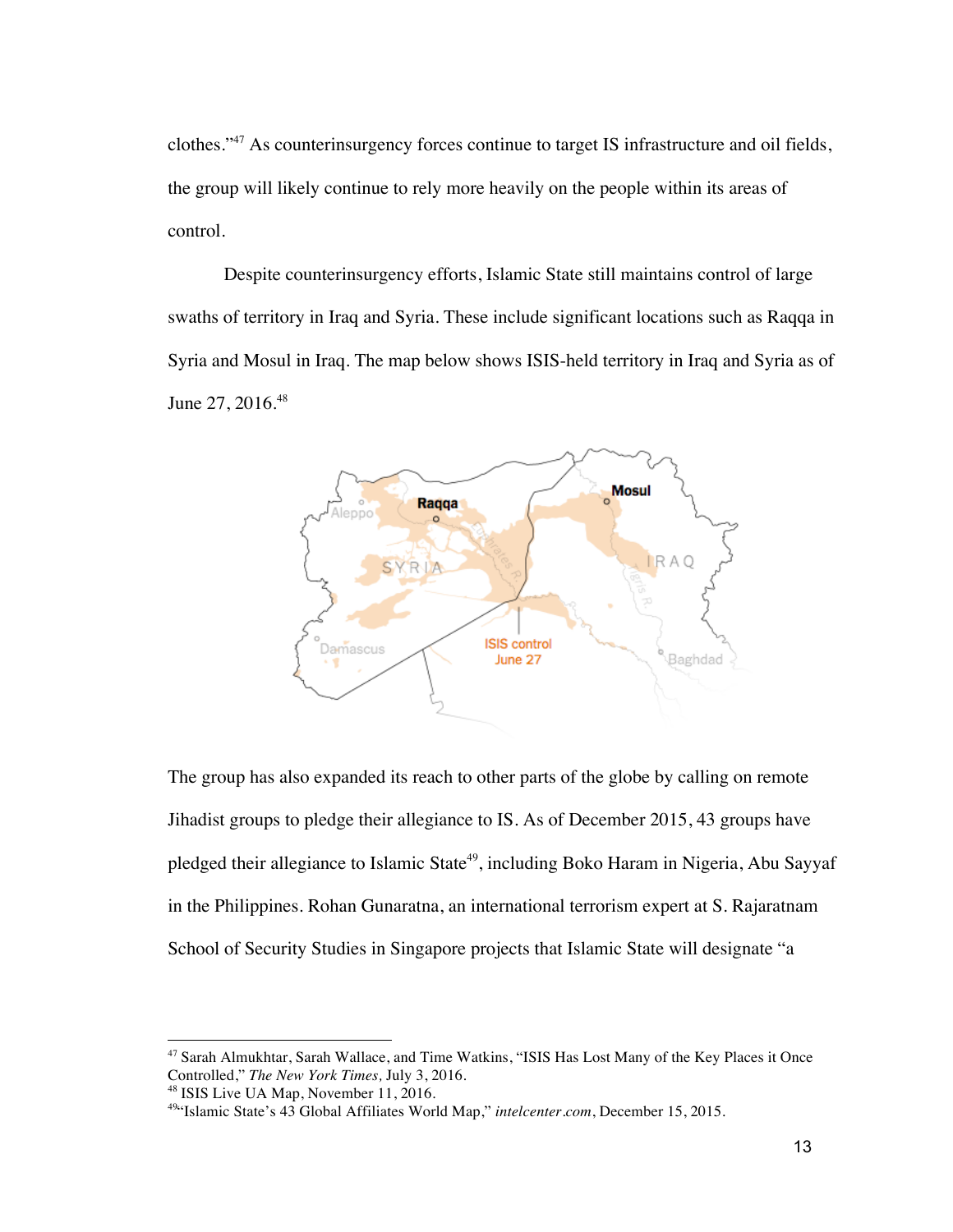satellite of the caliphate" in the Philippines "in the coming year."<sup>50</sup> Although Islamic State has burgeoning support abroad, its central command and central focus remain within Iraq and Syria and the near surrounding regions. It continues to call on individuals to make the journey to fight within the Middle East region to establish a caliphate stronghold.

Islamic State's fighting forces within Iraq and Syria are essential to the group's ability to hold onto its identity as a group striving to establish a Caliphate. The group's fighters are comprised of an array of individuals from across the globe. As of June 2015, the intelligence community estimated that IS had a total number of fighters ranging anywhere from  $20,000$  to  $31,000$ .<sup>51</sup> Although Islamic State identifies itself as a religiously motivated group, a considerable number of its ranks include former Ba'athists who were left jobless by the de-Ba'athification policy implemented by Iraq's transition government in 2003.<sup>52</sup> Liz Sly of the *Washington Post* attributes much of Islamic State's success to the de-Ba'athification policy, of which she writes, "At a stroke, 400,000 members of the defeated Iraqi army were barred from government employment, denied pensions — and also allowed to keep their guns."53 While al-Zarqawi remained critical of former Ba'athists due to their secularist associations, al-Baghdadi took full advantage of this disenfranchised force, appointing many who were prominent military figures under Saddam's rule to leadership positions within Islamic State.<sup>54</sup> The heavy presence of

<sup>&</sup>lt;sup>50</sup>Per Liljas, "ISIS Is Making Inroads in the Southern Philippines and the Implications for Asia Are Alarming," *Time*, April 14, 2016.

<sup>&</sup>lt;sup>514</sup> Robert Windrem, "ISIS By the Numbers: Foreign Fighter Total Keeps Growing," *NBC News*, June 2015. <sup>52</sup> Liz Sly, "The Hidden Hand Behind Islamic State Militants? Saddam Hussein's," *Washington Post*, April 4, 2015.

 $53$  Ibid.

<sup>54</sup> Ibid.

<sup>14</sup>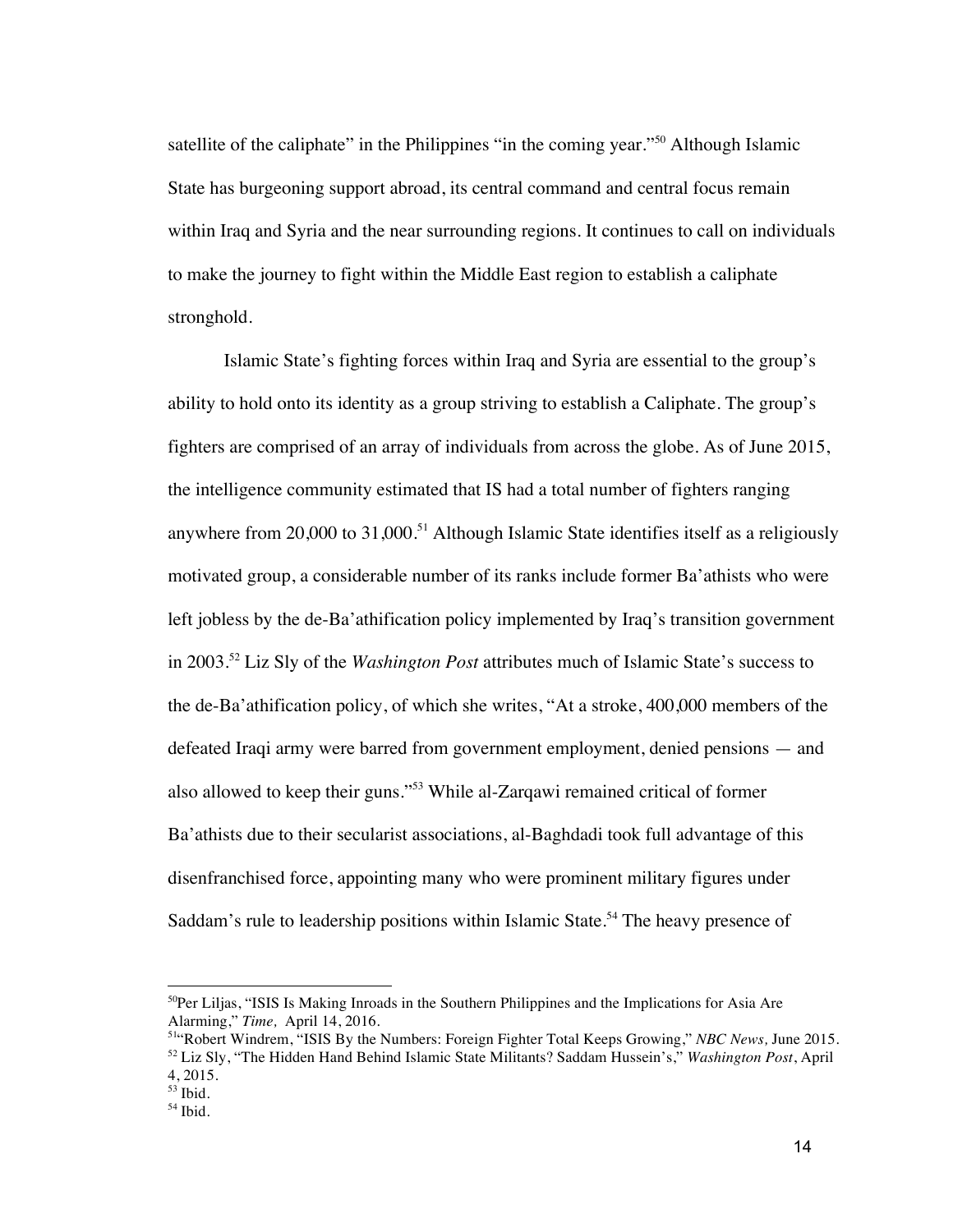former Ba'athists within the highest ranks of Islamic State gives rise to questions regarding the group's self-purported religious dogmatism.

Foreign fighters also make up a large portion of the group's total fighters. According to the Brookings Institute, the influx of foreign fighters to Iraq and Syria exceeds foreign fighter flows during any other conflict in modern history.<sup>55</sup> In a December 2015 assessment of foreign fighter flows to Syria and Iraq, the Soufjan Group reported that an estimated 27,000 to 31,000 individuals had entered the region to fight for IS and other warring factions.<sup>56</sup> It is difficult to determine which groups these individuals join once they enter Iraq and Syria, but based on the size and strength of Islamic State, a large portion of these fighters undeniably make the journey to fight for IS. The majority of foreign fighters have come from Jordan, Tunisia, Turkey, Saudi Arabia, and Russia.<sup>57</sup> However, fighters are by no means limited to these regions. The Soufjan Group report notes foreign fighters from "at least 86 countries" now fighting within Iraq and Syria.<sup>58</sup> A notable amount of individuals come from countries in the West, especially from Western European countries. From June 2014 to December 2015, foreign fighters stemming from Western Europe doubled, bringing the total number of foreign fighters coming from this region to an estimated 5,000.<sup>59</sup> Among these fighters, the majority have come from France, the UK, Germany, and Belgium.<sup>60</sup> Fighters stemming from North America also increased during this time, though their numbers remain well below 1,000 individuals.<sup>61</sup>

<sup>55</sup> Charles Lister, "Returning Foreign Fighters: Criminalization or Reintegration?" *Brookings Doha Center*, 2015, 1.

<sup>56</sup> "Foreign Fighters," *The Soufjan Group,* December 2015, 4.

 $57$  Ibid., 5.

 $58$  Ibid., 4.

 $59$  Ibid.

<sup>60</sup> Ibid., 12.

 $61$  Ibid., 20.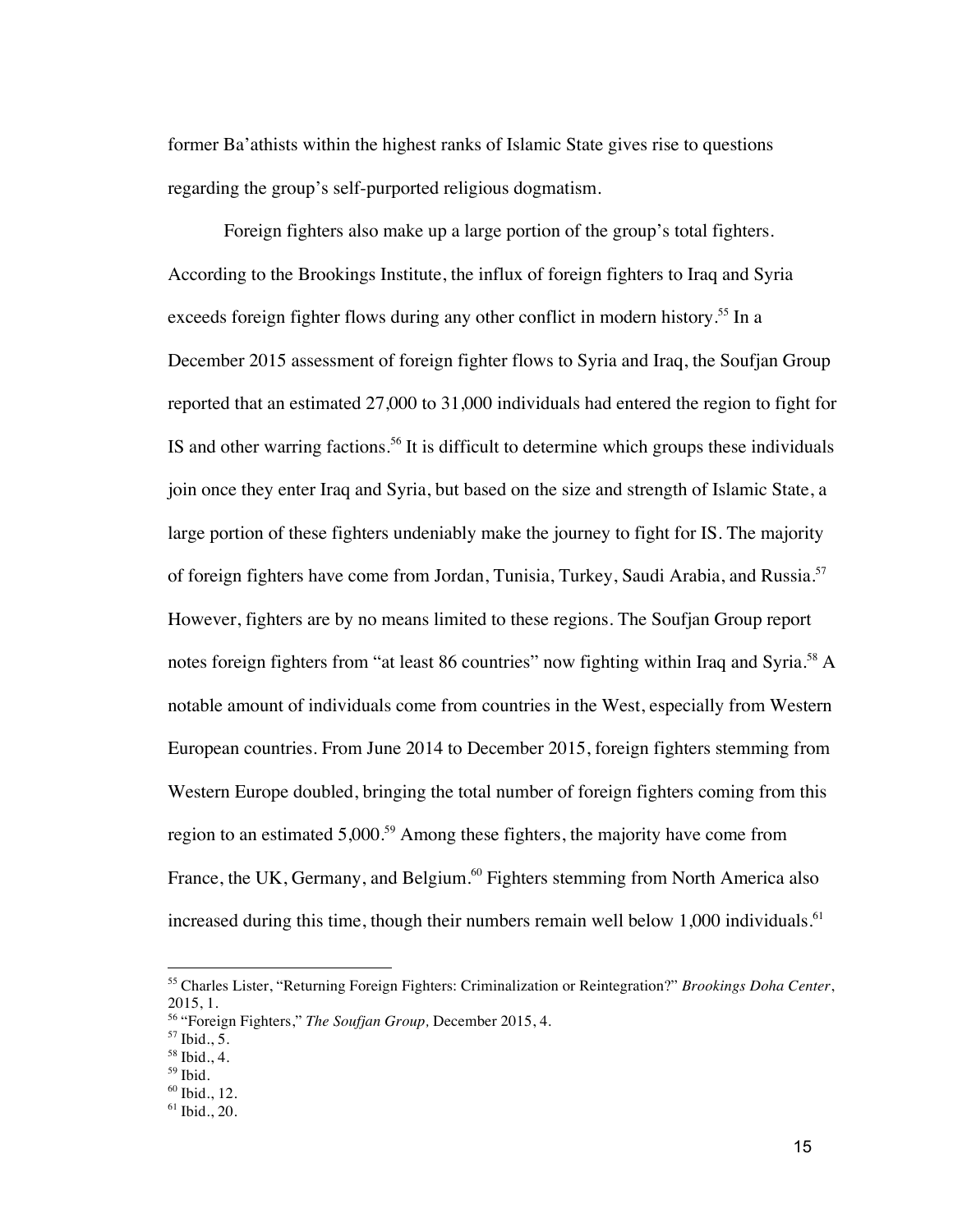The graph below, created by the Brookings Institute, delineates the number of foreign fighters that journeyed to Syria and Iraq from the beginning of the conflict up until December  $2015<sup>62</sup>$ 



Data sourced from official government figures and anonymous government sources cited in: International Centre for the Study of Radicalization, United Nations, Soufan Group, Die Welt, BBC, The Sunday Times, Reuters, Le Monde, France24, RFE-RL, Lawfare, Hurriyet.

Reports from U.S. military officials in late 2016 have claimed that the flow of foreign fighters into Iraq and Syria has significantly diminished and is likely to continue to do so.<sup>63</sup> Islamic State has relied heavily on pathways through Turkey for its foreign recruits to travel to join the group. IS made use of pre-existing trafficking networks in Turkey by pressuring and even threatening Turkish smugglers formerly engaged in the movement of small goods and fuel into smuggling in new IS recruits.<sup>64</sup> However, increased pressure from the West and the threat that IS poses to Turkey's own border has led the Turkish government to bulk up its border control, cutting off many of the pathways formerly available to potential IS foreign fighters.

<sup>62</sup> Charles Lister, "Returning Foreign Fighters: Criminalization or Reintegration?" *Brookings Doha Center*, 2015, 2.

<sup>63</sup> "Is the Number of Fighters Joining ISIS Really Plummeting?" *Newsweek*, April 28, 2016.

<sup>64</sup> Tim Arango and Eric Schmitt, "A Path to ISIS: Through a Porous Turkish Border," *The New York Times*, March 9, 2015.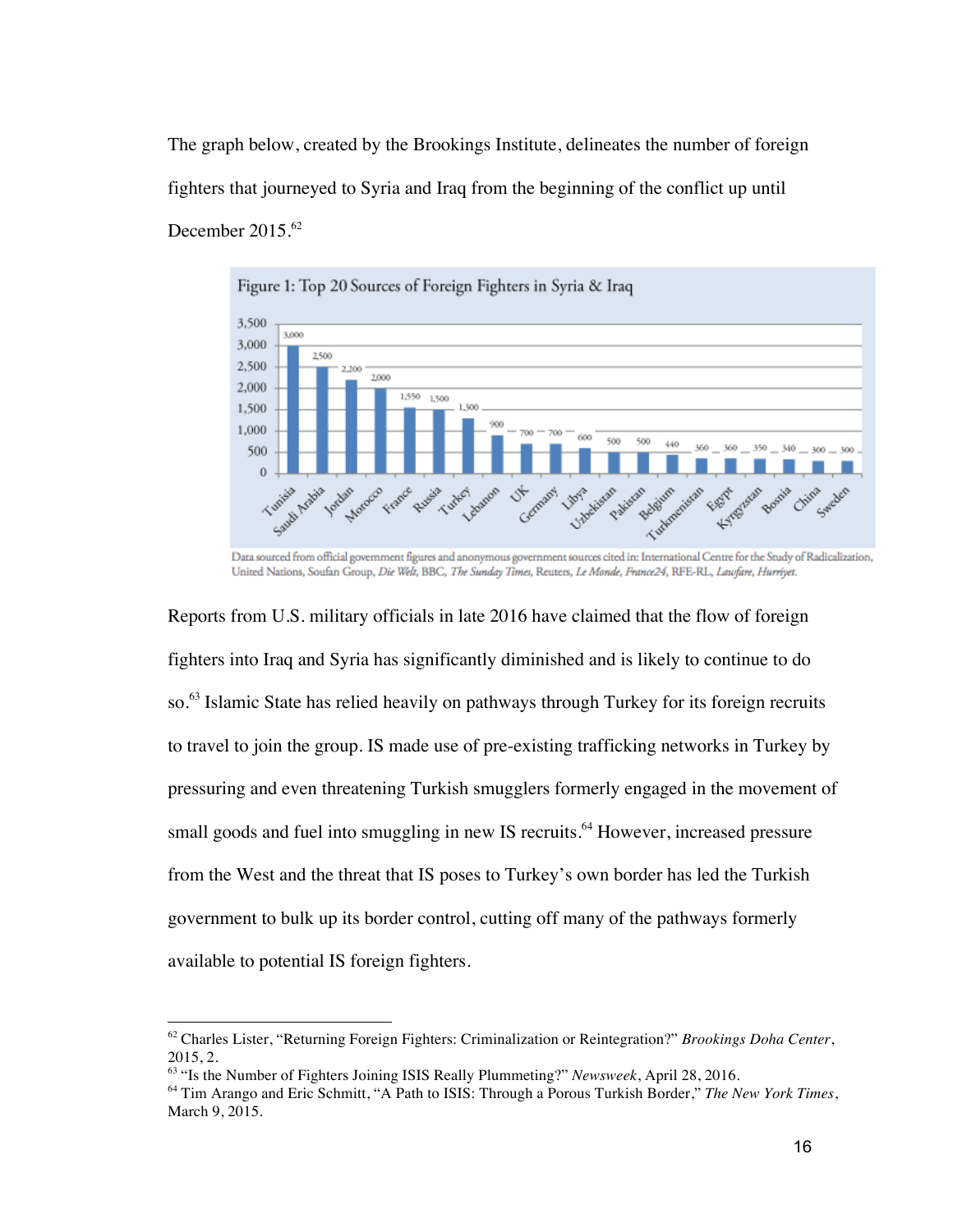In addition to the decreased inflow of foreign fighters, Jihadist groups in Iraq and Syria are experiencing an outpour of foreign fighters returning to their home countries. With a return rate of 20-30% (as of December 2015) of foreign fighters from Western countries, Western governments have raised serious concerns about the threat these returnees pose.<sup>65</sup> While many foreign fighters return due to disenchantment with the jihadi movements they fought for and become inactive upon their return, not all returnees abandon jihad. One terrorist attack that killed four in Brussels and multiple foiled terrorist plots in the West have been carried out by individuals returning home after fighting for Islamic State.<sup>66</sup> Even if relatively few returning foreign fighters feel obliged to carry out attacks, the threat undoubtedly exists. The deadly nature of the threat conjures deep concerns irrelative to the number of likely active Jihadists amongst returnees. Even one present among hundreds of inactive returnees could mean the mass murder of innocent civilians.

The unprecedented flow of foreign fighters into Iraq and Syria over the course of the past several years is likely attributed, at least in part, to Islamic State's heavy, wellorganized, and skillful presence online. The group has taken complete advantage of social media platforms to disseminate its message worldwide. David P. Fidler of the Council on Foreign Relations compares IS' online activity to other terrorist organizations, stating, "Islamic State is more strategic online, demonstrates greater social media sophistication, and operates in cyberspace on a larger scale and intensity than previous terrorist groups."<sup>67</sup> The group is highly active on Twitter, YouTube, Facebook, Tumblr, and other

 $65$  Ibid., 4.

 $66$  Ibid., 2

<sup>67</sup> David P. Fidler, "Countering Islamic State Exploitation of the Internet," *Council on Foreign Relations*,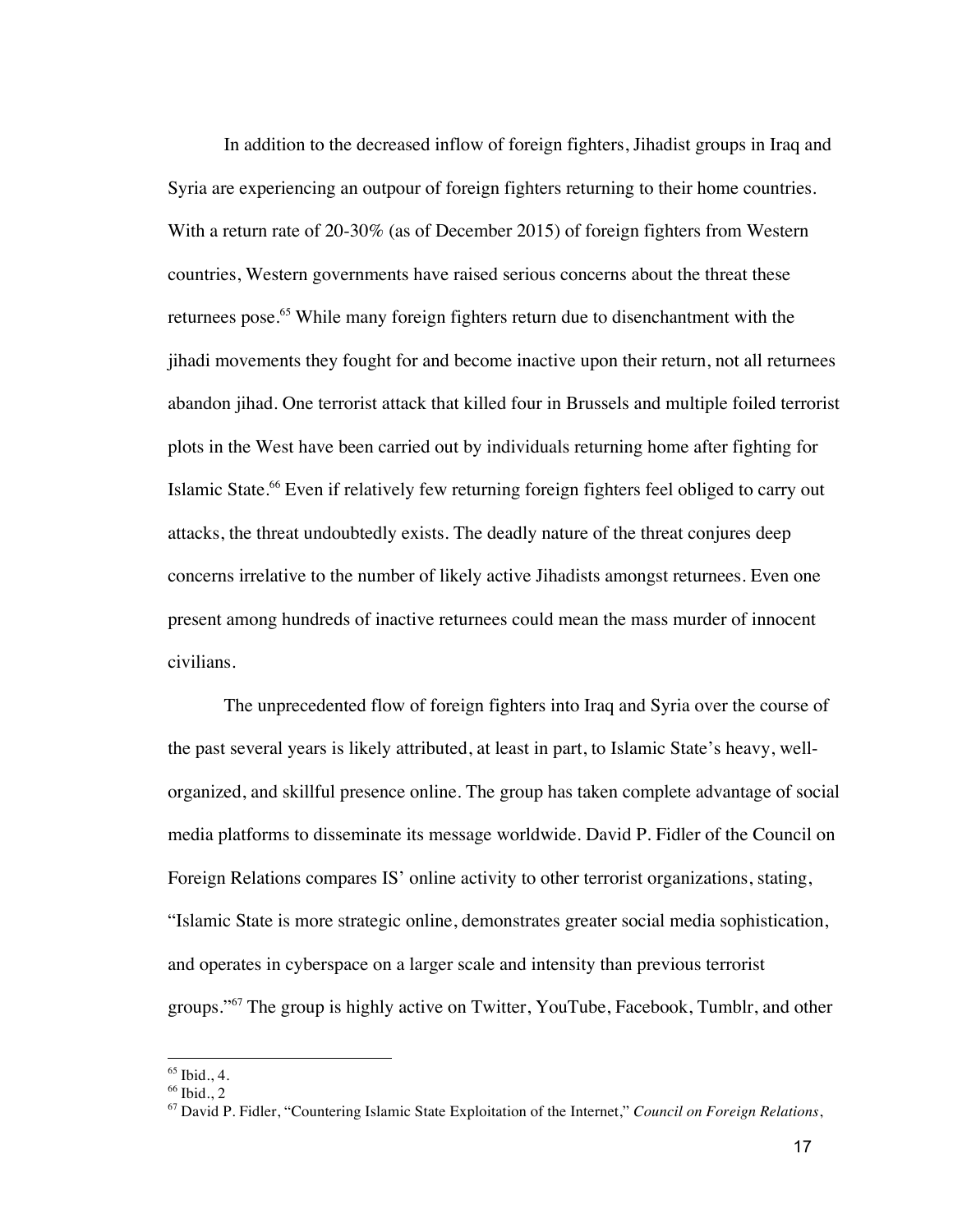social media platforms. It utilizes the structure of these platforms by employing a multilevel dissemination strategy. For instance, on Twitter, the group designates several media-experienced members to craft and post its content and then uses a second-tier group of members to post the content to accounts managed by the group which are then spread further by its followers and sympathizers. $68$  The group also uses bots (artificial accounts) and apps designed to create more traffic to and from accounts it runs.<sup>69</sup> In addition to its social media operations, the group produces two monthly online magazines (*Dabiq* and *Rumiyah*) and videos (mostly through its production company, *al-Hayat Media Center*) that air in a multitude of languages in attempt to reach a wide audience. In June of 2016, the group started *al-Fatahin*, a newspaper aimed at conjuring recruits for the group from Southeast Asia.<sup>70</sup> Islamic State's videos, magazines, and newspaper are produced with high-quality equipment by individuals who clearly demonstrate experience in their fields of production.

These materials serve multiple purposes, often at the same time. For instance, by posting a video of the beheading of a captured rival militant, the group can simultaneously intimidate its adversaries and prove its ruthless dedication to its principles to win over potential recruits who may also be considering giving their support to rival Jihadi groups. Posting photos of students within its territory learning the tenets of Islam in a classroom portrays the state's functionality and its dedication to Islam. Scenes such as this may appeal to individuals whose prior options now seem a violent chaos in comparison to the order depicted within Islamic State's territory. Due to its dependence

<sup>&</sup>lt;sup>68</sup> J.M. Berger and Jonathan Morgan, "The ISIS Twitter Census," *Brookings Institute*, No. 20, March 2015. <sup>69</sup> Ibid., 7.

<sup>70</sup> Jenny Kwok, "ISIS has started a Newspaper to Recruit Southeast Asian Fighters," *Time*, July 11, 2016.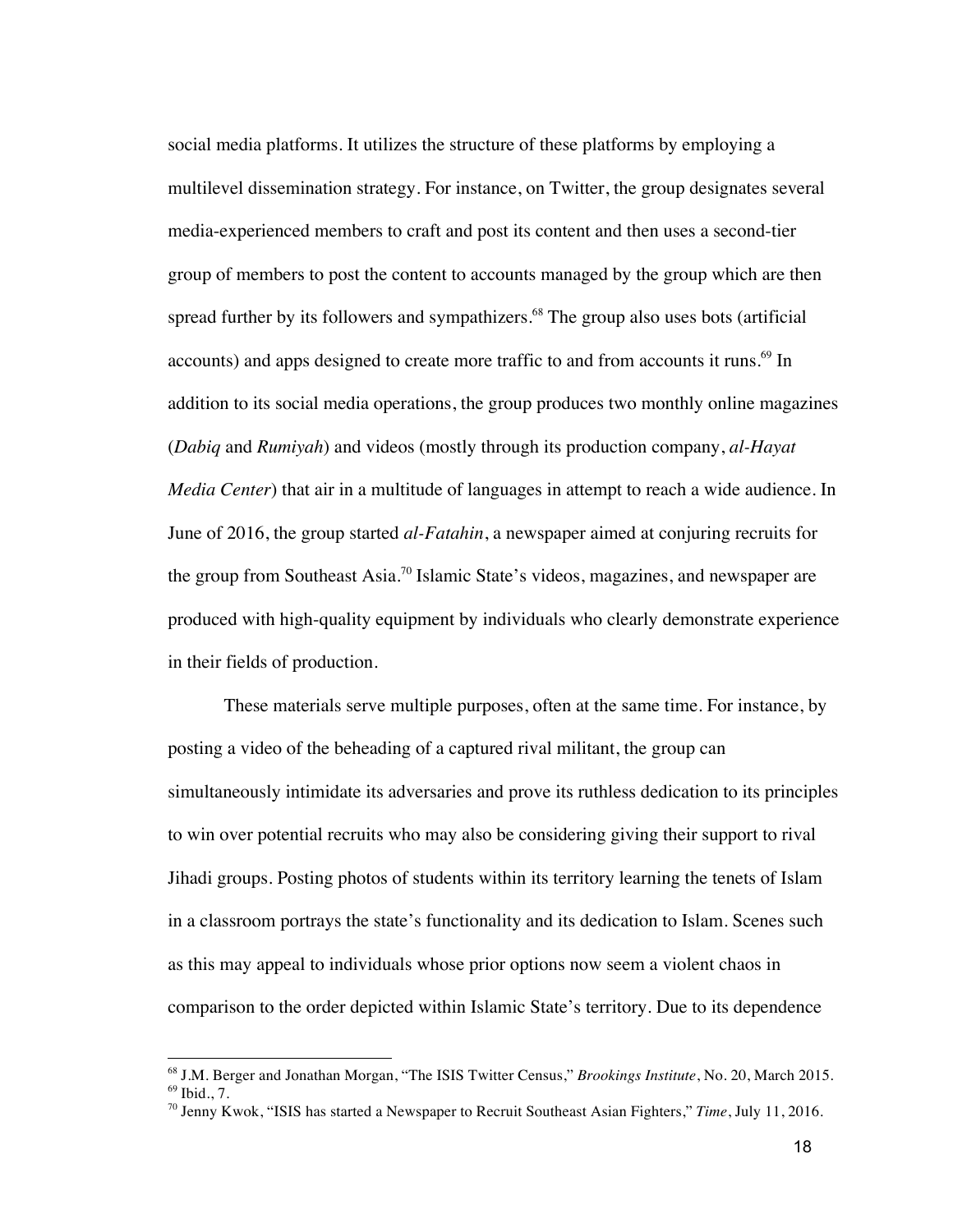on military numbers for its survival as an Islamic state, its primary objective when producing and releasing all of its materials is attracting susceptible individuals to come join IS ranks. Videos showing young men firing RPGs in slow-motion create a sense of action and adventure.<sup>71</sup> Passages within its magazine speak of the obligation to perform hijrah (migration) to Islamic State.<sup>72</sup> Messages about the enslavement of Yazidi women as sex slaves and wives appeal to potential recruits' sexual desires and a sense of security. As stated earlier, the group recognizes the hindrances put on the migration of potential groups and has encouraged those who can't make the journey to carry out attacks within their own countries. Shortly before his death in May 2016, IS spokesman al-Adnani did just that in a recorded speech. He stated, "If the tyrants have closed in your faces the door of hijrah [migration], then open in their face the door of jihad and make their act a source of pain for them."73 The group prioritizes strikes against enemy civilians over enemy domestic military targets because it sees the former as more impactful.<sup>74</sup> Now that governments are enacting stricter travel policies, many who would have traveled to fight in Iraq or Syria but who are now unable to may feel the need to turn their frustrations on their own domestic population. Adnani's speech indicates that IS clearly understands this development and hopes to capitalize on it.

In outlining Islamic State's modus operandi, it is possible to draw several main conclusions about the nature of the group. Islamic State is clearly a widespread, organized, and successful movement. It has established a territorial stronghold with

<sup>71</sup> "Flames of War," al-Hayat Media Center video, 55:13, Posted by Clarion Project, September 21, 2014. <sup>72</sup> "The Return of the Kilafah," *Dabiq*, Issue 1, July 2014.

 $73$  Griff Witte, Sudarsan Raghavan and James McAuley, "Flow of foreign fighters plummets as Islamic State loses its edge," September 9, 2016.

<sup>74</sup> Ibid.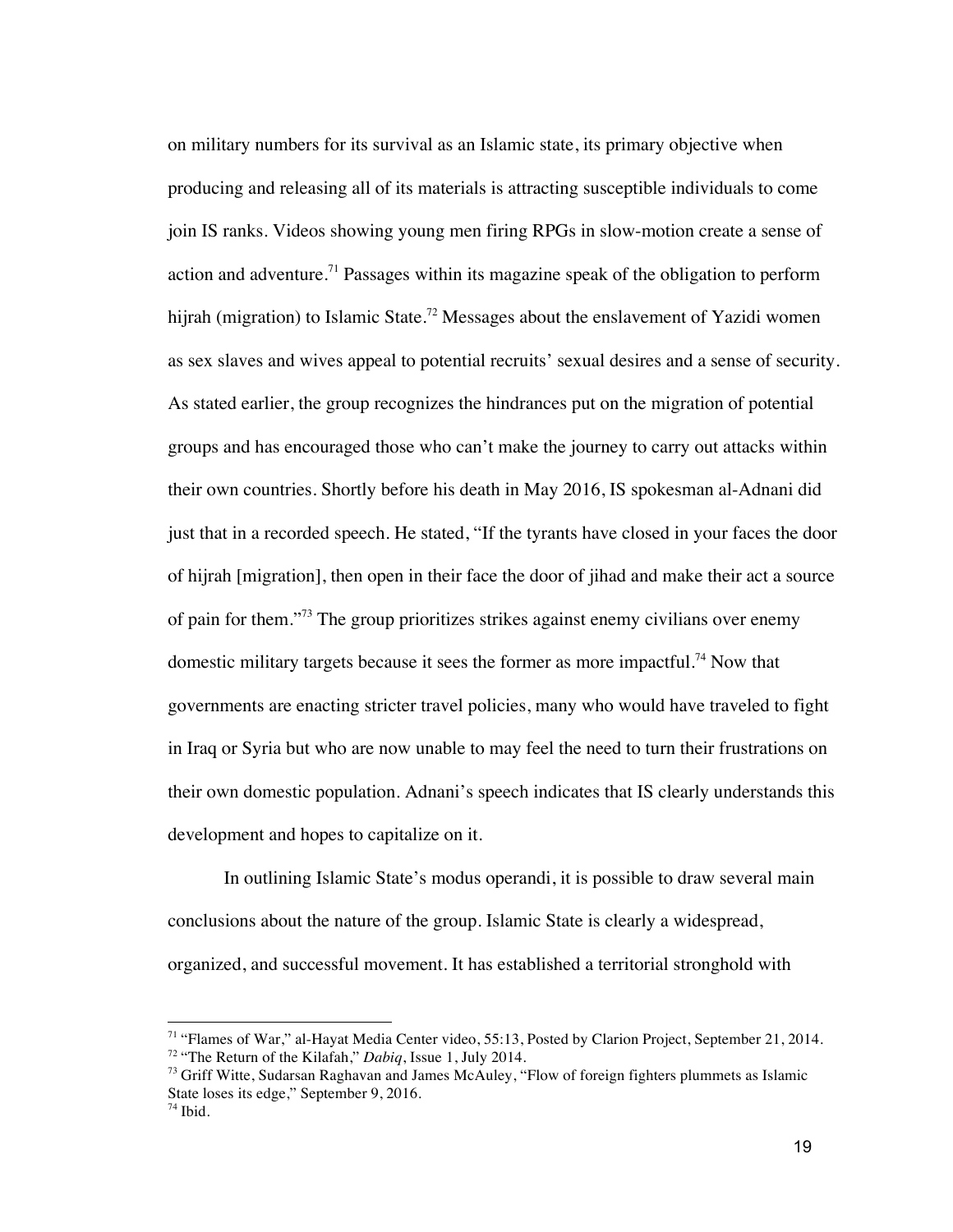military numbers and resources that allow it—for the time being—to act of its own volition. In its pursuit of a Caliphate, Islamic State has committed genocide, mass rape, and countless other atrocities, all in the name of Islam. It has caused massive carnage, a refugee crises, starvation, and immense suffering. Further, it has fueled anti-Muslim rhetoric and sentiments worldwide. Perhaps most significant, IS has put forth an image which individuals around the world are buying into. They are buying into it enough to leave their homes to go and fight for IS, and they are doing so in great enough numbers that IS has been able to maintain its survival and continue committing widespread atrocities. Islamic State has successfully identified and reached out to individuals willing to fight IS' war, to slaughter Muslims and non-Muslims alike, to attack and kill civilians, and to end their own lives.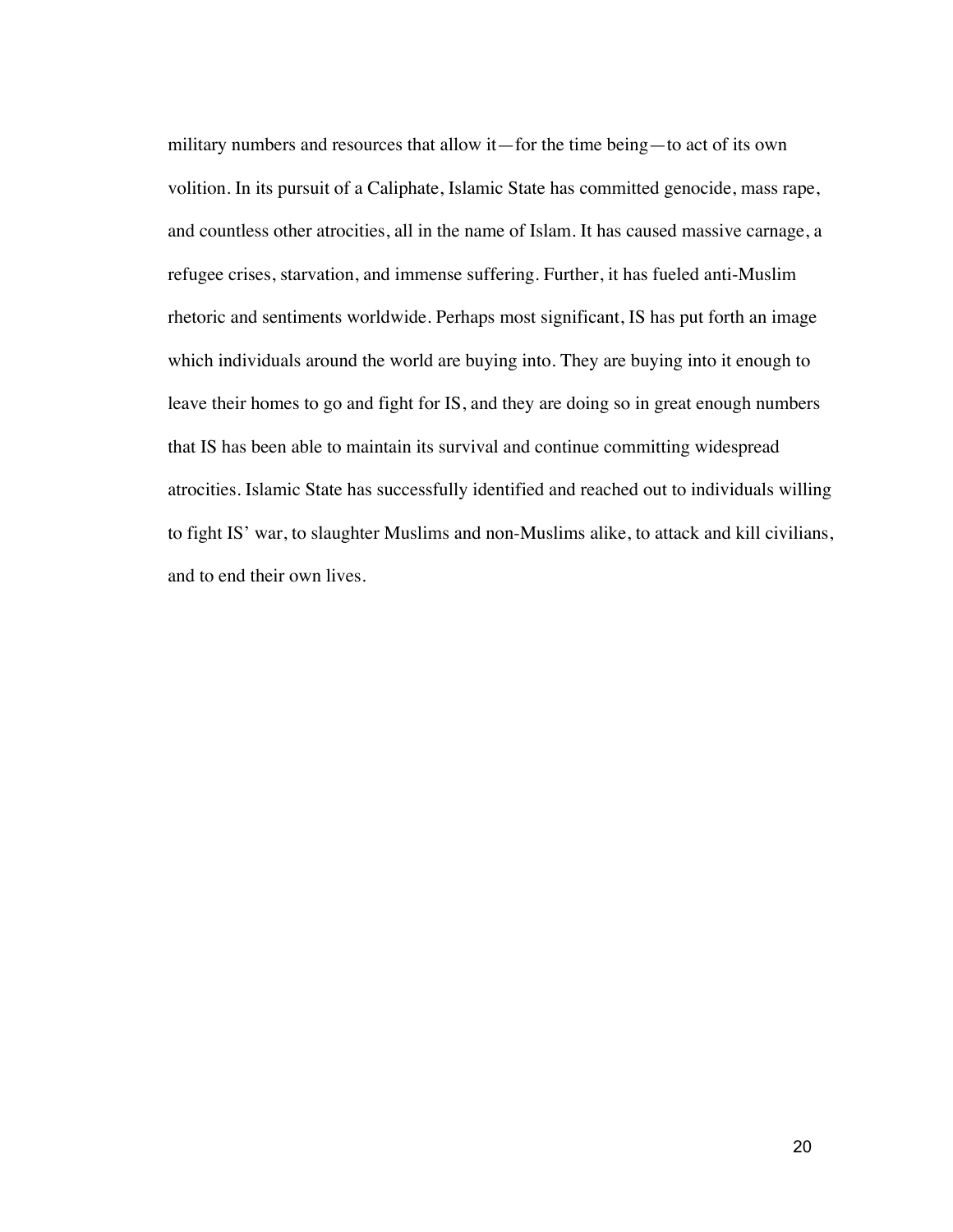#### **Islamic State Materials: Analyzing IS Recruiting Success in the West**

The significant support that Islamic State has received and the severity of the atrocities enabled by this support demand a closer examination of the factors that lead individuals to join its ranks. Islamic State materials provide a window by which to try and answer these questions. Building upon my analysis of IS materials in the previous section, I will explore the motivations of those who join this movement so that better countermeasures can be developed to weaken IS now and to protect against (or at least be better equipped to fight) future movements like it.

A bulk of news reporting exists on the issue of Islamic State's online materials. The quality and quantity of and the brutality depicted in IS videos, photos, and magazines have captivated and horrified the public, and news agencies have responded to this in full. Countless reports have been made detailing the contents of the latest Islamic State videos and statements released for Western audiences such as CNN coverage of the appearance of British hostage John Cantille in IS videos<sup>75</sup> and re-postings by Fox News of IS execution videos<sup>76</sup>. Beyond reports that simply inform readers of IS activity, some delve into an exploration of the tactics that IS uses to recruit fighters from the West and around the world. They often recount stories by individuals from the West who were recruited by or even joined the group and later returned to their home countries for one reason or another. For instance, *The New York Times* published a detailed account of one American woman's online encounters with IS recruiters and their attempts to convince her to travel

<sup>75</sup> Emanuella Grinberg, "ISIS hostage John Cantille appears in ISIS propaganda video," *CNN*, December 8, 2016.

<sup>76</sup> Kitty Logan, "ISIS Video Shows Children Murdering Prisoners," *Fox News*, January 9, 2017.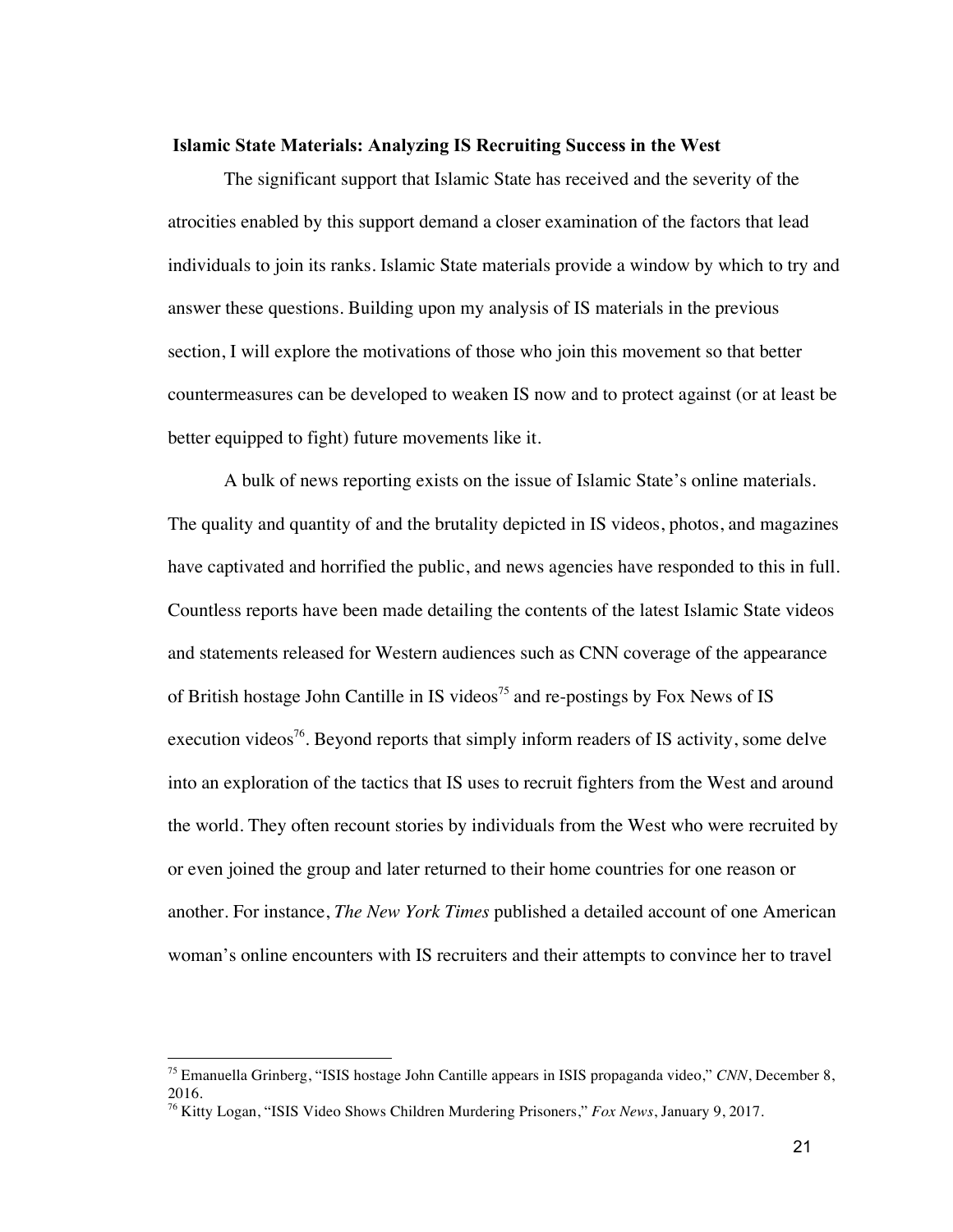to Syria.<sup>77</sup> These reports relay detailed information about how Islamic State recruits, but they typically do not examine why these recruitment strategies see success.

Considering the recent rise of Islamic State, a fair amount of scholarly research has also been done with regard to the content contained in Islamic State materials, such as the messaging strategies in its magazine issues and videos. The bulk of this research is done with the intent to track the various appeals made by IS, either across the spectrum of the materials it produces or the shift in the appeals made in its materials over the course of the group's existence. Most of these reports categorize the types of appeals made in Islamic State materials in order to summarize the strategies of the group. For instance, in a 2016 study, Celine Marie I. Novenario does a quantitative analysis of the frequency of various appeals made in *Dabiq* and al-Qaeda's *Inspire* magazine.<sup>78</sup> Novenario parses the appeals into five categories: Attrition, Intimidation, Provocation, Spoiling, and Outbidding. She then sorts the appeals made in all existing issues of *Dabiq* and *Inspire* into the five categories to note their frequency of occurrence. Novenario uses this data to draw conclusions about the differences in overarching goals and defining principles of IS and al-Qaeda. In a 2015 report done through The Brookings Institute, Alberto M. Fernandez tracks the shift in tone and style of appeals made by Islamic State as indicators of broader changes in the group's priorities and identity.79 Fernandez similarly sorts appeals made by Islamic State in its online materials. In his analysis of IS materials,

<sup>77</sup> Rukmini Callimachi, "ISIS and the Lonely Young American," *The New York Times*, June 27, 2015.

<sup>&</sup>lt;sup>78</sup> Celine Marie I. Novenario, "Differentiating Al Qaeda and Islamic State Through Strategies Publicized in Jihadist Magazines," *Studies in Conflict and Terrorism*, March 15, 2016.

<sup>79</sup> Alberto M. Fernandez, "Here to stay and growing: Combatting ISIS propaganda networks," *Center for Middle East Policy at Brookings*, October 2015.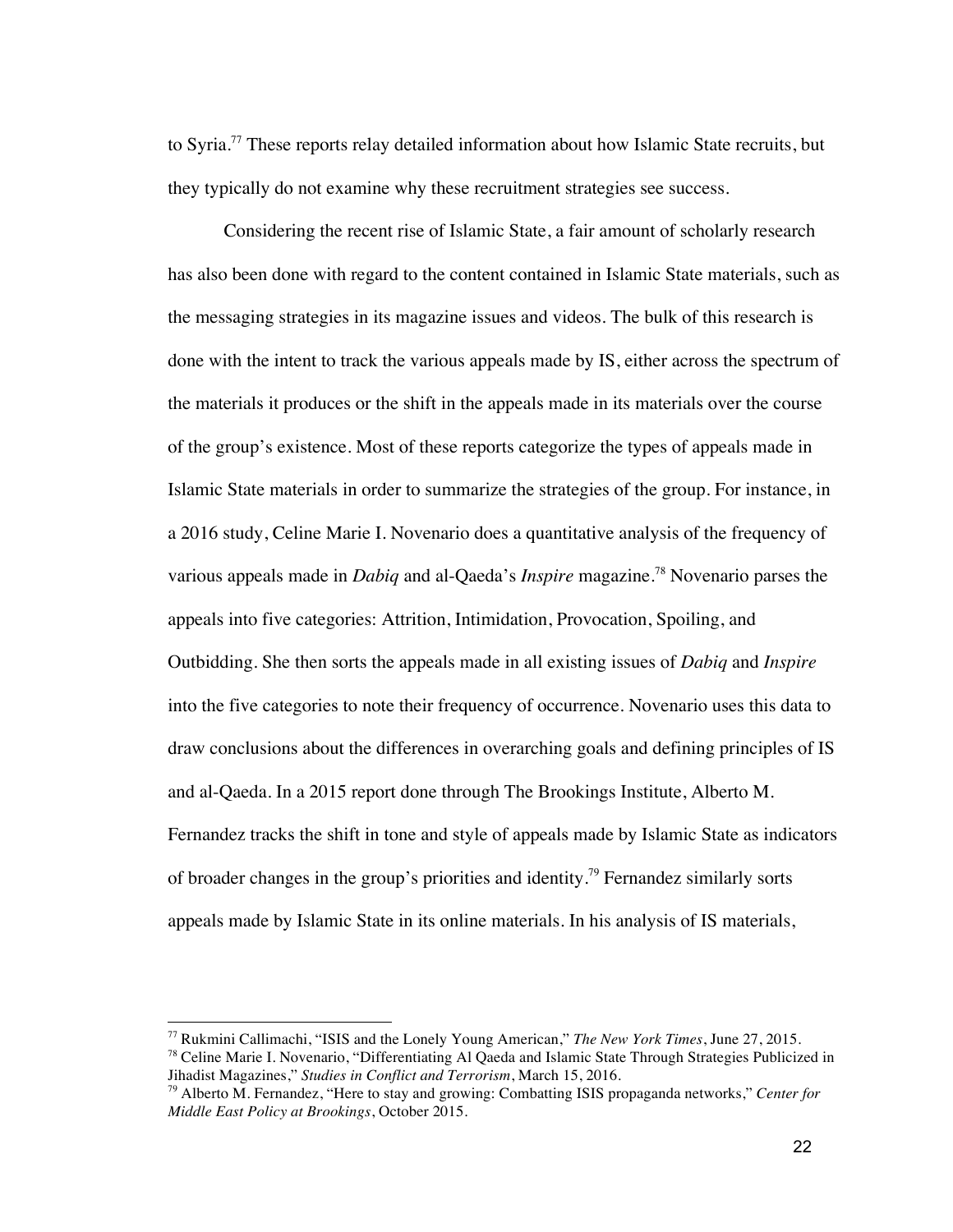including videos produced by al-Hayat media center and Tumblr posts, Fernandez cites urgency, agency, authenticity, and victory as the key methods of appeal.

The reports made by Novenario and Fernandez reflect the methodology and purpose of the bulk of scholarly research done on IS materials thus far. By categorizing IS appeals into broad categories, these scholars have been able to make sense of a downpour of emotive images and statements put forth by Islamic State. These studies have aided in the characterization of Islamic State—its goals, its relationship with rival jihadist groups, its perception of its enemies as well as its perceptions of its own identity and cause. However, these reports do not extend their analysis of IS materials to a consideration of how these materials interact with the minds of susceptible individuals that consume them.

Few studies take the next step in their analysis of IS materials to consider how their content shapes the affective state and the actions of potential IS recruits. Of course, there are exceptions. For instance, in 2016, Haroro J. Ingram produced a study which he rightly claims "diverges" from "trends in the current literature" on Islamic State in its focus on the psychological processes by which IS' online materials work to recruit English-speaking individuals.80 Ingram analyzes several issues of *Dabiq* to develop what he calls an "interpretative framework" for understanding the process of remote radicalization. Similar to the studies of Fernandez and Novenario, Ingram sorts the appeals made in each issue of *Dabiq* into two main categories: Pragmatic and Perceptual appeals. From there, Ingram narrows his study to an analysis of the perceptual appeals because, Ingram determines, IS focuses on pragmatic factors when "targeting local

<sup>80</sup> Haroro J. Ingram, "An Analysis of Islamic State's Dabiq Magazine," *Australian Journal of Political Science*, June 13, 2016, 1.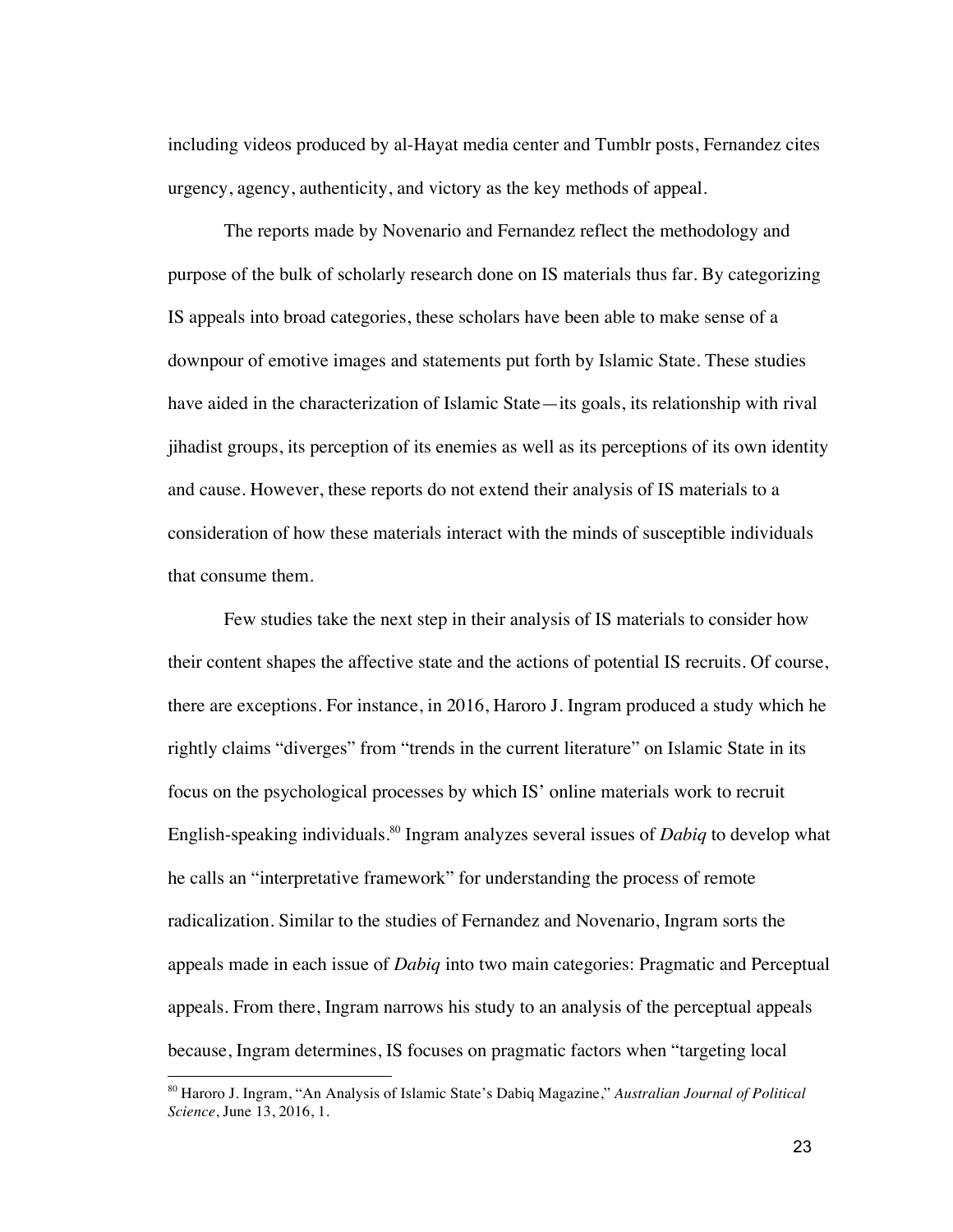audiences and perceptual factors when targeting transnational audiences."<sup>81</sup> He then breaks down perceptual appeals into three subcategories: Value, Dichotomy, and Crisis. He believes that the trifecta of these messaging techniques (appealing to morals, establishing a strong "Us" vs "Them" dichotomy, and creating perceptions of immediate and large-scale crisis) work to encourage or even convince susceptible individuals to join the group, either by traveling to Syria or acting on its behalf. Ingram's study presents a valuable framework for considering how susceptible individuals interact with IS appeals, but it is limited by two main factors. Ingram neglects to consult various mediums of online materials and instead only uses content from *Dabiq* magazine to craft his framework. Considering IS' written magazine publication likely draws a different consumer audience than, say, a fast-paced video or a Tweet, Ingram crafts a framework for radicalization to a psychological profile that may not be representative of the whole population of susceptible English-speaking individuals. In addition, while Ingram attempts to focus on the radicalization of English-speaking individuals, he does not spend much time in his report discussing how the use of value, dichotomy, and crisis acts on an audience specifically remote from the conflict in Iraq and Syria. For instance, he does not fully develop how IS messaging works to create a sense of crisis for individuals who do not have direct exposure to the conflict. Although Ingram provides solid groundwork for considering why materials produced by IS garner recruitment success, the scope of his explanatory framework remains limited.

Anthropologist Scott Atran has also presented a framework in attempt to understand the radicalization process. In June of 2016, Atran produced a report titled,

 $81$  Ibid., 5.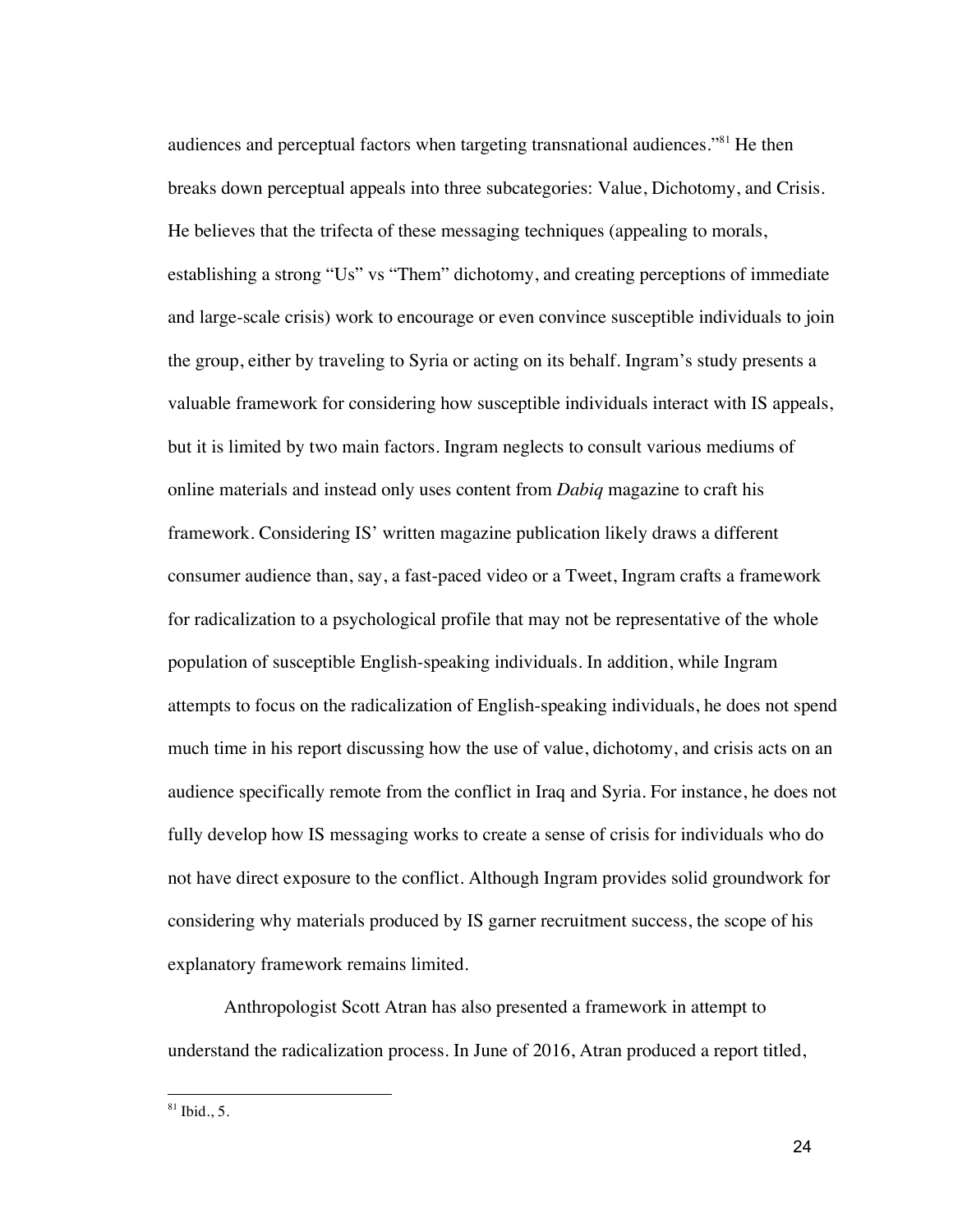"The Devoted Actor: Unconditional Commitment and Intractable Conflict Across Cultures." In it, Atran devises what he calls the Devoted Actor Theory in attempt to track the psychological pathways to acts of terrorism. He argues that acts of self-sacrifice and extreme violence result from the interplay of what he calls sacred values and identity fusion. "Sacred values," Atran writes, " refer to any preferences regarding objects, beliefs, or practices that people treat as both incompatible or nonfungible with profane issues or economic goods."82 In other words, Sacred values are those values that are impervious to what are understood as rational cost-benefit determinations and cannot be compromised by material incentives. Identity fusion is the process by which an individual's identity becomes inseparable from that of a particular collective identity. Atran argues that a willingness for self-sacrifice and committing acts of violence arises "when self identity becomes fused with a unique collective identity and when identity itself is fused with sacred values that provide all group members a similar sense of significance."<sup>83</sup> Atran argues that such a fusion of individual identity to a group and the fusion of group identity (and consequently individual identity) to sacred values comes about through "intimate social networks of 'imagined kin'" and fuels acts of terrorism when there is a perceived "existential threat from outside groups" (198). Said differently, the formation of a tight-knit group with a strong collective identity shaped by uncompromisable values is most likely to occur when the intragroup relations emulate familial bonds. Furthermore, members of the group are more likely to engage in terrorism when they believe there to be a grave threat to the existence of their group and its sacred

<sup>82</sup> Scott Atran, "The Devoted Actor: Unconditional Commitment and Intractable Conflict Across Cultures," *Current Anthropology* 57, S13 (June 2016): 194.  $83$  Ibid., 197.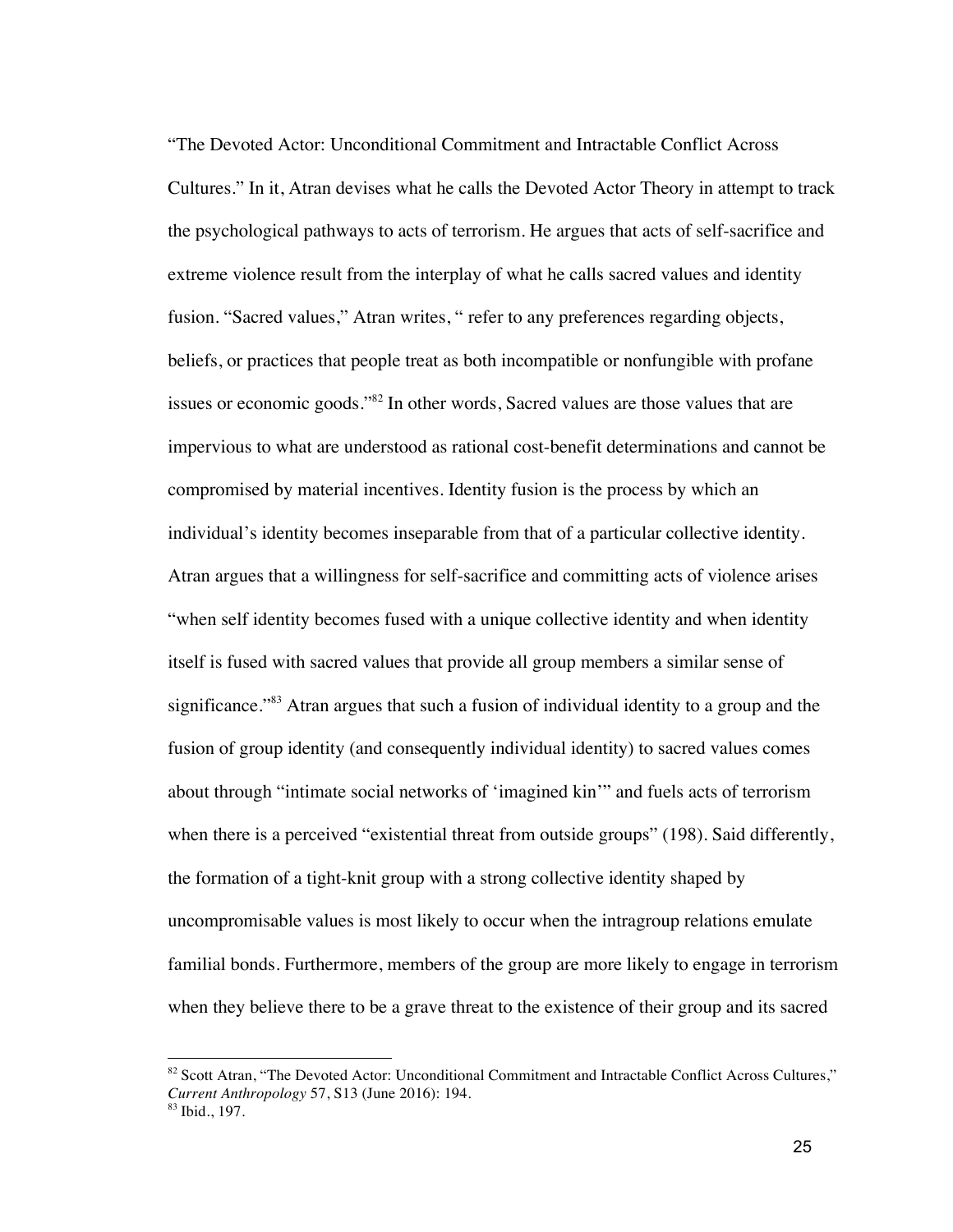values. Atran's report, however, does not look specifically at Islamic State or the messages it produces.

My analysis of Islamic State materials expands on the work done by Ingram and Atran to create a fuller explanation of the workings of IS messaging on its audience in the West. To ensure that my analysis accurately considers the makeup of the group of susceptible English-speaking individuals, I consider two different mediums of IS materials: Issues of *Dabiq* and videos from the al-Hayat Media Center. Specifically, I take representative pieces from each medium (two issues from *Dabiq* and two videos produced by al-Hayat). The two mediums were chosen under the assumption that the magazine publications and film productions put forth by Islamic State present different appeals in differing forms and therefore likely attract different audiences. While it includes battlefront photojournalism, *Dabiq* is largely comprised of editorial pieces and scripturally-based religious arguments. In contrast, videos produced by al-Hayat primarily feature highly visual depictions of battlefront action and life as an IS fighter.

In line with methods used by recent scholars, I categorize the various appeals made by Islamic State in its magazine and videos into two broad categories: Individual Appeals and Group Appeals. Individual appeals are those made in direct relation to the fears and desires of the individual without explicit ties to a group cause or group identity. In contrast, Group appeals use messages that connect the individual's fears and desires to a group cause or group identity.

After analyzing IS appeals within the context of these two categories, I devise my own interpretive framework to explain how IS materials interact with susceptible individuals in the West that consume them. I utilize the information gathered in the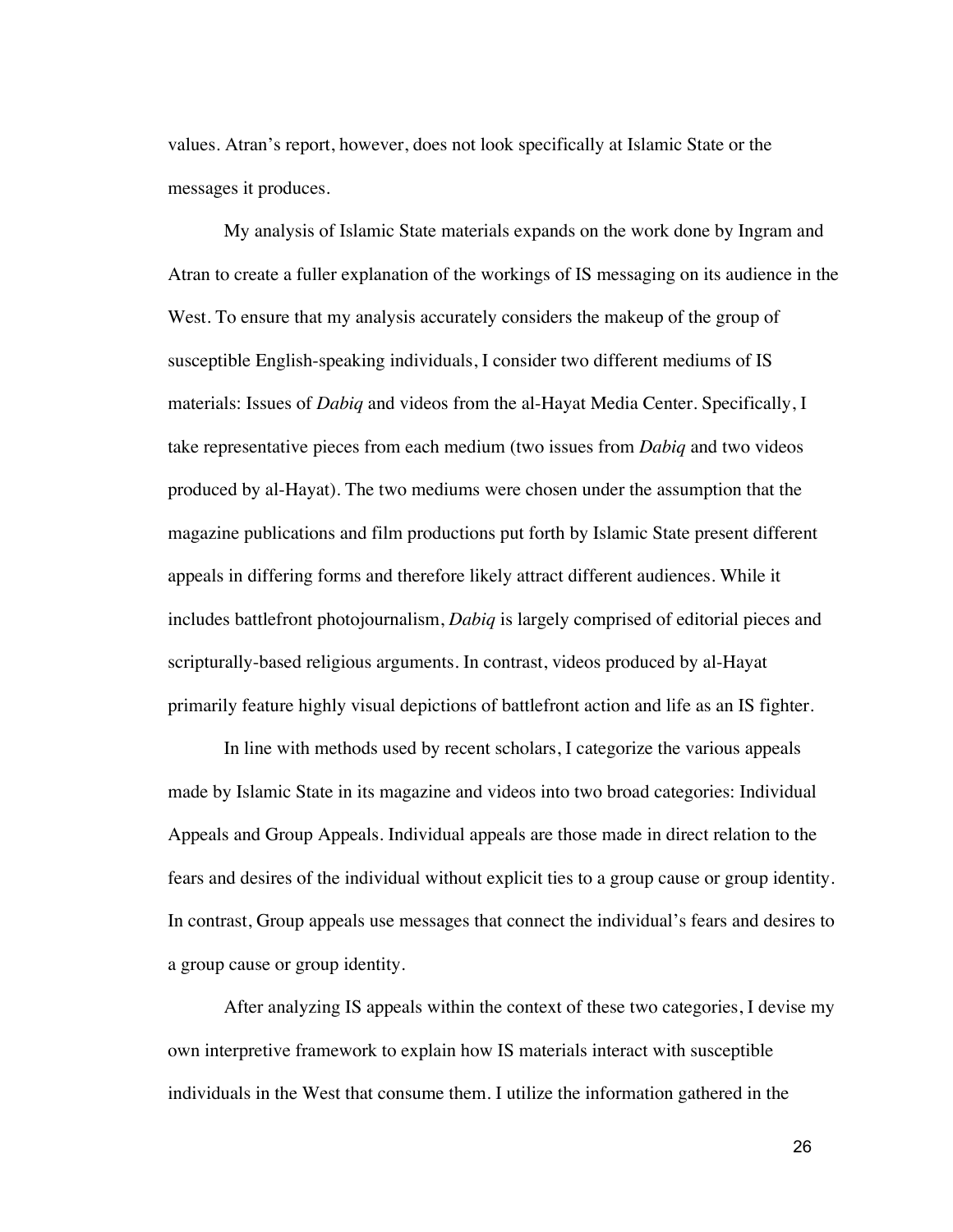analysis and incorporate empirical knowledge outlined in the first section as well as explanatory hypotheses presented by Ingram and Atran to create a framework that focuses specifically on the effect of IS materials on English-speaking individuals living in the West.

#### *Analysis*

Fewer messages from Islamic State fall explicitly into the Individual appeals category than into the Group appeals category. In fact, IS often uses messages which denounce the pursuit of selfish desires. For instance, there are two pages in Issue 4 allocated to the idea that men who battle for "booty and fame" will "get nothing" from Allah.<sup>84</sup>

However, a closer consideration of IS materials reveals that the group pays diligent attention to individual desires. Although *Dabiq* denounces fighting for the sake of "booty" or "fame," it also argues that the prospers that a fighter *does* receive from the spoils of war are deserved gifts from Allah. One article states that the "people of tawhid and obedience to Allah are more deserving of wealth than the people of kufr in Allah and shirk." So, although IS says one shouldn't fight for the sake of seeking out material gain, it also implies that material gain is a product of worthy battle that shall be won by those who fight with the group.

One of the most prevalent individual appeals made by Islamic State is the utilitarian appeal to the pleasure or the pain one will experience in the afterlife based on his actions in the current life. These appeals often claim that sacrifices in this life will lead to greater wealth in the afterlife. For instance, one passage in *Dabiq* writes, "A battalion of soldiers who battles fi sabilillah (for the sake of Allah) and gets its share of

<sup>84</sup> "Ghanīmah and Niyyah," *Dabiq*, Issue 4, 30-31.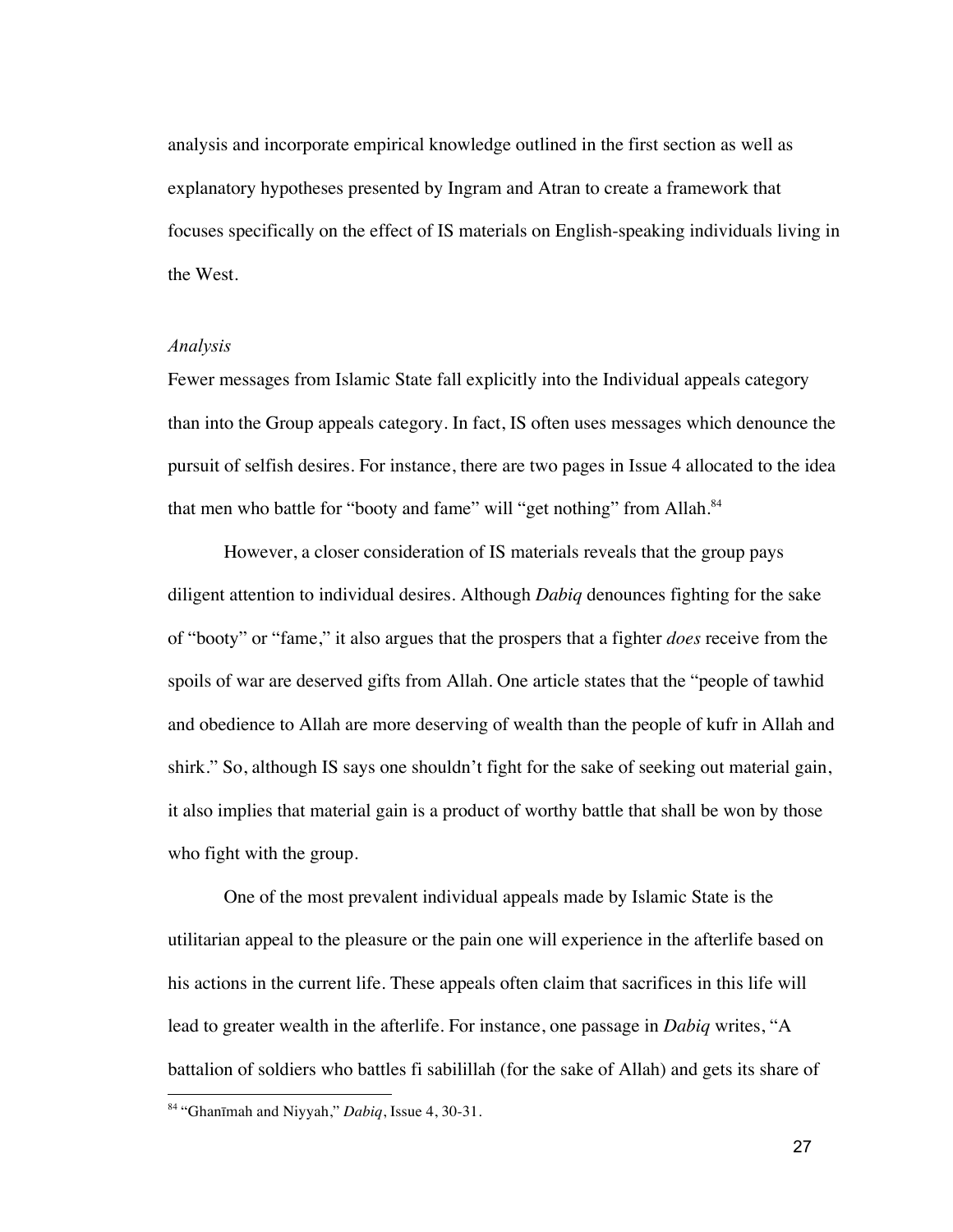the booty receives in advance two thirds of their reward from the Hereafter and only onethird will remain (for the Hereafter). If they do not receive any booty, they will get their full reward."<sup>85</sup> On a similar note, one British fighter in an IS recruitment video titled, "There is No Life Without Jihad" claims, "If you sacrifice something for Allah, Allah will give you seven hundred times more than this."<sup>86</sup> Rather than denouncing the desire of the individual to seek pleasure and prosperity, IS claims that withholding from pursuing selfish desires right away will result in an increase in pleasure later on. Islamic State also makes this utilitarian argument in negative terms in order to play on the fears of potential recruits. Islamic State claims that those who do not join the fight will suffer endlessly in the afterlife. One British fighter in "There is No Life Without Jihad" states, "Know that if you fear death and that's what prevents you, death will reach you anyway, but it will be more painful for you than those who get Shahada."<sup>87</sup> The combination of negative and positive incentives for outcomes in the afterlife reinforces Islamic State's call to fight by encouraging fighters to avoid pain and seek out pleasure.

Similarly, instead of denouncing sexual desires altogether, IS offers recruits an opportunity to fulfill those desires in a way that is "legal" within Islam. In an article of *Dabiq* titled, "The Revival of Slavery Before the Hour," IS argues for the enslavement of Yazidi women and children as concubines. Among several arguments for the use of concubines, the article proclaims that "a man who cannot afford marriage to a free woman finds himself surrounded by temptation towards sin."<sup>88</sup> It explains that a man can

<sup>85</sup> Ibid., 31.

<sup>86 &</sup>quot;There is No Life Without Jihad," al-Hayat Media Center video, 13:26, Posted by jihadology.net, June 2014.

<sup>87</sup> Ibid.

<sup>88</sup> "The Revival of Slavery Before the Hour," *Dabiq*, Issue 4, 17.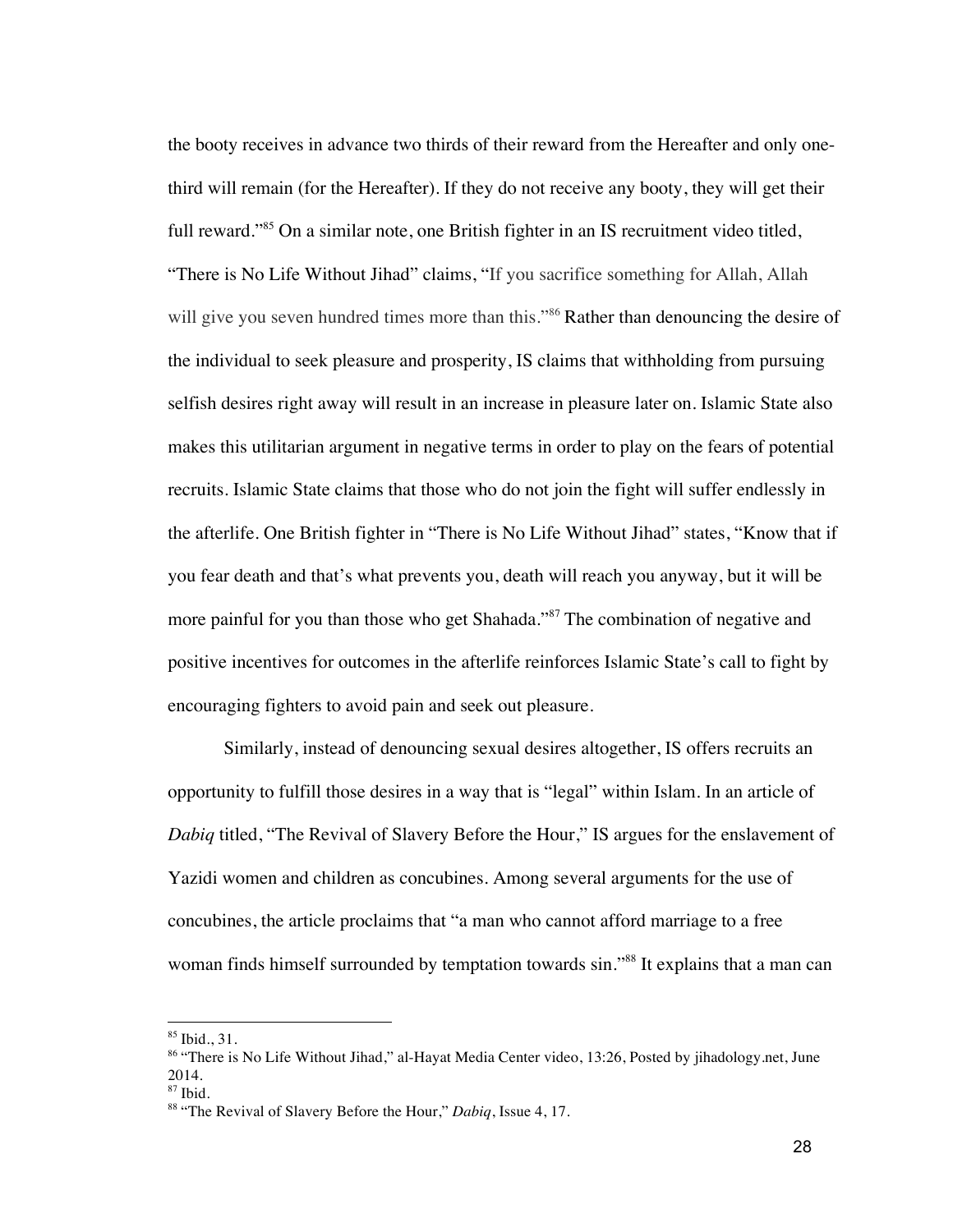have sex with his concubine and evade the sin of having a sexual relationship that defies Islamic law.89 Instead of encouraging its readers to repress their sexual desires, this *Dabiq* article validates those desires and offers its readers a chance to act on them without religious consequence. In fact, the article pushes for the idea that concubines are a necessary piece of Islamic State's approach toward "the Hour," meaning the prophesied last battle that restores the Islamic world order. A passage near the end of the article implies this: "...it is interesting to note that slavery has been mentioned as one of the signs of the Hour."<sup>90</sup> By granting an opportunity for individuals to have "legal" sex outside marriage, IS appeals directly to the individual's sensuous desires. This appeal is likely to strike a chord with young males who live in communities or families which shame such desires and force the repression of them.

In its materials, Islamic State not only offers individuals a chance to express their aggression through sexual acts but also through acts of extreme violence. Islamic State's video footage of combat does not shy away from blood and gore. To the contrary, it focuses heavily on this aspect of combat. The last nearly fifteen minutes of "Flames of War" shows Islamic State fighters piling up dead and wounded opposition soldiers and shooting them at point blank as well as a mass execution of P.O.W.'s. Near the end of "Flames of War," an English-speaking IS fighter stands in front of kneeling POW's, yielding a gun. He gestures with the hand that holds the gun while he speaks of Islamic State's superior power. Other scenes show close-up shots of individual IS fighters pumping their guns in the air and smiling in celebration. All of these scenes convey to

 $89$  Ibid.

 $90$  Ibid., 15.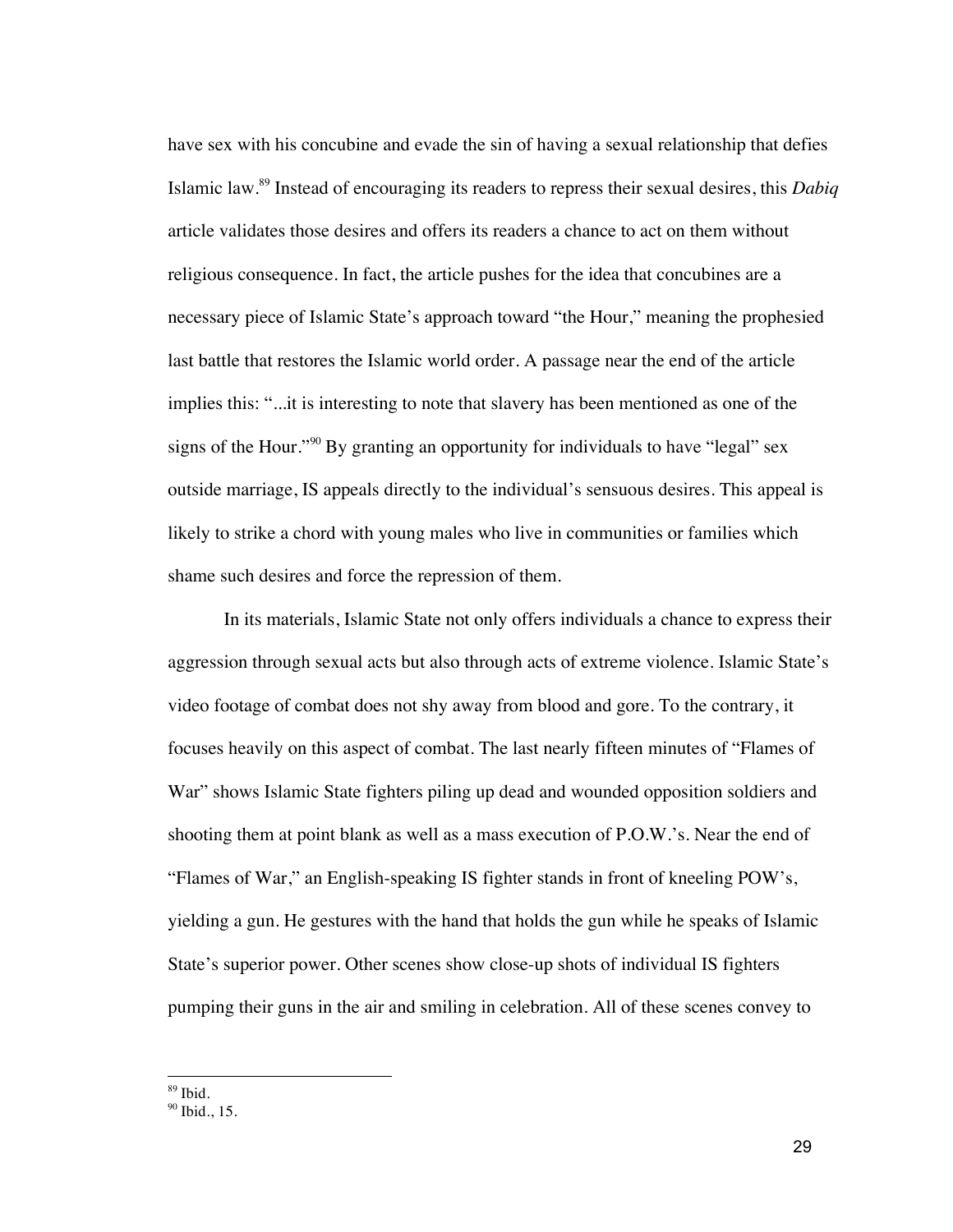potential recruits the chance to become untethered from repressive forces and act with unrestrained aggression.

The fast-paced, highly visual, and action-focused nature of the al-Hayat videos fetishize combat in a way that *Dabiq* cannot. Where *Dabiq* calls on individuals to fight on the basis of duty, videos like "Flames of War" fetishize military combat to make it seem like an adventurous, fulfilling experience. Islamic State depicts military combat in its videos in such a way that it offers individuals an opportunity to live out a video game-like fantasy. Throughout "Flames of War," there are numerous slow motion shots of fighters firing RPG's and other large-scale artillery. These shots are often followed by audiovisual techniques that aim to mirror shell-shock (high-pitched noise, muffled sounds of surrounding action, blurred camera focus, etc.). The combat coverage is also often taken from first-person perspective (jerky close-ups of running through trenches, noise of someone's heavy breathing, etc.). Both of these techniques are used in many first-person shooter video games because they intensify the action. It is likely that many susceptible individuals of recruitment age in the West play these types of games. Islamic State offers them a chance to turn the game into a reality.

IS also makes appeals to the individual on the basis of respect and prestige. For instance, the first issue of *Dabiq* includes "A Call to All Muslim Doctors, Engineers, Scholars, and Specialists" to come join Islamic State.<sup>91</sup> It argues, "People are ignorant of their religion and they thirst for those who can teach them and help them understand it."<sup>92</sup> IS offers educated individuals a chance to boost their status and become respected experts in their line of work with Islamic State. The appeal to ambitious professionals is reified

<sup>91</sup> "The World has Divided into Two Camps," *Dabiq,* Issue 1, 10.  $92$  Ibid.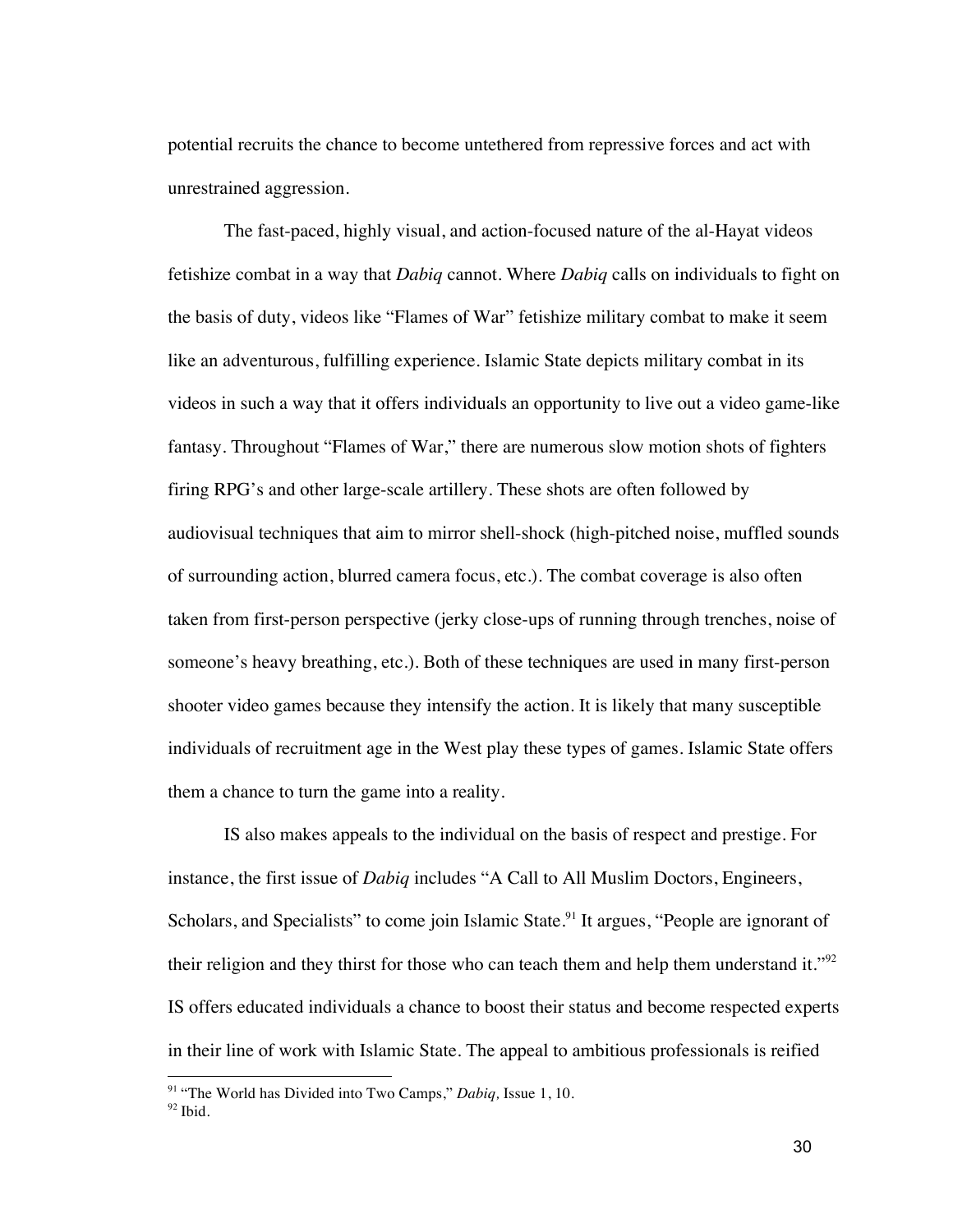through *Dabiq's* depiction of IS' state-building projects, such as constructing roads and bridges, providing healthcare to the needy, establishing relations with regional tribes, and interpreting and enforcing Sharia Law. *Dabiq* gives the illusion of career opportunities for large-scale projects for which educated individuals could lead the community. The al-Hayat videos selected for the analysis do not make direct appeals to respect and prestige, but they exemplify the appeals through the manner in which they portray IS fighters from the West. In "There is No Life Without Jihad," all of the individuals featured speak with a sense of authority and knowledge. They speak in a matter-of-fact tone and address the camera with a direct but calm conviction. They appear as important figures imparting wisdom on their audience. This depiction of IS fighters from the West as respected, keynote individuals makes the attainment of such prestige upon joining the group seem possible.

The majority of appeals made by Islamic State are made within the context of group identity and group values. To strengthen its own identity, Islamic State heavily depends on its perceived foes. The group has created a rigid "Us" and "Them" dichotomy, leaving no room for a middle ground. *Dabiq* undoubtedly builds on this dichotomy. In an article titled "The Fading Grayzone," Islamic State quotes Osama Bin Laden: "So the world today is divided into two camps."<sup>93</sup> It warns that anyone who does not fully recognize the significance of Islamic State's mission "should review his faith before death suddenly takes him while he stands with one foot in the trench of the crusaders and the other in the trench of the hypocrites whilst claiming he is in the

<sup>93</sup> "The Fading Grayzone," *Dabiq,* Issue 4, 43.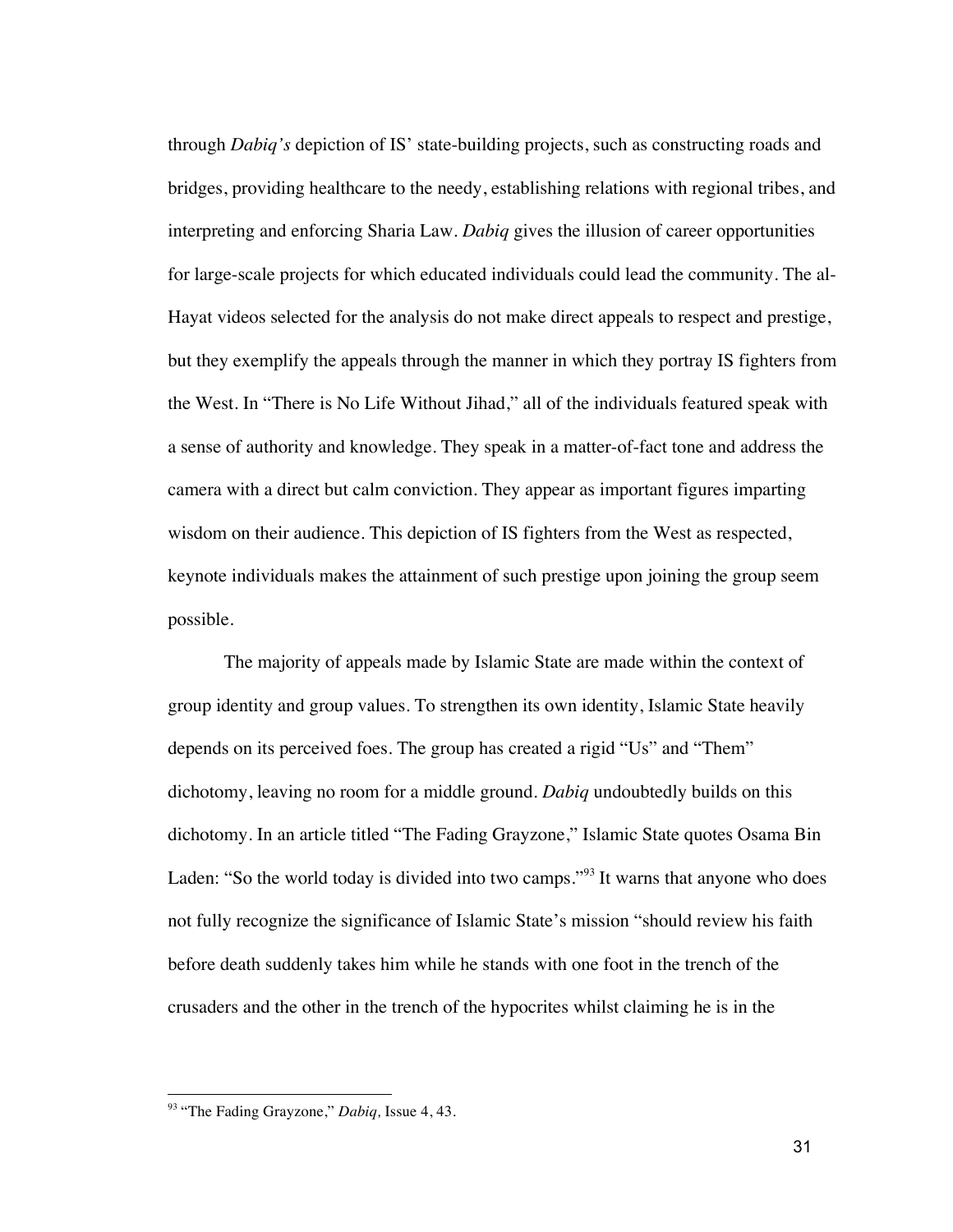grayzone! The mujahid knows no grayzone."<sup>94</sup> It continues, "He who aligns with [the Crusaders] by a single word falls into apostasy—extreme apostasy."<sup>95</sup> IS furthers this dichotomy in its videos. One of the very first statements made in "Flames of War" is that you are either "with us or against us."96 "The message is clear. Neutrality does not exist. If you don't actively support Islamic State, you oppose it; the result is turmoil, death, and suffering in the afterlife. From a recruitment perspective, it condemns passivity in those who may be entertaining the ideas of Islamic State and requires that they commit themselves wholly to the group.

Islamic State bolsters its "Us" and "Them" dichotomy by crafting juxtapositions between the two. Where the ingroup is good, just, brave, and holy, the outgroup is evil, amoral, cowardly, and dirty. One of the places this becomes most evident is in *Dabiq's* images of wartime casualties. Images associated with the enemy typically depict one of two scenes. The first are images of disfigured, often faceless corpses piled on top of each other. They give the impression that Islamic State's enemies are "filthy" (a word frequently used in IS materials to describe its enemies) and subhuman. This dehumanization of enemy soldiers by IS members is demonstrated clearly when one IS fighter in "Flames of War" is seen rapidly firing at the corpse of an opposition fighter at point blank, shouting, "Be gone you dog, you filth!"<sup>97</sup> "Flames of War" employs the same tactics by putting a dark overlay on shots of George Bush and Barack Obama while brightening the exposure of its own fighters so that they seem bathed in light. In one part

 $\overline{a}$ 

 $94$  Ibid.

<sup>&</sup>lt;sup>95</sup> Ibid., 44.

<sup>&</sup>lt;sup>96</sup>"Flames of War," al-Hayat Media Center video, 55:13, Posted by Clarion Project, September 21, 2014.  $97$  Ibid.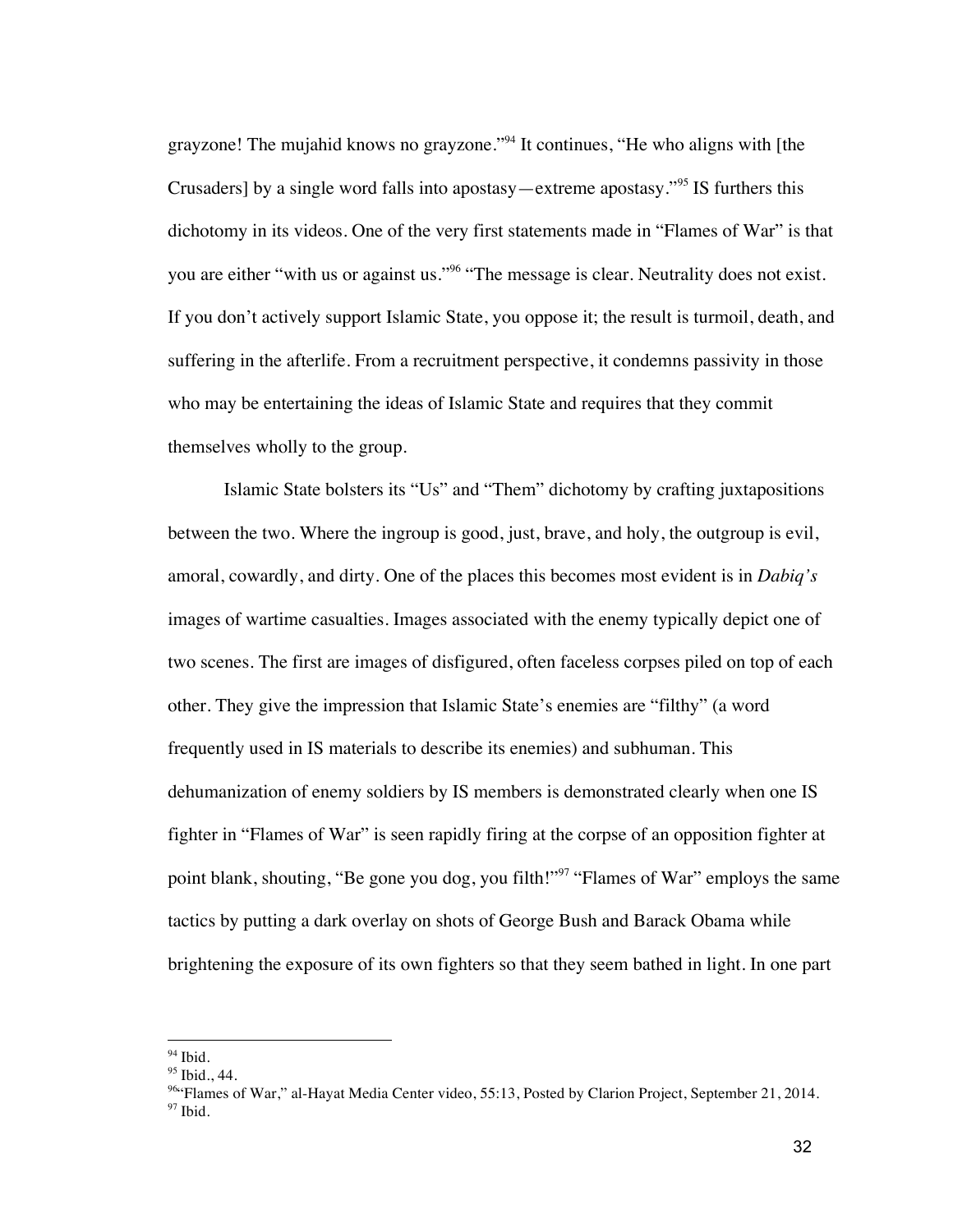of the film, the narrator even describes how "light glowed from the Mujahidin."<sup>98</sup> The second kind of wartime images commonly shown are those of deceased Sunni women and children accompanied by text attributing the deaths to IS' enemies. Islamic State capitalizes fully on the carnage resulting from U.S. airstrikes to paint the U.S. as a malicious entity that intends to degrade and to kill all Muslims.

In response, Islamic State frames itself as the defender of justice and the protector of innocent Muslims. In both Issue 1 and Issue 4 of *Dabiq*, images of dead children are followed by segments displaying "retaliation" through rocket launches and beheadings. The theme of Islamic State as protector is evident throughout *Dabiq.* It plays on a narrative of victimization in order to cast itself as the entity that is leading the fight for Muslim safety and dignity. One passage reads, "The time has come for those generations that were drowning in oceans of disgrace, being nursed on the milk of humiliation, and being ruled by the vilest of all people, after their long slumber in the darkness of neglect the time has come for them to rise."99

By making those opposing the group look like villainous aggressors toward Muslims, Islamic State implores individuals who identify with those being oppressed to act. *Dabiq* plays heavily on a sense of duty to fight for one's kin. One passage asks its readers, "How can you enjoy life and sleep while not aiding your brothers, not casting fear into the hearts of the cross worshippers, and not responding to their strikes with multitudes more?"<sup>100</sup> IS fighters from the West shown sitting in a conversational semicircle in "There is No Life Without Jihad" communicate similar messages. One

<sup>98</sup> Ibid.

<sup>99</sup> "A New Era has Arrived of Might and Dignity for the Muslims," *Dabiq*, Issue 1, 9.

<sup>100</sup> "Indeed Your Lord is Ever Watchful," *Dabiq,* Issue 4, 9.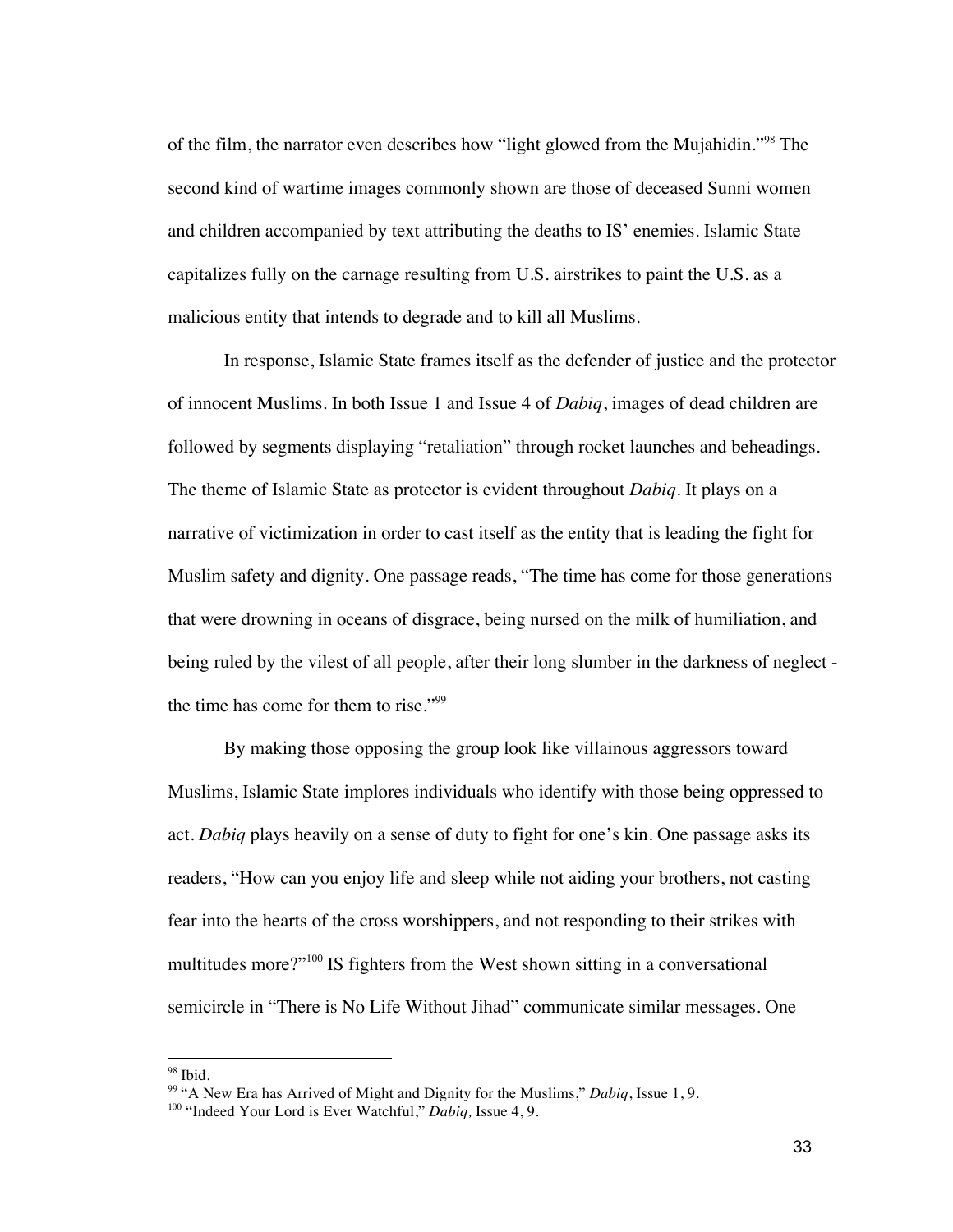British fighter implores, "Ask yourself is this what I've selected and chosen?...While you know your brothers are out there on the front lines facing the bullets, the bombs, and everything the enemy of Allah has while you're sitting in comfort, while you're sleeping, while you're going shopping, they're giving their blood, they're sleeping on the  $floor...$ ...<sup>101</sup>

Islamic State further differentiates itself from other groups by centering its messages around its mission to create a Caliphate. In regard to establishing a Caliphate, one article in *Dabiq's* first issue claims it is a feat that "many religious people have shunned and avoided on account of the hardship it entails itself and on account of the hardship entailed in working to establish it."102 *Dabiq* claims this is not so with Islamic State. The magazine puts forth the idea that IS' willingness to pursue such a hard task proves it is the only legitimate force fighting for Islam.

Instead of making its military defeats look easy, IS plays up the asymmetrical nature of the fight (IS being the side with less force and numbers that "the crusaders") to bolster the legitimacy of its mission. IS repeatedly notes that its foes have superior U.S. supplied weaponry in its magazine and video coverage of military battles. One fighter in "There is No Life Without Jihad" speaks about Islamic State's victories over its opposition: "They train their whole lives and they have got these new weapons and we're wiping them...day by day...This is proof that Allah is with us."<sup>103</sup> When IS rhetorically

<sup>&</sup>lt;sup>101</sup> "There is No Life Without Jihad," al-Hayat Media Center video, 13:26, Posted by jihadology.net, June 2014.

<sup>102</sup> "Part 3: The Concept of Imamah is from the Millah of Ibrahim," *Dabiq,* Issue 1, 24.

<sup>&</sup>lt;sup>103</sup> "There is No Life Without Jihad," al-Hayat Media Center video, 13:26, Posted by jihadology.net, June 2014.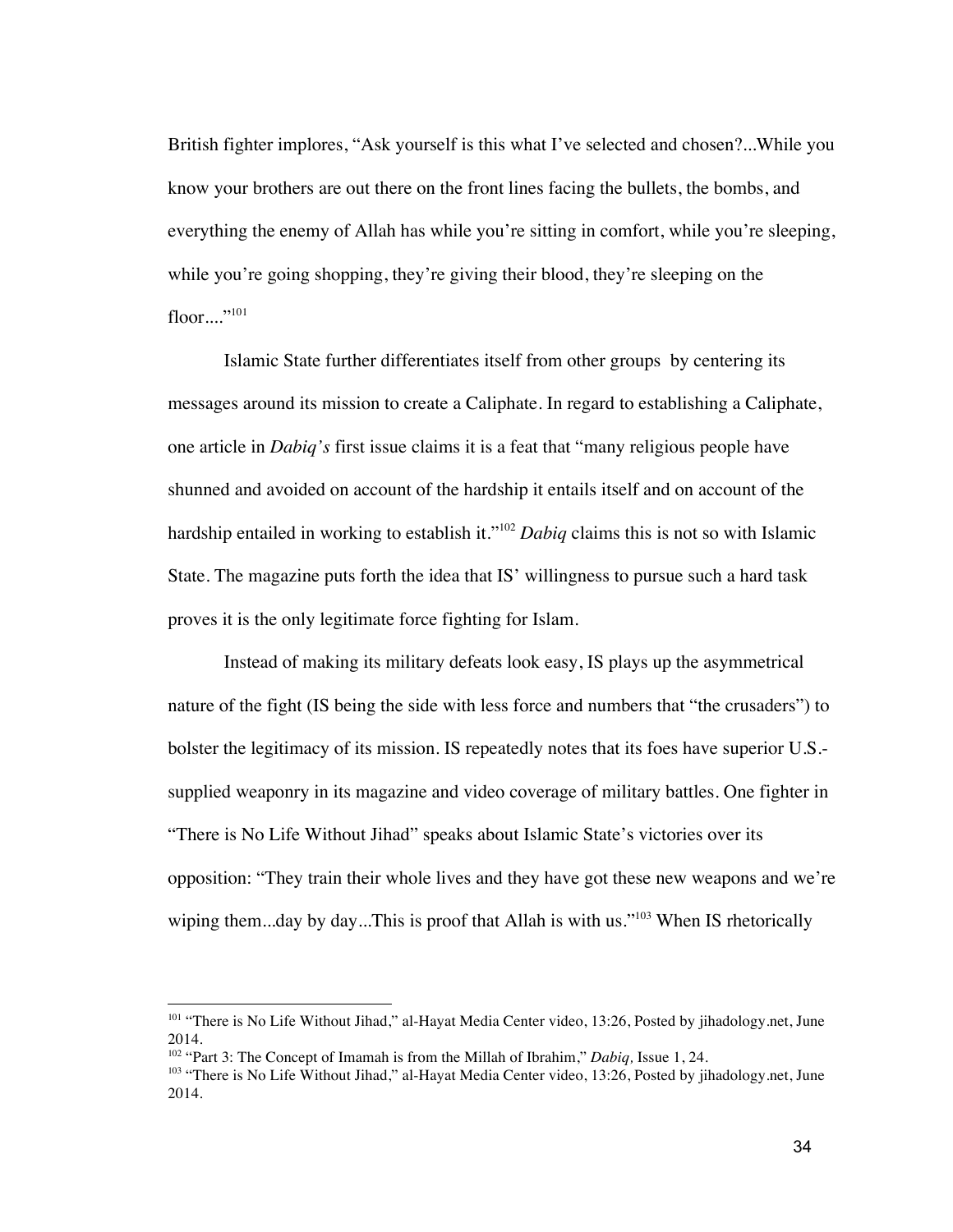pits itself against all the odds, its victories become miraculous; they become testaments to Allah's support for the group's mission.

#### *Framework*

My own analysis of group appeals made in IS materials reveals a radicalization process of susceptible English-speaking individuals that reifies the work of Ingram and Atran. Evidence in my analysis suggests the importance of Ingram's trifecta of messaging techniques (Value, Dichotomy, and Crisis) in convincing susceptible individuals to join Islamic State. Further, evidence brought out in my analysis suggests that the interplay of value, dichotomy, and crisis in Islamic State's messages mobilize radicalization through a process that can be explained by Atran's Devoted Actor Theory.

 The nature of the group appeals in IS materials indicate a process of identity fusion, namely the fusion of susceptible individuals' identities to Islamic State's group identity. IS clearly works to draw a distinct line between itself and the rest of the world. It removes the "gray zone" of neutrality and claims that all who are not with the group are against it. In turn, Islamic State paints itself as good, just, brave, and holy, and its foes (which include everyone not supporting the group) as evil, amoral, cowardly, and dirty. In the West, this rigid dichotomy works to alienate individuals from the local, regional, and national societies from which they likely already feel distant. Someone who identifies himself as "other" within his society and is likely treated by those around him as an outsider may find more similarities with the community that Islamic State depicts in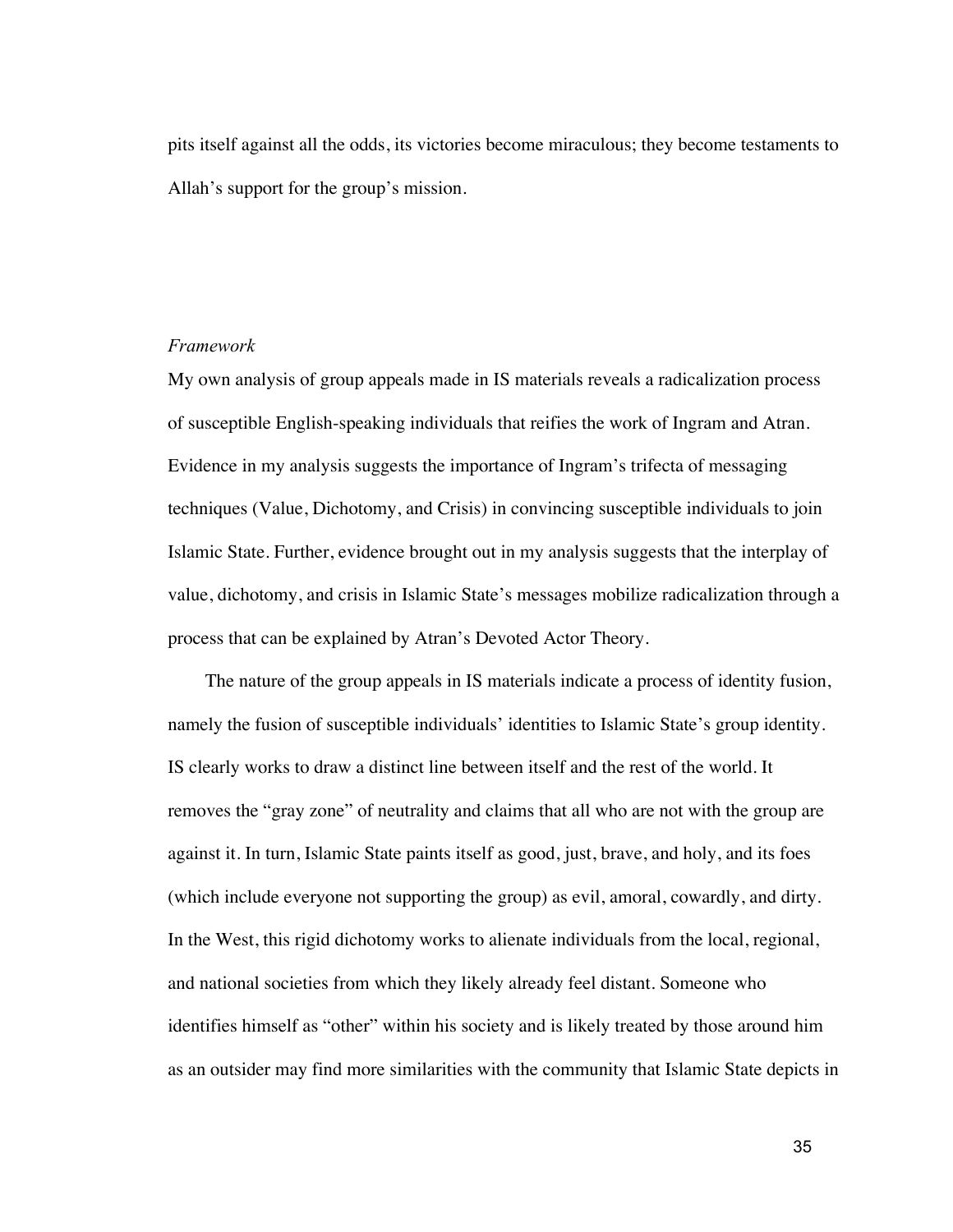its online materials. Islamic State renders distinct identities for itself and its foes that push susceptible individuals to align their own identities with that of the ingroup in order to escape the isolation and shame that comes from affiliation with the outgroup.

 In accordance with the Devoted Actor Theory, Islamic State has adopted sacred values which cannot be compromised and which are essential to the group's identity. Foremost in Islamic State's values is the creation of a Caliphate. Establishing a physical Caliphate is the crux of Islamic State's mission, as well as the key characteristic differentiating it from rival factions. Most importantly, the Caliphate is the key factor in fulfilling the prophetic narrative (establishing a Caliphate, spreading "Islam" all over the world," defeating the Crusaders in one final battle, and restoring Islamic world order before the Final Hour) summoned heavily throughout IS materials. Consequently, Islamic State depends on the possession of land for its existence as the legitimate force it claims to be. This dependence necessitates violent action when its land (and therefore its mission) is threatened.

As both Atran and Ingram discuss, Islamic State's materials evoke a sense of crisis. For English-speaking individuals who do not interact directly with the conflict, Islamic State creates an acute sense of crisis by portraying Muslims as victims and the West and its regional allies as villains. Islamic State crafts a conspiratorial narrative that makes it seem as though Western powers and what it refers to as its "regional puppets" are waging a crusade against Muslims.<sup>104</sup> People in the West are seen as either committing or condoning horrible atrocities against innocent Muslims. It then becomes

<sup>&</sup>lt;sup>104</sup> "Flames of War," al-Hayat Media Center video, 55:13, Posted by Clarion Project, September 21, 2014.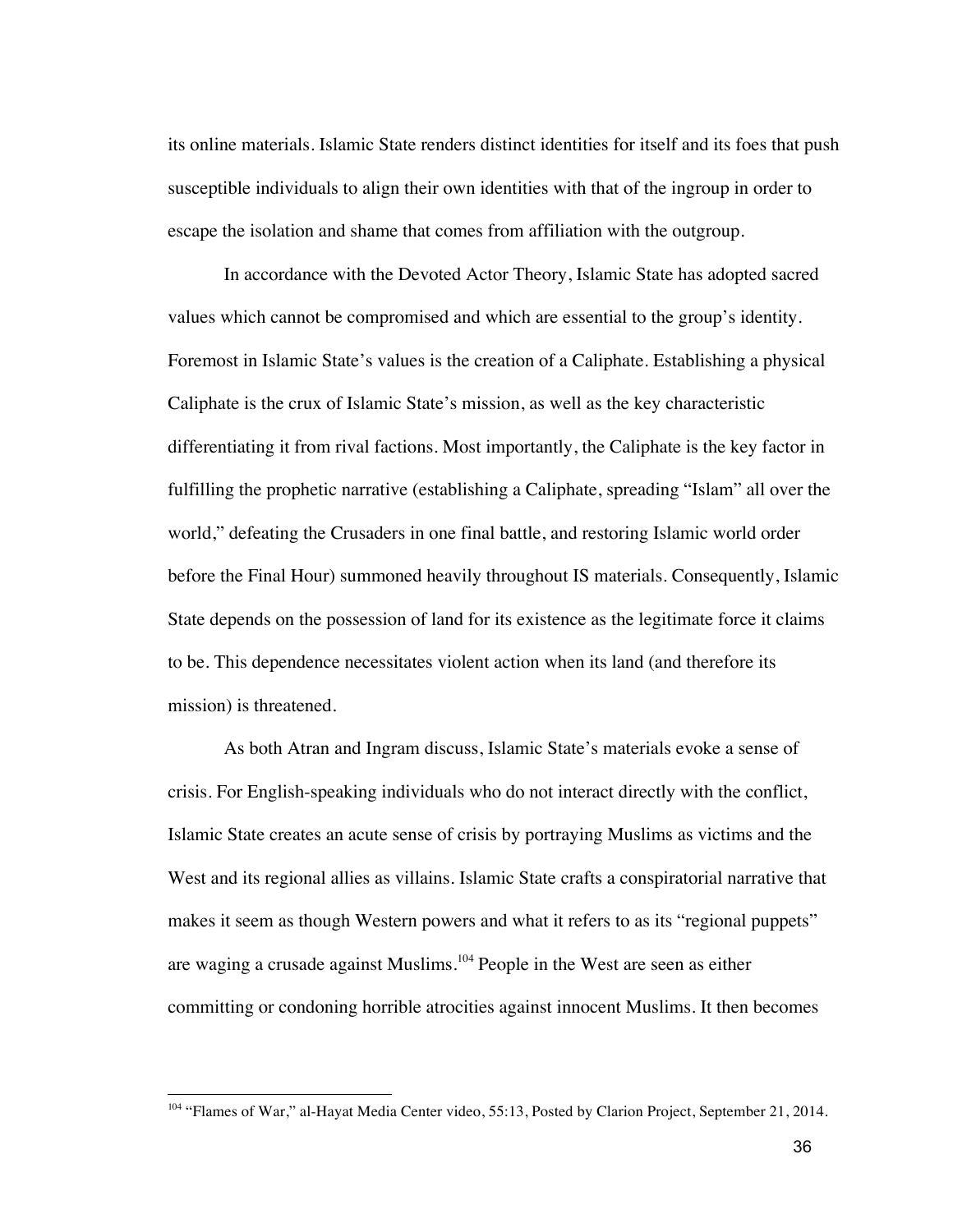the duty of those individuals living in the West who identify with Islamic State to stop the Crusaders and restore peace and dignity to Muslims.

 While my analysis of group appeals proves consistent with the work of Ingram and Atran, my analysis of individual appeals made by Islamic State suggests that individual-based incentives play a larger role in convincing recruits from the West to join the group than Atran or Ingram pay note. My analysis of IS materials indicates that, while the process of radicalization laid out by Ingram and Atran explains the pathway for individuals to carrying out violent action for a group cause, some susceptible individuals in the West may initially join the group out of a desire for personal gain as much as, or perhaps more than, out of identification with the particular group they are joining.

Islamic State advertises to individuals in the West a chance to escape the hollow, aimless feeling that often accompanies life within a materialistic society to experience an action-packed adventure with a clear objective. One British IS fighter in "There is No Life Without Jihad" states, "To all my brothers living in the West, I know how you feel...when I used to live there...In your heart, you feel depressed...the cure for the depression is Jihad fi sabilillah (for the sake of God). You feel like you have no honor...come to Jihad and feel the honor we are feeling. Feel the happiness that we are feeling." Individual appeals made by Islamic State offer potential recruits the chance to experience happiness, a sense of purpose, power, and license to express their aggression. Instead of only appealing to susceptible Muslim individuals on the basis of Islam, Islamic State casts its web to reach thrill-seeking individuals who may not even be religious at the time of their encounter with IS materials but who feel aimless, underappreciated, or oppressed in their current existence.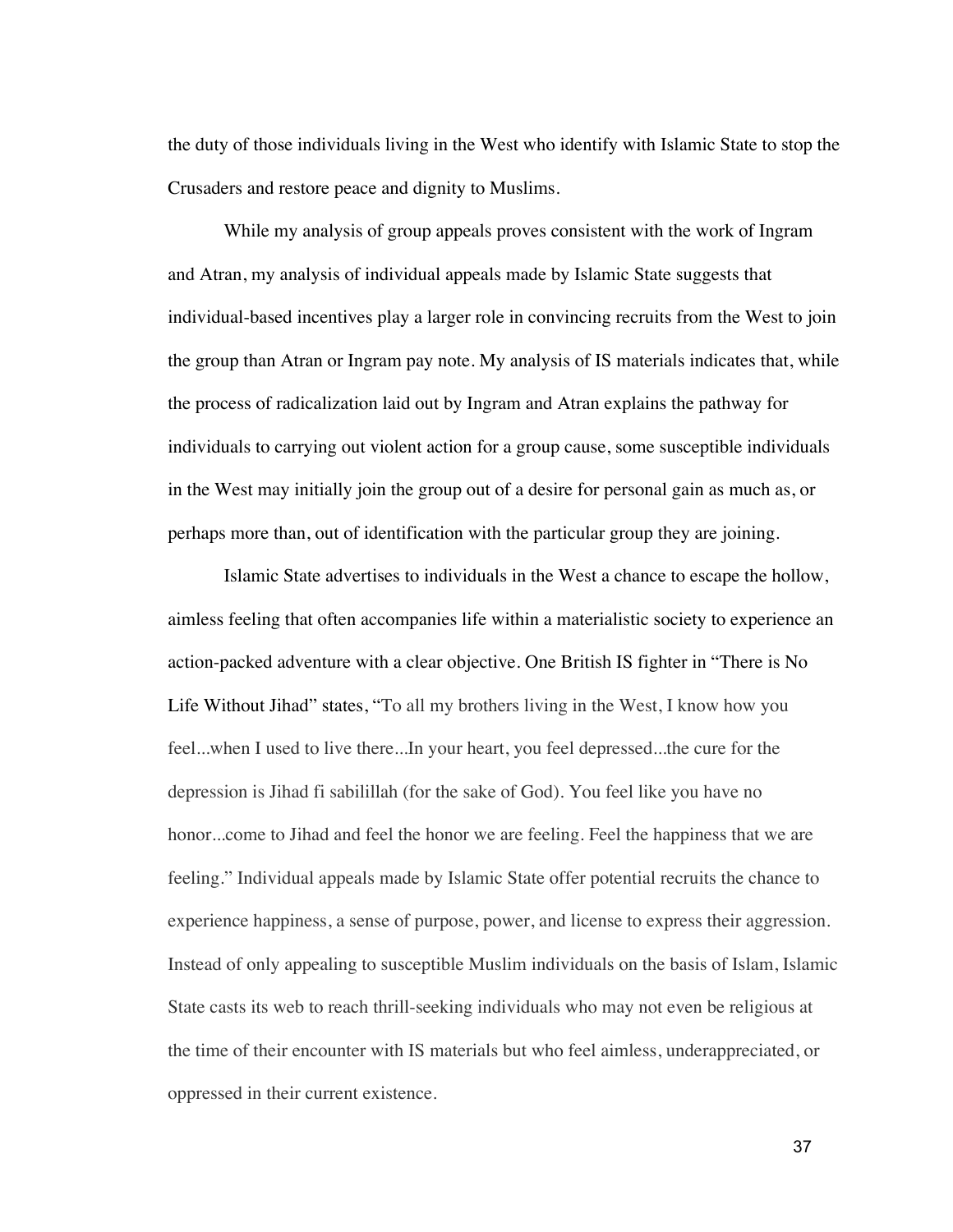Within the lens of individual appeals, it could be argued that Islamic State's limited-time-offer for glory is just as important, if not more important, than evoking a sense of crisis to the process of pushing susceptible individuals to actually take the step to join the group. My analysis of IS materials indicates that a perceived significance of this particular moment in history may lead English-speaking individuals to take it upon themselves to travel to IS' territory or to act on its behalf. Islamic State's prophetic narrative marks the present moment as one of historic significance, one that all previous events have been leading up to. As such, Islamic State creates a sense of urgency in those who are considering joining the group, and the decision to join becomes time-sensitive. If one does not join Islamic State in time, he will be grouped in with the Kufir (the disbelievers) and suffer at the hands of Islamic State (and ultimately Allah), whose victory has been predestined. One IS fighter captured this perfectly when he said, "You can be here in these golden times...or you can be on the sidelines…"<sup>105</sup> This sense of urgency leads individuals living in the West who subscribe to the significance of this time in history to demonstrate their support for Islamic State in order to reap the benefits of the group's rise to power and to evade eternal suffering.

## *Conclusion*

Islamic State is not crafting new sentiments out of thin air. It is capitalizing on pre-existing frustrations, notions of identity, and fundamental characteristics of human nature in order to deepen the divide between susceptible individuals and the Western societies in which they live. The messaging used in *Dabiq* and al-Hayat videos hits on the

<sup>&</sup>lt;sup>105</sup> "There is No Life Without Jihad," al-Hayat Media Center video, 13:26, Posted by jihadology.net, June 2014.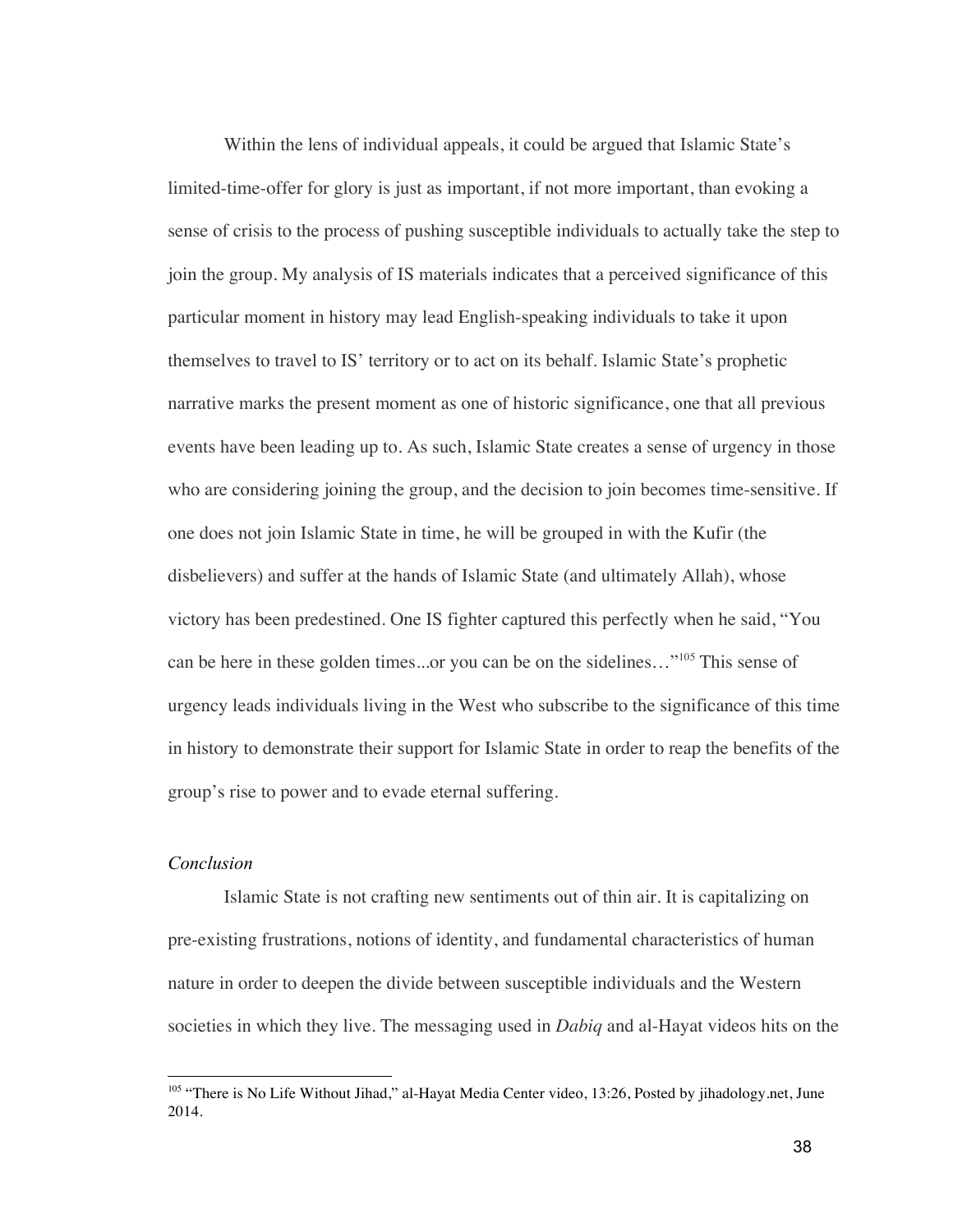elements identified by previous scholars as crucial to the radicalization process. For instance, IS uses a strong "Us" and "Them" dichotomy to push individuals who have already experienced a sense of otherness within their country of residence to adopt Islamic State's online community as their own. Islamic State uses the Anti-Muslim rhetoric and sentiments burgeoning in the West—some of which stems directly from IS' own attacks—to its full advantage in order to guide alienated individuals to its online community.

Islamic State defines itself through its mission to establish a Caliphate, making the pursuit of its cause necessary to the group's survival and therefore nonnegotiable. It differentiates itself from all other groups by identifying itself as the sole group that is truly dedicated to Islam in its quest to establish a Caliphate. It then bolsters its legitimacy by capturing land and displaying its "miraculous" military victories as signs of Allah's support.

Its mission has also not come out of thin air. Although Islamic State is using ruthless and sacrilegious means to establish what it deems a Caliphate, the desire to create an Islamic State in itself has long existed across the Islamic world. It is backed by sentiments that regard today's territorial boundaries in the Middle East as arbitrary borders shaped by colonialist powers in the Sykes-Picot Agreement post-WWI.

Islamic State utilizes the sense of crisis triggered by intense and ongoing conflict in Syria and Iraq to urge individuals in the West to do something about it. For instance, it uses the atrocities committed by Assad and the civilian deaths caused by U.S. airstrikes to paint itself as the force that can end the slaughter of Muslims. It focuses its messaging on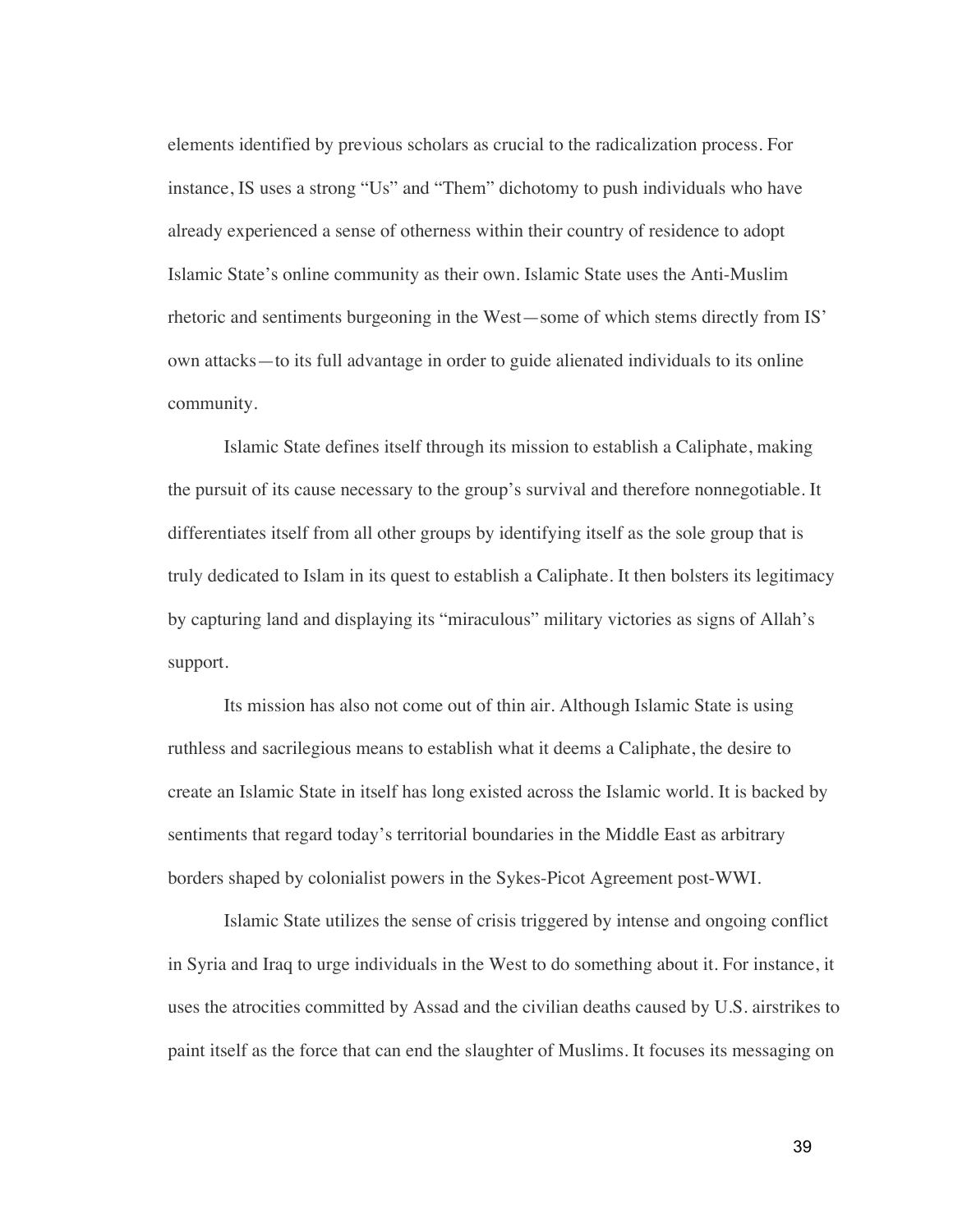its foes' violence toward Muslims and paints its own cause as one to restore honor and power to Muslims, who have long been slaughtered, humiliated, and put down.

Islamic State not only capitalizes on sentiments regarding Islam and geopolitics, it also uses the sense of aimlessness and alienation experienced by almost all young people at one point or another to its full advantage. IS attributes this aimlessness to the West's hedonistic materialism and portrays itself as the solution to the emptiness felt by young, alienated individuals. Its videos and magazine appeal directly to these individuals with fast-paced coverage of combat and depictions of a life of sacrifice for a cause greater than oneself, and one that leads to a blissful afterlife. At the individual level, IS advertises a chance to yield power, express aggression, and go on a purposeful adventure.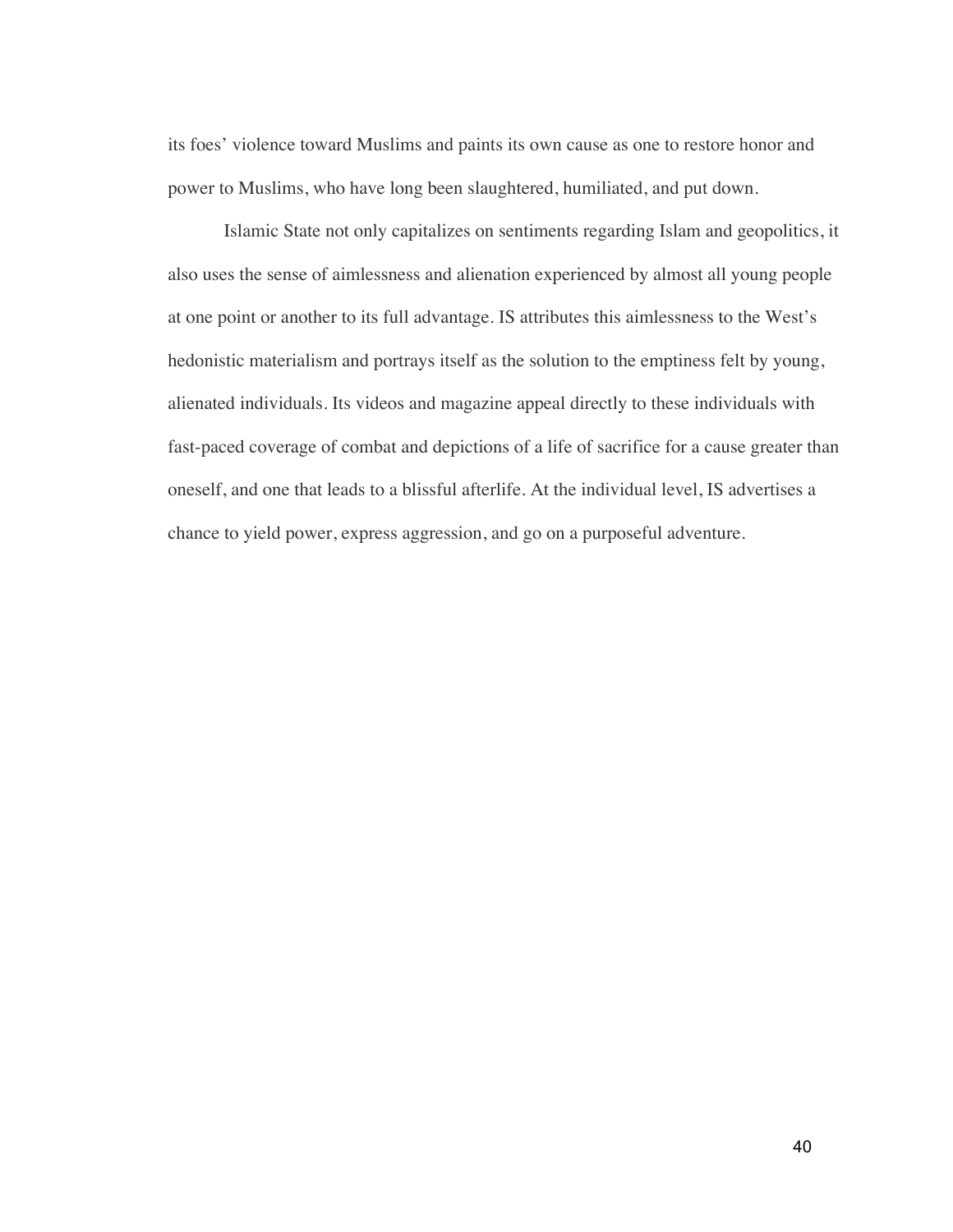#### **Counter-Narratives: Efforts of the U.S. State Department**

The success of Islamic State's online messaging has triggered attempts around the world to create counter-narratives. In the United States, the attempt to challenge Islamic State's narrative took the form of an online campaign by the State Department called "Think Again, Turn Away." The campaign met its demise after its production of a short video in 2014 titled, "Run, Do Not Walk to ISIS Land." The video takes the same images depicted in videos made by Islamic State and attempts to point out the sacrilege of the group. For instance, the video displays text like, "Where you can learn useful new skills for the Ummah!" and proceeds to show Islamic State blowing up mosques, carrying out suicide bombings inside mosques, and crucifying Muslims.<sup>106</sup> The video and the program received extremely negative flack from the press and governmental officials for its callous use of graphic images and its sardonic tone.

The U.S. State Department then launched the "Global Engagement Center" (GEC) in March of 2016. The State Department website describes GEC as an "interagency entity" that is "charged with coordinating U.S. counterterrorism messaging to foreign audiences." The website writes that the GEC is "focused on partner-driven messaging and data analytics." Due to the classified nature of the GEC's work, it is difficult to track down which groups it is partnering with and the methods it is using to carry out and apply its data analysis. However, the GEC has also produced its own public content with the intention of "decreasing the allure of ISIL and preventing the

<sup>&</sup>lt;sup>106</sup> "Run, Do Not Walk to ISIS Land," YouTube video, 1:09, Posted by Global Engagement Center, August 22, 2014.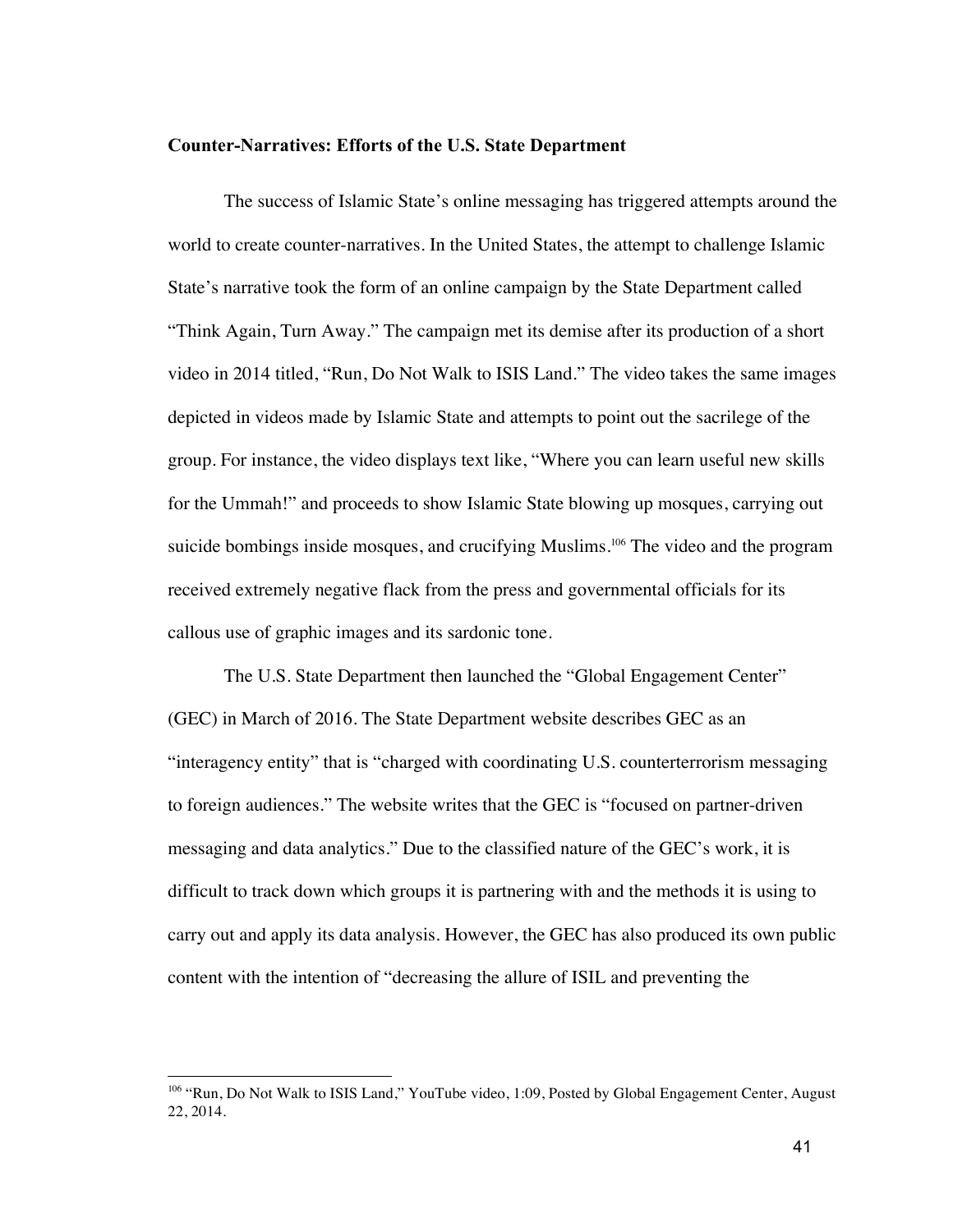recruitment of new extremists."107 This content exists in the form of several video series on the Global Engagement Center's YouTube channel.

The availability of this content has enabled me to evaluate the State Department's counter-messaging strategies in relation to the recruitment strategies of Islamic State laid out in the second section. The GEC's YouTube channel features two video series ("Life Under Daesh" and "Daesh Defectors/Why They Left Daesh") as well as several other videos that don't fall into a specific series. To most efficiently evaluate the GEC's efforts, I will consider the general counter-narrative approaches taken in each of the video series as well as in a few of the non-series videos. In evaluating this material, I will determine in what ways, if any, the State Department's counter-narratives act to appeal to susceptible individuals and to challenge or break down IS' framework of recruitment identified in the second section.

The following evaluation and recommendations are content-focused and do not assess the effect of the source of the content. Specifically, I do not consider whether the videos' overt production by an entity of the U.S. State Department hinders or rules out their attempts to reach and appeal to susceptible individuals.

## *Evaluation*

The "Life Under Daesh" video series compares the reality of life in IS territory with the quality of life depicted in Islamic State materials. The videos—all under two minutes cover seven topics related to life under IS rule: Extortion, violence, healthcare, food, energy, education, and infrastructure. Each of the videos juxtaposes the images of life in IS-held cities released by Islamic State with images and videos recorded covertly by

 $107$  Ibid.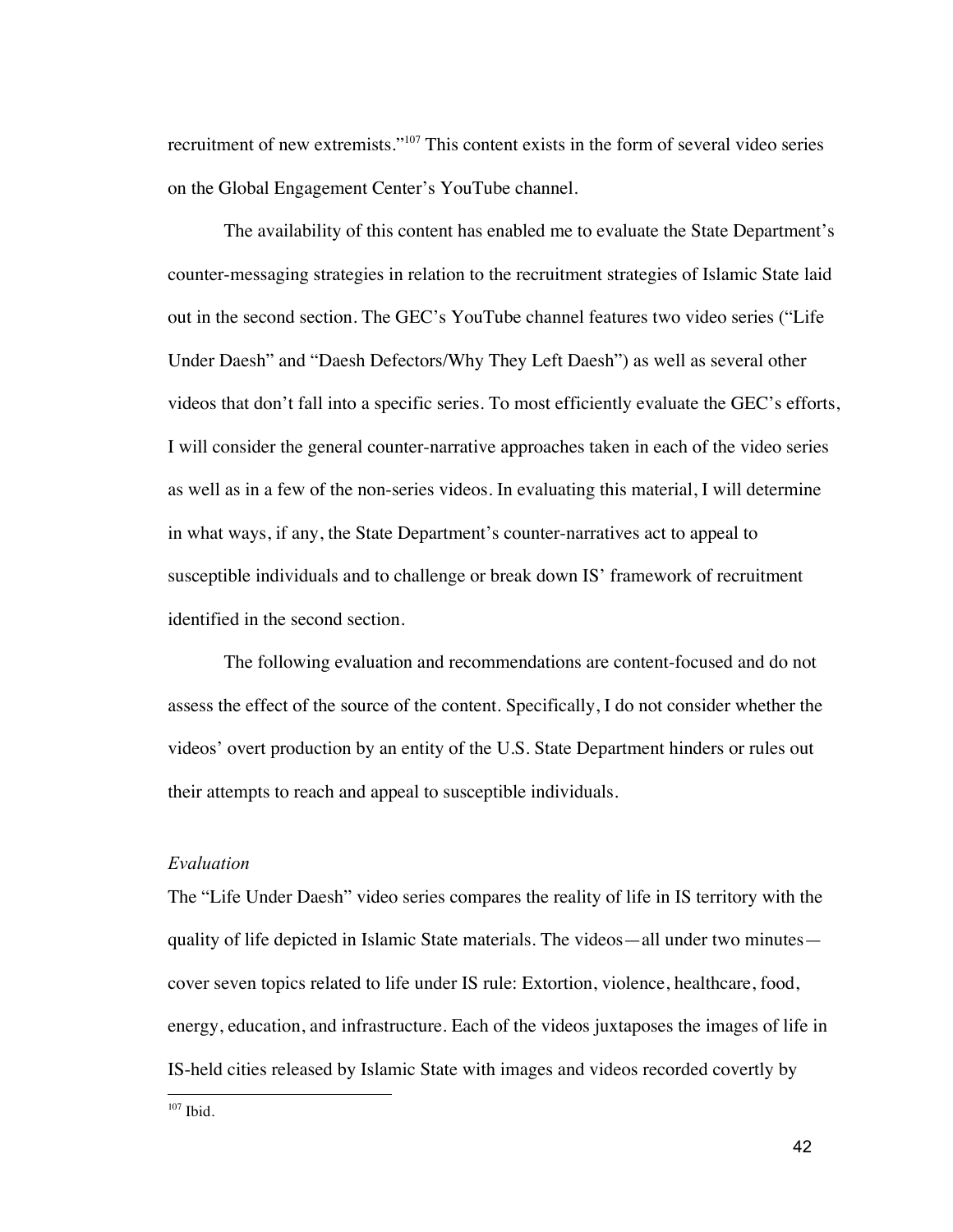civilians and reporters in the area. Typed text at the bottom of the screen and voiceover testimonials from defectors supplement the video footage and underline the inefficiencies, injustices, and corruption that go on under IS rule. The text in one video states, "Bodies of victims are often left displayed for days at a time...serving as a chilling reminder of Daesh's brutality and injustice."<sup>108</sup> A narrator in another video states, "Daesh" has published photos of its fighters and supporters enjoying bountiful feasts. Every day, however, people living under their rule are forced to wait in line at the local soup kitchens."109 With each video covering one aspect of city life, the "Life Under Daesh" video series is designed to point out the false reality of life in the Caliphate advertised by Islamic State in its own materials.

These videos attempt to foil a key facet of Islamic State's identity—its claim to its ability to create a utopian Caliphate. Although the videos depict the unattractive truths of civilian life within IS-held territory, they do not get at the heart of the forces driving individuals in the West to join Islamic State identified by the framework in the second section. The current level of functionality of the Caliphate is not fundamental to Islamic State's identity. The group's slogan is "lasting and expanding," and its current existence is one of a constant state of war to protect its territory and to gain more. Its priority is to recruit individuals willing to fight for the protection and expansion of this territory. As discussed in the first section, Islamic State's territories are characterized by corruption, coercion and ineffective governance, but effective governance is not a linchpin of its sacred values; possession of land for the continued construction of the Caliphate is.

<sup>&</sup>lt;sup>108</sup> "Violence," YouTube video, 1:51, Posted by Global Engagement Center, April 15, 2016.

<sup>&</sup>lt;sup>109</sup> "Food," YouTube video, 1:37, Posted by Global Engagement Center, April 15, 2016.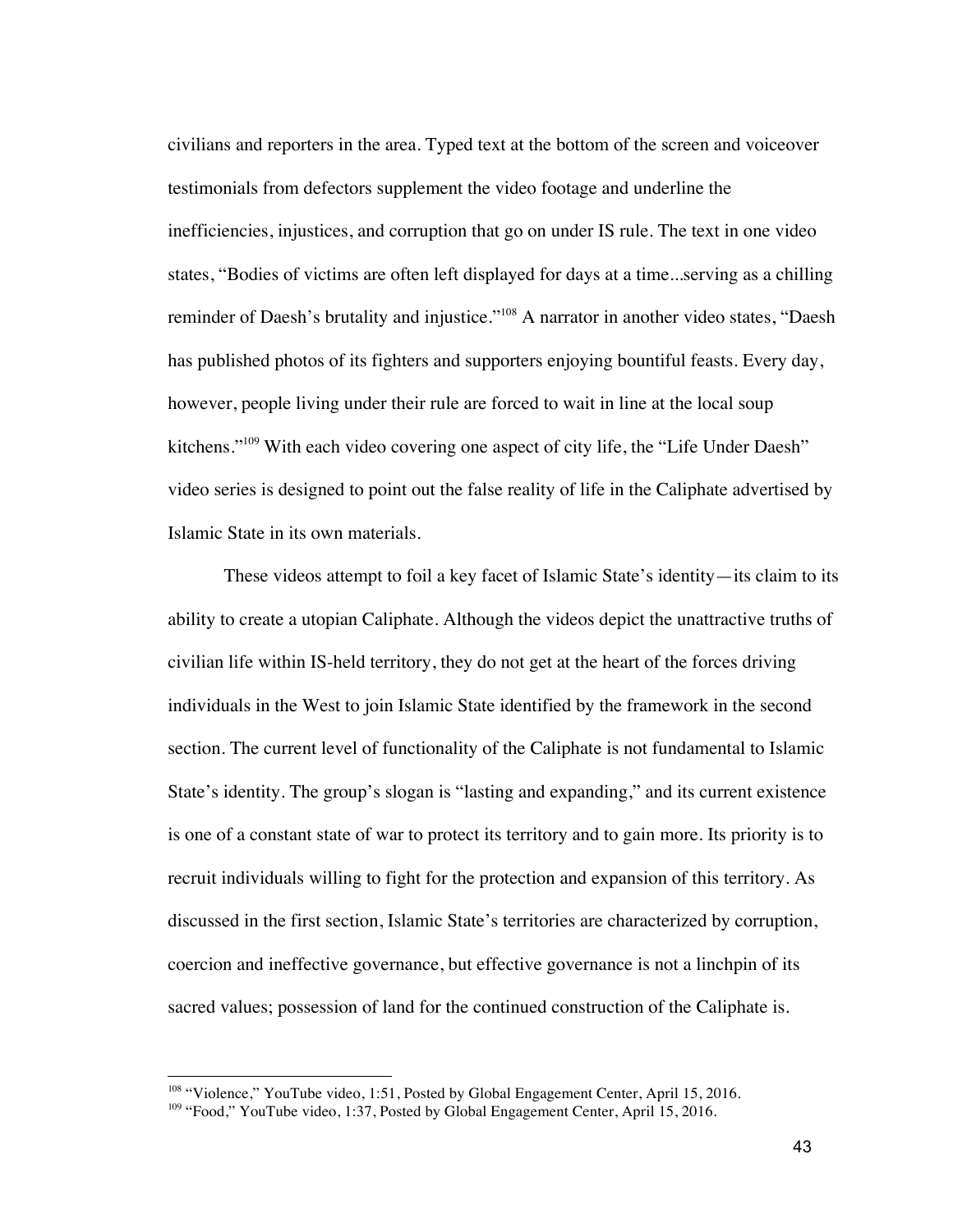This is not to say that the "Life Under Daesh" videos are not effective in some respects. They work to delegitimize Islamic State's materials by pointing out the major discrepancies between the life IS shows in its materials and the actual reality of life on the ground. Pointing out these discrepancies may work to break down the level of trust susceptible individuals have in the Islamic State materials they engage with. Introducing even a small amount of skepticism hampers Islamic State's ability to align its own identity with that of susceptible individuals.

The "Daesh Defectors" and "Why They Left Daesh" series focuses more closely on the brutality of Islamic State toward Muslims. Each video features one defector and begins with a jarring quotation from him or her. One video begins with a quotation from female defector: "The worst thing I ever saw was a man getting his head hacked off right in front of me."110 Another video covers a male defector recounting gruesome killings such as seeing very old Emir executed, a young boy beheading a prisoner, and regular civilian executions. $^{111}$ 

The "Daesh Defectors" and "Why They Left Daesh" video series has the advantage of creating an intense personal viewpoint from which stories of violence are recounted. Defectors share their emotions and thoughts in relation to their experiences with Islamic State. A female defector recounts, "At the start, I was happy. I was carrying a gun. It was something new. I had authority. I didn't think I was frightening anyone, but then I started asking myself where am I? Where am I going? I could feel the tides

<sup>&</sup>lt;sup>110</sup> "Khadija," YouTube video, 1:59, Posted by Global Engagement Center, June 12, 2015.

<sup>111</sup> "#WhyTheyLeftDaesh," YouTube video, 2:02, Posted by Global Engagement Center, September 29, 2015.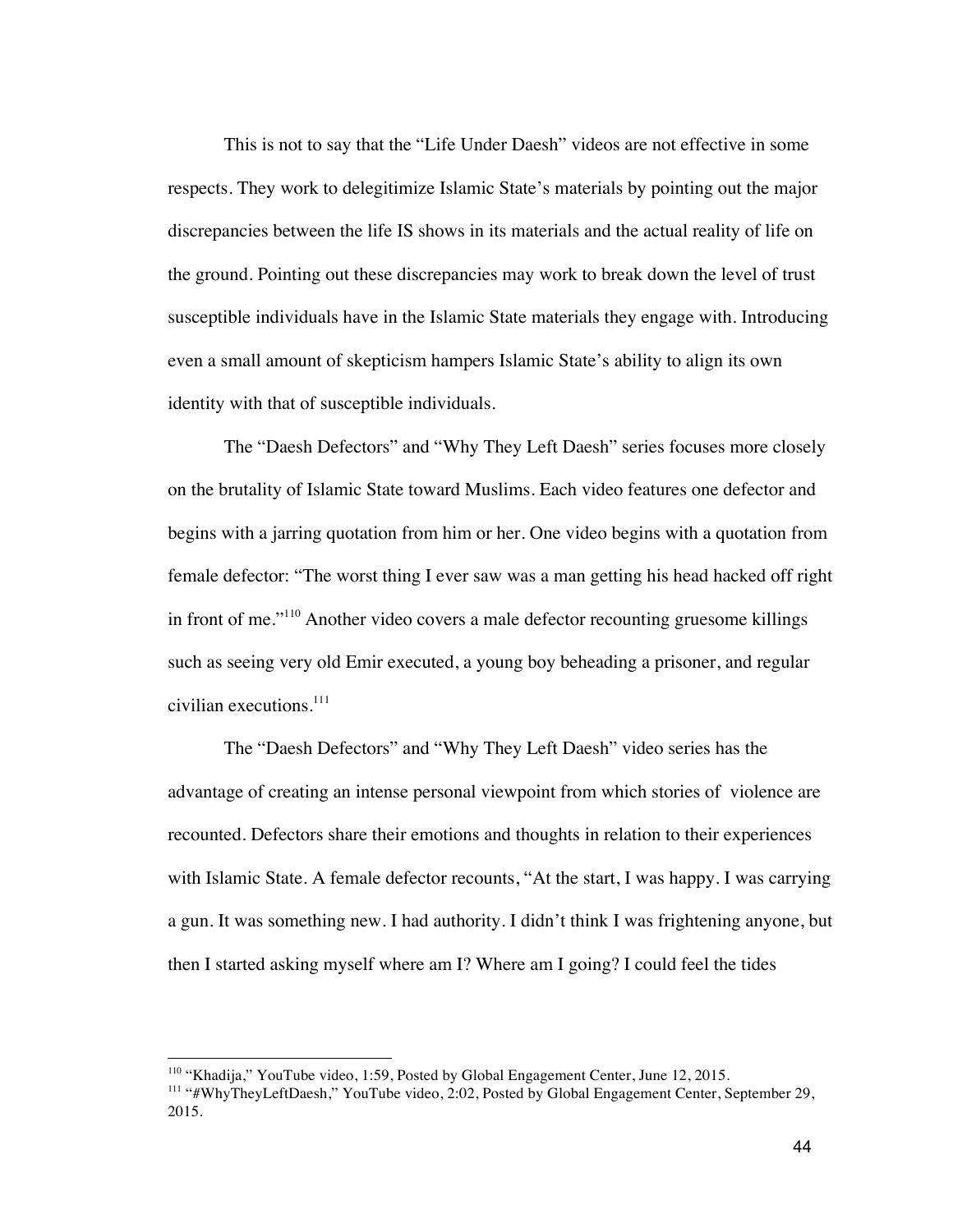dragging me someplace ugly."<sup>112</sup> A defector captured by FSA states that he feels "deceived" by Islamic State.<sup>113</sup> Text at the end of this video writes, "After seeing how he was manipulated, betrayed, and sent to face his death, Abdullah has come to realize ISIS has little value for human life, even for its own members."<sup>114</sup> Several of the videos dramatize feelings of confusion, regret, and remorse through distorted footage of a young male sitting with his head in his hands and asking forgiveness from Allah for what he had done while he was an IS fighter.<sup>115</sup> By voicing the experiences of disaffected defectors, these videos attempt to show (as in the "Life Under Daesh" videos) that Islamic State is not what it says it is.

The shortcomings of this video series are similar to those of the "Life Under Daesh" series. Again, the videos do not wholly target the elements of Islamic State that are essential to its identity. While displaying Islamic State's violence against Muslims does work to blur the line between the "Us" (protectors of Muslims) and "Them" (aggressors toward Muslims) dichotomy depicted in Islamic State materials, the series' focus on Islamic State's acts of gruesome violence toward any population is not time well spent. Islamic State promotes itself as a violent and merciless group. The fact that Islamic State beheads and severely punishes people who it accuses of transgressions against Islam (Muslims included) is not unknown to susceptible individuals. It is a part of Islamic State's MO.

<sup>&</sup>lt;sup>112</sup> "Khadija," YouTube video, 1:59, Posted by Global Engagement Center, June 12, 2015.

<sup>113</sup> "Abo Abdullah," YouTube video, 1:37, Posted by Global Engagement Center, June 2, 2015.  $114$  Ibid.

<sup>&</sup>lt;sup>115</sup> "I knew it was time to get out," YouTube video,:50, Posted by Global Engagement Center, October 16, 2015.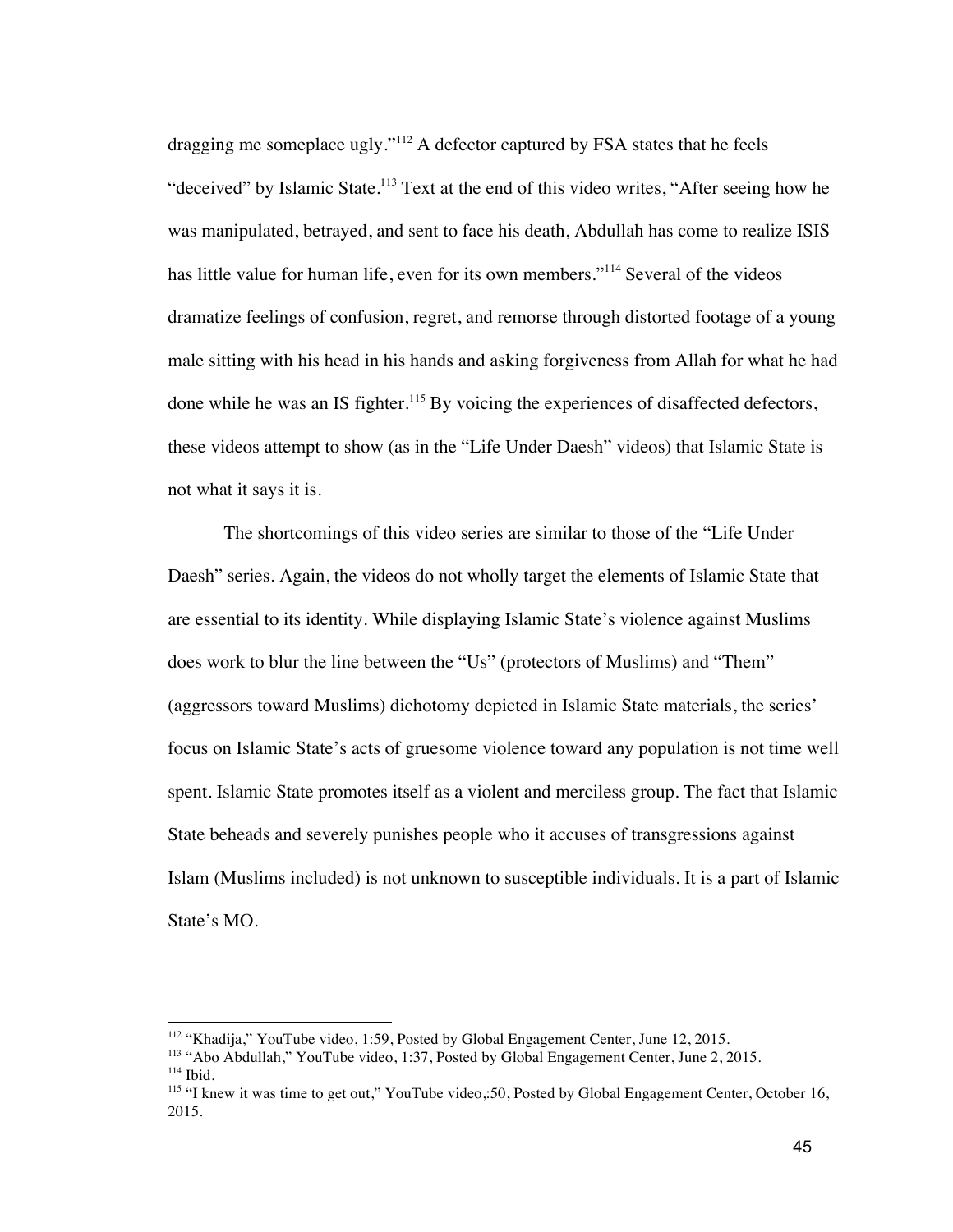These videos assume that individuals in the West who leave to join Islamic State do so out of a desire to experience a sense of piety and heroism that operates within the parameters of traditional moral constructs. To the contrary, Islamic State is defined by moral and religious codes that encourage and even require violence, and the group makes these codes evident in its own messaging. This is part of the attraction for susceptible individuals. The group's acts of violence demonstrate its steadfast dedication to its cause.

Focusing on IS' violence toward and killing of Muslims within its territories may work to challenge its advertised identity as the protector of innocent Muslims, but the empirical realities of the region lend support to IS' ability to maintain its image as protector in the eyes of susceptible individuals. For instance, the atrocities committed by Assad and the civilian deaths caused by U.S. airstrikes make it difficult to derail the group's image as protector. Islamic State's purported mission to restore dignity and power to Muslims is backed by its opposition to the Assad regime and other forces deemed predatory to Muslims and Islam. In addition, the violence against Muslims within IS territory may work to reiterate the group's dedication to "true" Islam through its execution of those who defy it and the instatement of Sharia Law (as IS understands it) through the strict enforcement of draconian punishments.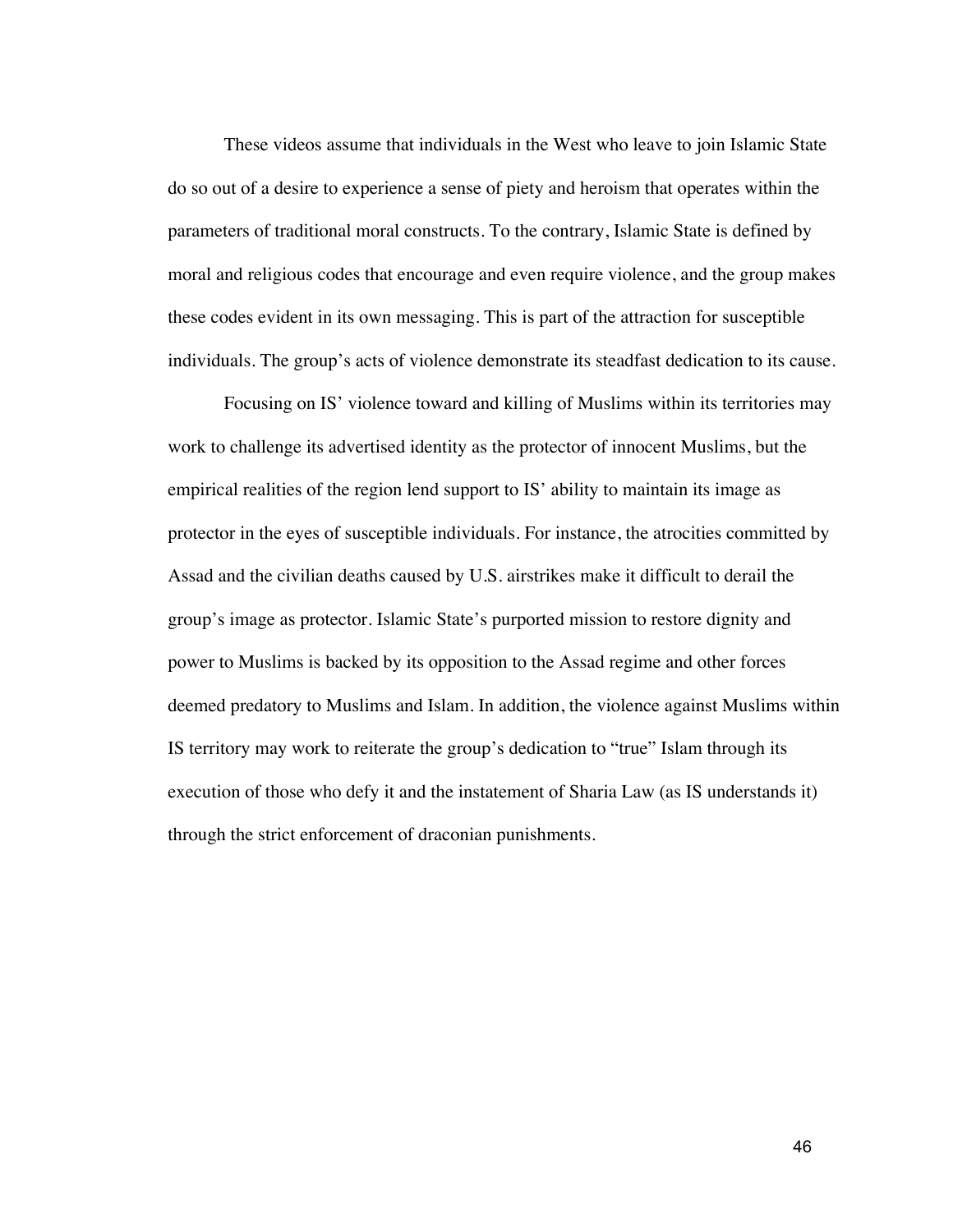#### *Recommendations*

Assuming that content overtly produced by the U.S. State Department through the Global Engagement Center has the potential to reach and to dissuade susceptible individuals from joining or acting on the behalf of Islamic State, there are several ways in which the GEC can produce more effective video content. Appeals should be made with the intent to break down the fundamental values adopted and advertised by Islamic State. These include IS' possession of land, its identity as the sole group pursuing "true" Islam in the form of a Caliphate, and its claims of invincibility resulting from the support of Allah.

Islamic State's use of a prophetic narrative, its reliance on possession of land for its identity, and its self-legitimization through military victories makes the group's defining principles vulnerable to attack from empirical realities. The GEC should use these empirical realities to chip away at the group's identity. The GEC has done this in some respects by showing the failures of IS' governance within its territories and its coercive treatment of Muslims, but it can do much more. Instead of focusing on IS' acts of violence, counter-narrative content should visually demonstrate Islamic State's loss of territory over the course of the past several years. It should highlight military victories against Islamic State as they occur. In this approach, there is no need to "create" a narrative, rather the idea is to present the on-the-ground facts in such a way that demonstrates the rising pattern of military losses incurred by Islamic State. One "Think Again, Turn Away" video on the GEC's YouTube Channel, titled "ISIS Inside the Tent" attempts to do this but fails to reach its full potential. This video features IS fighters gathered inside a tent, boasting their military strength and victories and then cuts to photos and videos of mangled or exploding IS vehicles and tanks as well as photos of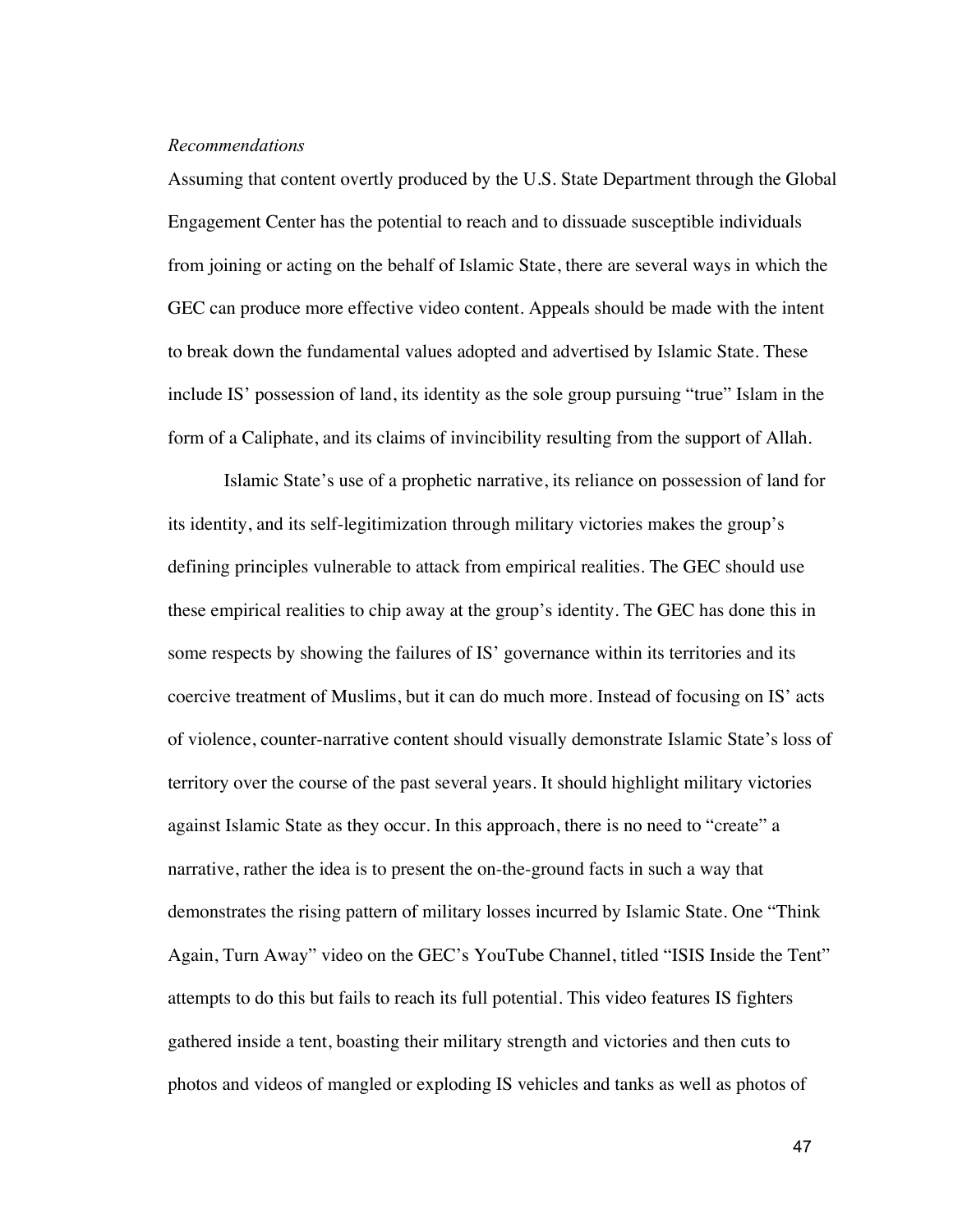opposition fighters taking down IS flags in recaptured territories. However, the footage only depicts singular victories and does not distinctly map out an overarching trend of losses for Islamic State. It also uses a photo of a tent—an image not verifiably linked with Islamic State—as a visual representation of where the Islamic State fighters featured in the video are speaking from within. This adds a level of fictitiousness that is not necessary and weakens the reliability of the factual information presented. Counternarratives should avoid visual representations of actualities whenever possible to keep from appearing as though they are stretched truths or altogether contrived.

To break down the "Us" and "Them" dichotomy built up by Islamic State in its materials, counter-narratives should voice the contempt and fear of Muslims living under IS rule for the group. As the "Life Under Daesh" and "Daesh Defectors" series aimed to do, new content should challenge IS' identity as "protector." However, videos should not show images of corpses hanging from city squares; rather, they should show testimonials from men, women, and children who have been treated brutally by IS in order to humanize the many victims of Islamic State. The GEC produced a video titled, "In an ISIS Prison: Rescued Daesh Captives Speak," which shows rescued captives speaking about IS' horrific treatment of them and their desire to return to their families. This video is particularly powerful because it uses real footage with little to no supplementary text or images. The captives' testimonials demonstrate IS' inhuman treatment of Muslims with sincere emotion and specific, true stories. An effort should be made to feature more testimonials from those who experience IS' indiscriminate brutality. Again, the videos should not use visual representations of this brutality; they must use real and personal content.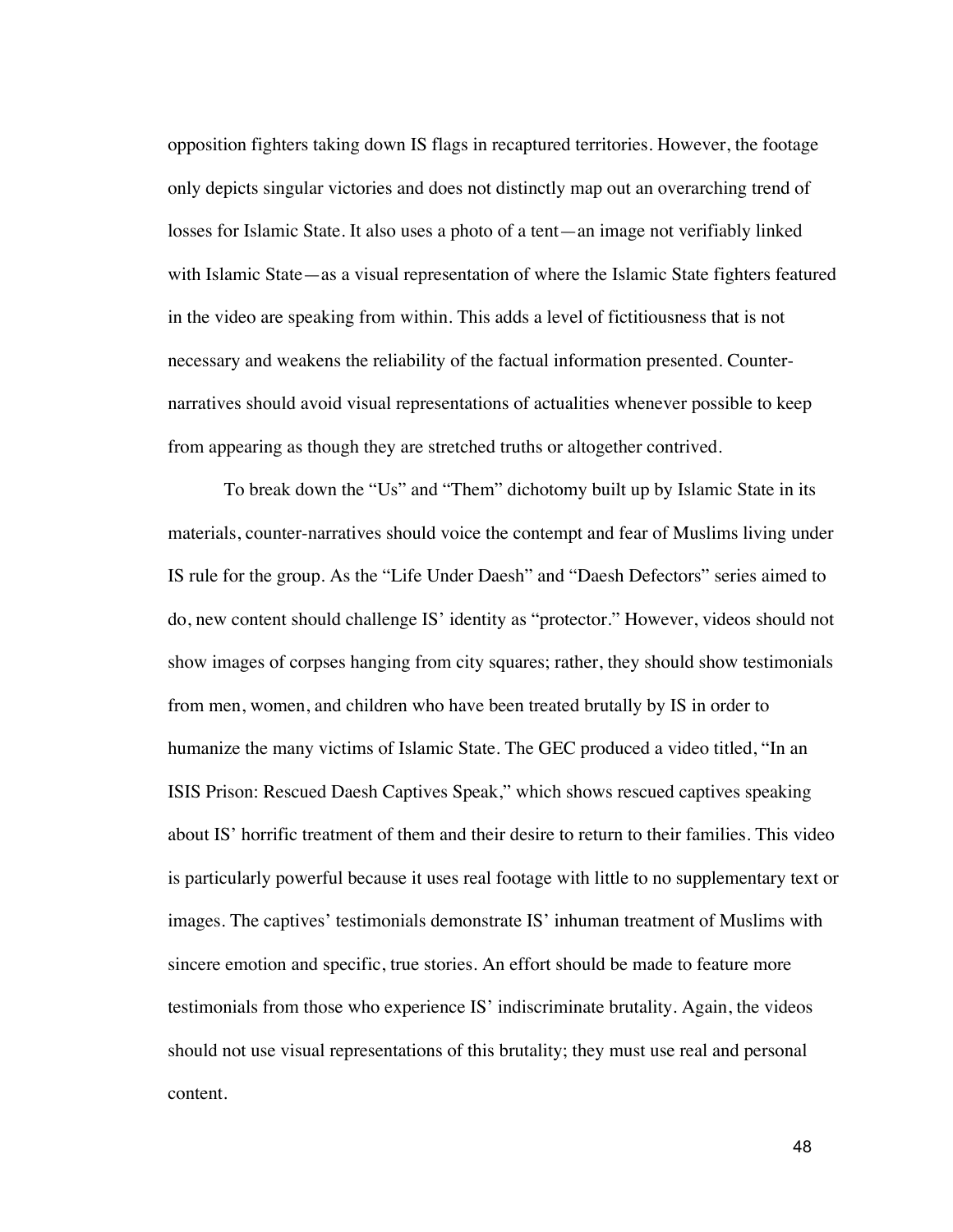The lack of on-the-ground video footage presented in the GEC videos as well as the poor quality of the GEC videos (often more PowerPoint-like than film-like) is something that also need to be addressed if the State Department hopes to challenge the appeals made in Islamic State's well-polished and intimate films and magazine issues. If the State Department intends to continue producing its own counter-narrative to Islamic State, it must do so with full commitment, meaning with increased resources—funding, equipment, and staff—to create a media team that gives strong counter-narratives a chance to be seen and trusted.

Effectively challenging IS' recruiting framework requires a multifaceted approach that goes beyond the production of counter-narrative materials online. For such counternarratives to take hold, the on-the-ground reality must support the messages that the Global Engagement Center puts forth. The best way to depict Islamic State as the losing side is to ensure that it continues to face military losses that indicate an increasing pattern of defeat. The group's identity and its legitimacy depend on its ability to sell itself as the founders of a Caliphate and the fulfiller of the prophetic narrative. If the group loses all of its territory and is forced to go into hiding, it will have a much more difficult time advertising itself as such.

Additionally, the U.S. should consider applying more stringent criteria when determining whether or not to carry out drone strikes. For instance, it should reduce its use of signature strikes. Signature strikes demand an extremely low level of distinction when identifying targets as legitimate, and they result in increased civilian casualties, which Islamic State uses fully to its advantage in its online recruitment materials. By depicting images of innocent victims in U.S. drone strikes, Islamic State is able to rally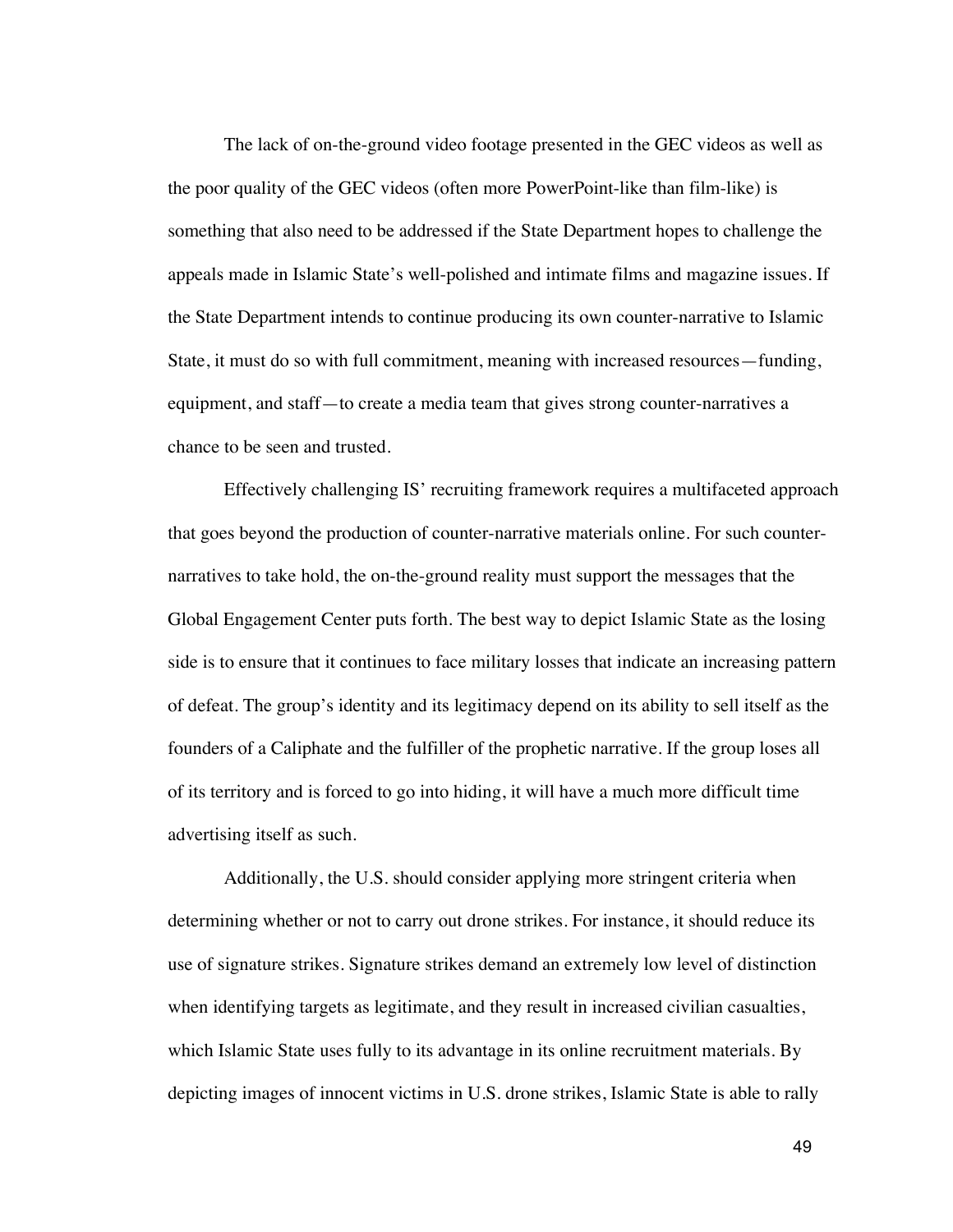support both regionally and globally for its cause. Additionally, continued use of drone strikes by the U.S. should be supported by an on-the-ground military presence, which will allow the U.S. to more closely control the narrative that arises surrounding airstrikes. It is probable that IS sometimes stages civilian casualties in its materials to look as though they resulted from U.S. strikes when they may have actually resulted from another fighting force or from IS itself. Should the U.S. continue its military activity in the region (which it shows no signs of stopping), it should supplement its airstrikes with a heavier presence on the ground to better get a handle on such narratives.

These recommendations aim to address the most immediate challenges faced by the United States in preventing remote recruitment of its citizens by Islamic State. Losing control of the crucial regions IS currently possesses will surely weaken the group's ability to produce online recruitment materials using the line of appeals it currently employs. However, the underlying forces that have enabled Islamic State's recruitment success will continue to enable the group's survival (if only in a different form) as well as the rise of other future extremist groups.

These underlying forces still have to be addressed. To do so, the State Department should not only focus on counter narratives and military victories, it should also build alternative narratives and support programs that seek to compete with the individual appeals made by IS. These narratives and programs need to go beyond the provision of financial stability and security; they must reach into the same deep desires of young hearts—desires for a sense of purpose and adventure—that Islamic State appeals to. Scott Atran stressed this point in his address to the UN Security Council in 2015. He asked, "When did moderate *anything* have wide appeal to youth yearning for adventure, for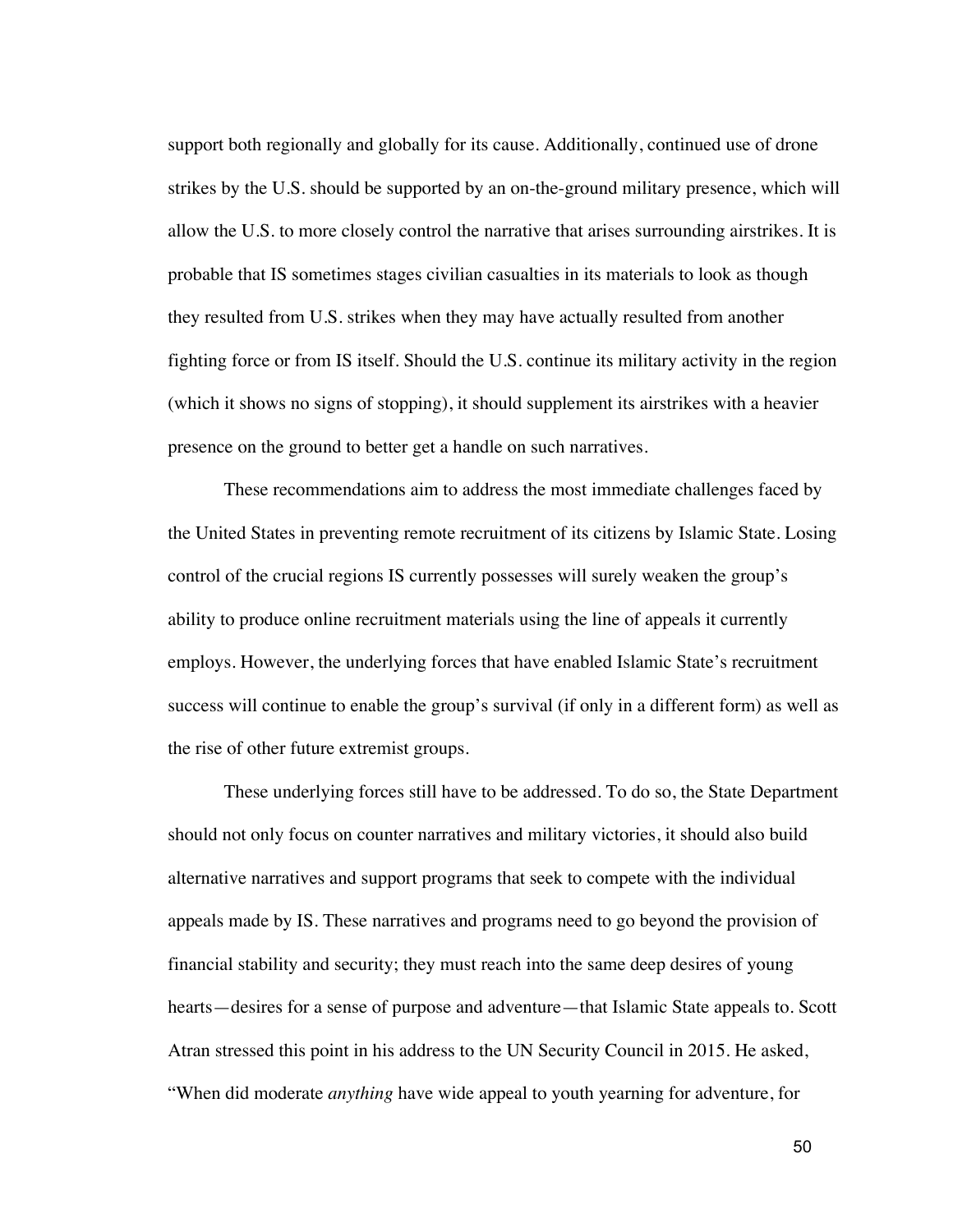glory, and for significance?"116 Those tasked with countering violent extremism in the U.S. should find ways to offer susceptible individuals a chance to have meaningful and exciting experiences within a community that allows them to shape their identity. The best way to do this is by supporting what Atran refers to as "local initiatives," rather than by attempting to create nation-wide policies. These initiatives can take many forms sports leagues, weekly dialogues, outdoors clubs, theater and arts centers—but they should be run at the local level in order to enable the formation of more intimate connections between young individuals in the community. Locally fueled initiatives will allow for the cultivation of tight-knit bonds, thus reducing susceptible individuals' need to seek out an online community in the first place.

Lastly, efforts to prevent remote radicalization have to extend past narratives and programs designed to reach susceptible populations by addressing another key contributing force to the radicalization process: xenophobia. The U.S. State Department has to put forth an equally committed effort to create narratives and programs that challenge xenophobia and anti-Muslim rhetoric and sentiments. Islamic State thrives off of anti-Muslim sentiments in the West; these sentiments cultivate perfect candidates for IS recruitment by alienating young Muslim individuals from their communities and breeding animosity. There should be strong efforts made to better educate Americans from a young age about Islam as a religion and culture in order to combat the false perceptions of Islam promoted day in and day out in the media and on the news. Through what Atran calls "the unholy alliance of narrow, xenophobic nationalism and militant jihad," Islamic State and other extremist groups are able to fuel the fire of anti-Muslim

<sup>&</sup>lt;sup>116</sup> "Scott Atran: The Youth Need Values and Dreams," YouTube video, 15:45, Posted by Nizar Abboud.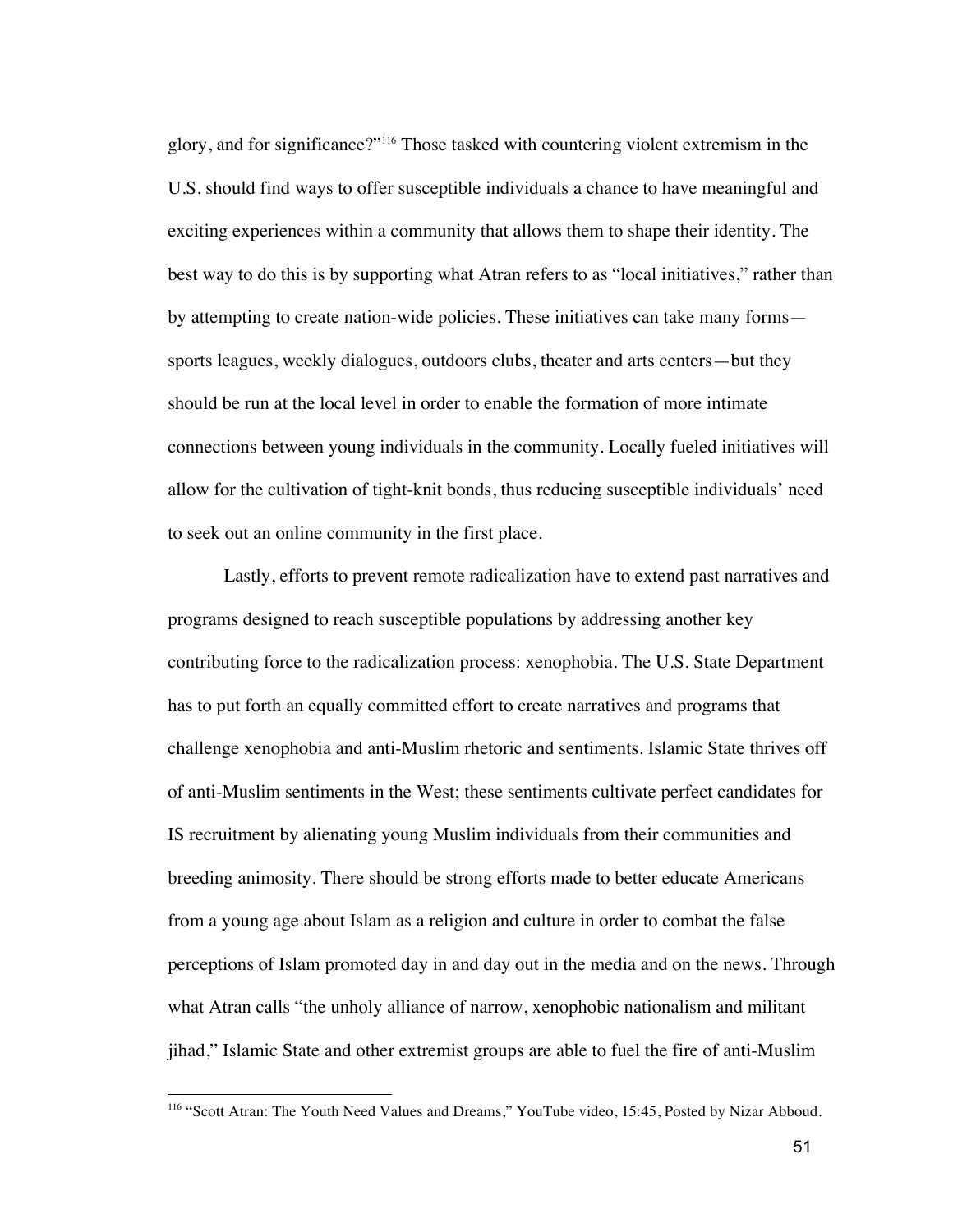sentiments by carrying out attacks on Western soil, consequently wedging a deeper divide between susceptible individuals and their communities and pushing them closer to Islamic State's online community.<sup>117</sup> By engaging in xenophobic policy and heightening Americans' fears of Islam, the U.S. will only continue to feed into the vicious cycle of fear and contempt that extremist groups so vitally depend on for their continued existence.

 $117$  Ibid.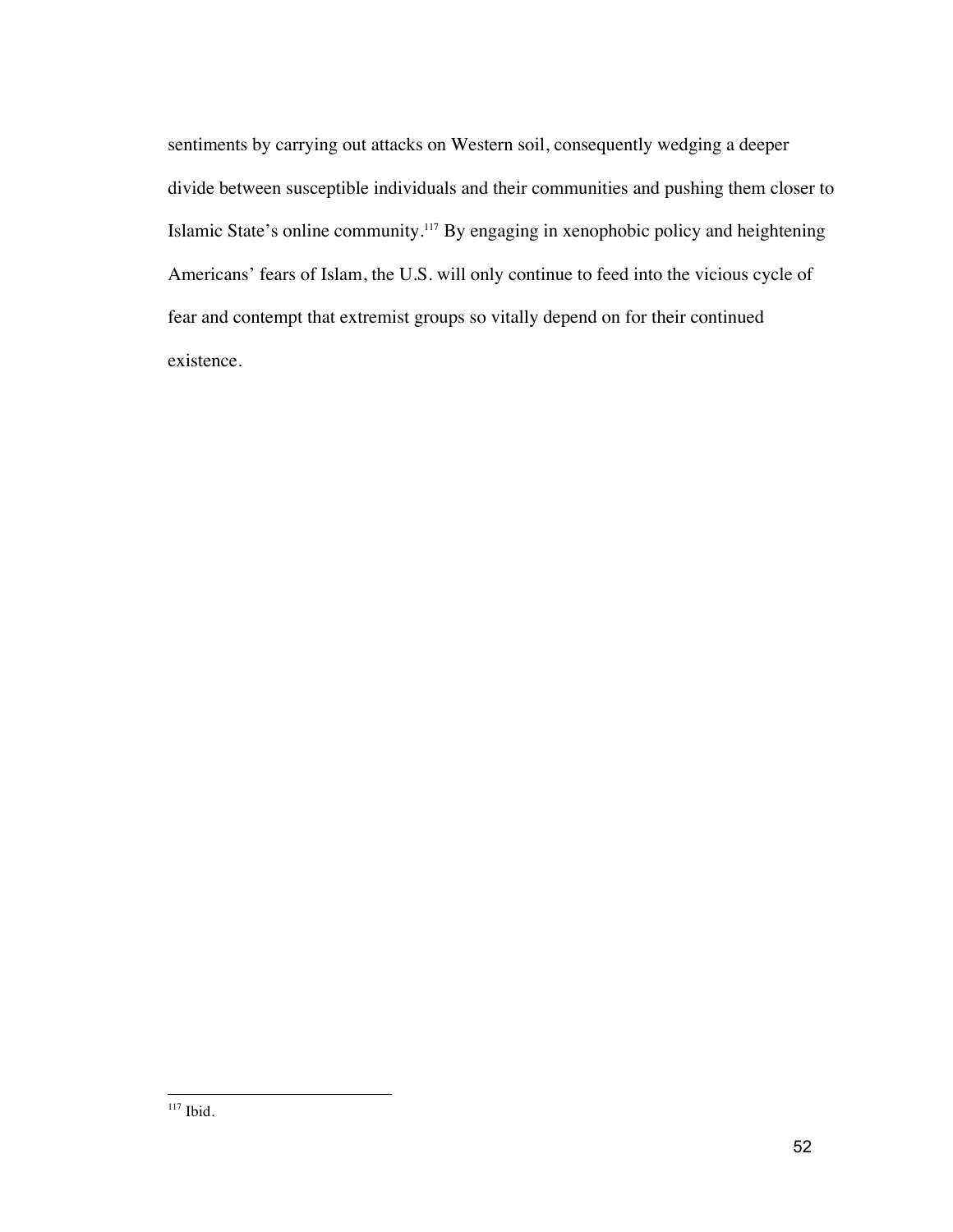# Bibliography

- "A New Era has Arrived of Might and Dignity for the Muslims," *Dabiq*, Issue 1. Posted by Clarion Project, 2014.
- "Abo Abdullah," YouTube video, 1:37, Posted by Global Engagement Center, June 2, 2015.
- Almukhtar, Sarah, Tim Wallace, and Derek Watkins, "ISIS Has Lost Many of the Key Places It Once Controlled," *The New York Times,* July 3, 2016
- Atran, Scott, "The Devoted Actor: Unconditional Commitment and Intractable Conflict Across Cultures." *Current Anthropology* 57, S13 (June 2016): 194.
- Berger, J.M. and Jonathan Morgan, "The ISIS Twitter Census," *Brookings Institute*, No. 20, March 2015
- Bunzel, Cole, "From Paper State to Caliphate: The Ideology of Islamic State," *The Brookings Project on U.S. Relations with the Islamic World,* No. 19, March 2015.
- Byman, Daniel, "Understanding Islamic State A Review Essay," *International Security,* Vol. 40, No. 4 (Spring 2016) pp. 127-165.
- Callimachi, Rukmini, "ISIS and the Lonely Young American," *The New York Times*, June 27, 2015.
- Callimachi, Rukmini, "ISIS Enshrines a Theology of Rape," *The New York Times*, August 13, 2015.
- Caris, Charles C. and Samuel Reynolds, "ISIS Governance in Syria," *Institute for the Study of War,* July 2014.
- Damon, Arwa and Raja Rezek, "CNN Exclusive: Syrian town left scarred by opposition group ISIS' brutal rule," February 17, 2014.
- Fernandez, Alberto M. "Here to stay and growing: Combatting ISIS propaganda networks," *Center for Middle East Policy at Brookings*, October 2015.
- "Flames of War," al-Hayat Media Center video, 55:13. Posted by CalrionProject.org, September 21, 2014.
- "Food," YouTube video, 1:37. Posted by Global Engagement Center, April 15, 2016. "Foreign Fighters," *The Soufjan Group,* December 2015.
- Friedland, Elliot, "Latest Issue of ISIS Rumiyah Magazine Released," *Clarion Project,*  October 11, 2016.

"Ghanīmah and Niyyah," *Dabiq*, Issue 4. Posted by Clarion Project, 2014.

Grinberg, Emanuella, "ISIS hostage John Cantille appears in ISIS propaganda video," *CNN*, December 8, 2016.

- Hoover, Jon, "Jihad and the Mongols," Google Sites, 2016.
- "I knew it was time to get out," YouTube video, :50, Posted by Global Engagement Center, October 16, 2015.

"Indeed Your Lord is Ever Watchful," *Dabiq,* Issue 4. Posted by Clarion Project, 2014. "Is the Number of Fighters Joining ISIS Really Plummeting?" *Newsweek*, April 28, 2016. ISIS Live UA Map, November 11, 2016.

- "ISIS Spokesman Declares Caliphate, Rebrands Group as 'Islamic State'," *Site Intel Group,* June 29, 2014.
- Kavalek, Tomas, "From al-Qaeda in Iraq to Islamic State: The Story of Insurgency in Iraq and Syria in 2003-2015," *Turkish Journal of International Relations,* 2015.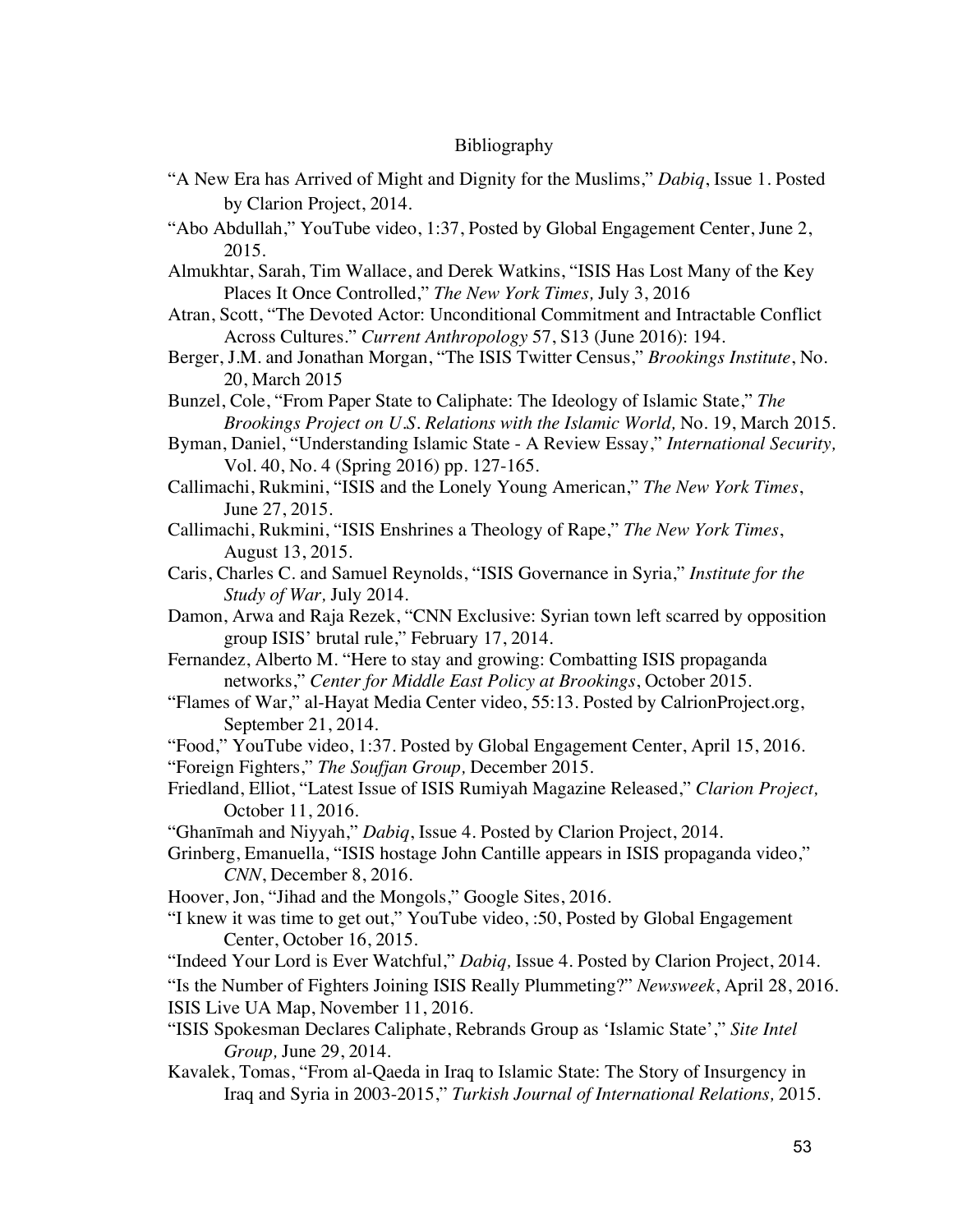"Khadija," YouTube video, 1:59. Posted by Global Engagement Center, June 12, 2015.

- Kwok, Jenny, "ISIS has started a Newspaper to Recruit Southeast Asian Fighters," *Time*, July 11, 2016.
- "Life under Isis in Raqqa and Mosul: 'We're living in a giant prison'," *The Guardian*, December 9, 2015.
- Liljas, Per, "ISIS Is Making Inroads in the Southern Philippines and the Implications for Asia Are Alarming," *Time,* April 14, 2016.
- Lister, Charles, *Islamic State: A Brief Introduction*, Brookings Institution Press, 2015.
- Lister, Charles "Profiling Islamic State," *Brookings Institution*, 2014.
- Lister, Charles, "Returning Foreign Fighters: Criminalization or Reintegration?" *Brookings Doha Center*, 2015.
- Logan, Kitty, "ISIS Video Shows Children Murdering Prisoners," *Fox News*, January 9, 2017. http://video.foxnews.com/v/5275520523001/?#sp=show-clips
- Moussalli, Ahmad, "Wahhabism, Salafism and Islamism: Who Is The Enemy?" *American University of Beirut*, January, 2009.
- Novenario, Celine Marie I, "Differentiating Al Qaeda and Islamic State Through Strategies Publicized in Jihadist Magazines," *Studies in Conflict & Terrorism,*  39:11, 953-967, March 15, 2016.
- "Part 3: The Concept of Imamah is from the Millah of Ibrahim," *Dabiq,* Issue 1. Posted by Clarion Project, 2014.
- "Remarks of Under Secretary for Terrorism and Financial Intelligence David S. Cohen at The Carnegie Endowment For International Peace, 'Attacking ISIL's Financial Foundation'," *treasury.gov*, October 23, 2014.
- Revkin, Mara, "ISIS' Social Contract," *Foreign Affairs,* January 10, 2016.
- Rosenberg, Matthew, Kulish, Nicholas, and Steven Lee Meyers,"Predatory Islamic State Wrings Money From Those It Rules," *The New York Times,* November 19, 2015.
- "Run, Do Not Walk to ISIS Land," YouTube video, 1:09. Posted by Global Engagement Center 2015.
- "Scott Atran: The Youth Need Values and Dreams," YouTube video, 15:45. Posted by Nizar Abboud.
- Shaykh Muhammad Hisham Kabbani, "The Approach of the Armageddon? An Islamic Perspective," Islamsupremecouncil.org, 2003.
- Sly, Liz, "The Hidden Hand Behind Islamic State Militants? Saddam Hussein's," *Washington Post*, April 4, 2015.
- Tariq, Khwaja Khusro, "Lessons From Islamic History: Ibn Taymiyyah and the Synthesis of Takfir," *Huffington Post*, May 31, 2016.
- "The Fading Grayzone," *Dabiq,* Issue 4. Posted by Clarion Project, 2014.
- "The Return of the Kilafah," *Dabiq*, Issue 1, July 2014.
- "The Revival of Slavery Before the Hour," *Dabiq*, Issue 4. Posted by Clarion Project, 2014.
- "The World has Divided into Two Camps," *Dabiq,* Issue 1, 10.
- "There is No Life Without Jihad," al-Hayat Media Center video, 13:26. Posted by jihadology.net, June 2014.
- "U.S. Declares ISIS Guilty of Genocide," *CBS* News, March 17, 2016.